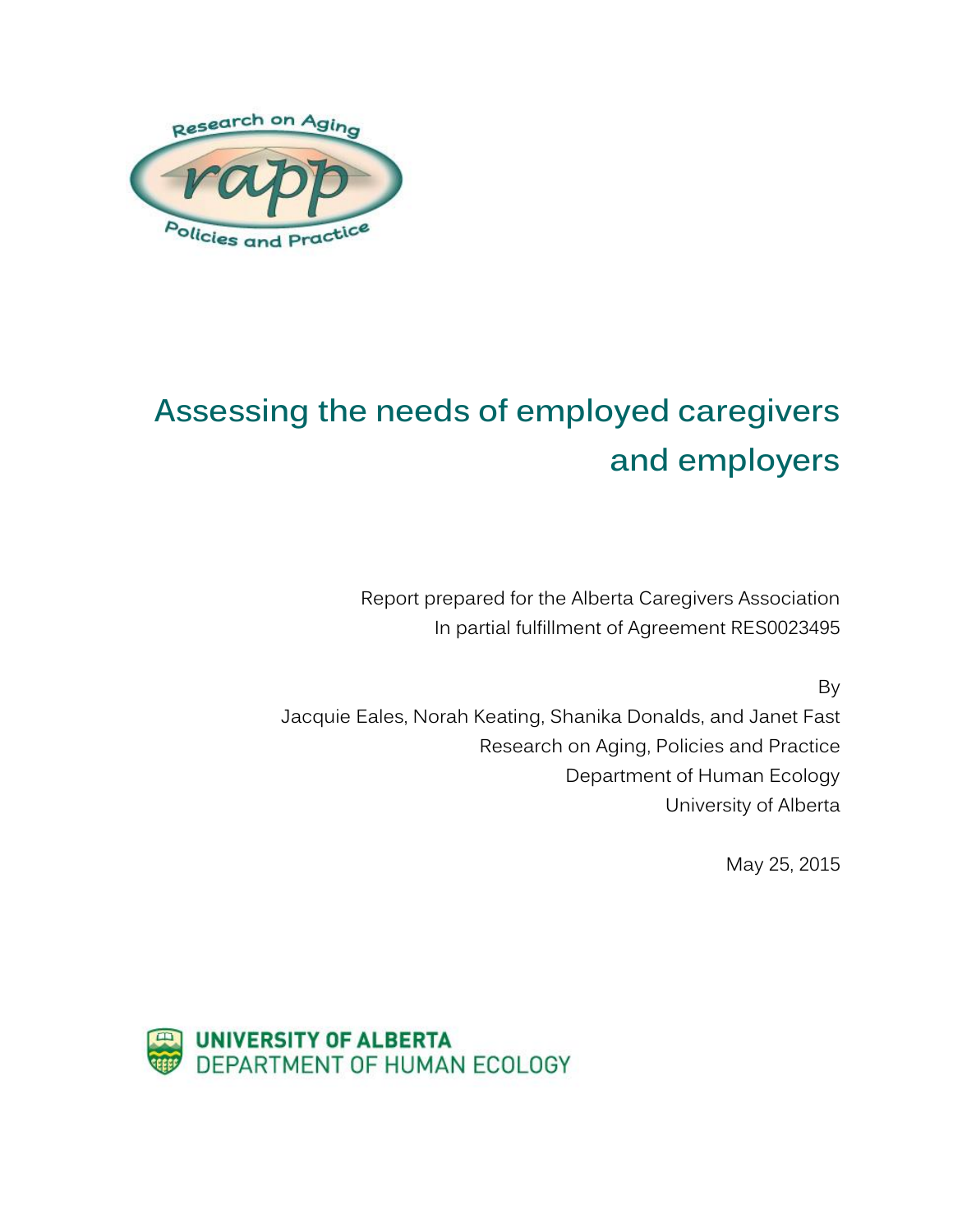## <span id="page-1-0"></span>EXECUTIVE SUMMARY

Care work and paid work is an increasingly pressing issue. In 2012, there were over 5.6 million employed caregivers aged 19-70 in Canada and most worked fulltime. Many caregivers are in peak earning years and struggling to balance children, employment and caregiving. For some, caregiving leads to long-term, cumulative financial and personal hardship, threatening their ability to meet care and job obligations, and their financial security, both now and in the future. Understanding the challenges that organizations and individuals face in combining employment and caring is warranted to inform the development of tools and resources to help create workplace cultures that enable caregivers to continue in paid work and reduce human resource and related costs for employers.

To understand the challenges that caregivers and their employers face in combining employment and caring, we undertook a set of three 2-hour focus groups with key stakeholders:

- caregivers who were currently in the paid labour force
- caregivers who were asked to or chose to leave the labour force
- employers of caregivers.

A systematic review of the national and international literature showed that these stakeholders experience different economic costs associated with care and may have different perspectives on the topic. The Alberta Caregivers Association recruited 23 participants, aged 24 to 67 years to share their personal and organizational experiences of juggling work and caregiving. We used thematic content analysis and an iterative process to analyze verbatim transcripts.

Through our focus groups with currently and formerly employed caregivers and employers, we explored the intersection of caregiving and employment. Comparing participants' experiences, three tensions existed for both employees with care responsibilities and employers: deciding whether to disclose; trying to do it all; and managing the uncertainty of care.

The first tension revolved around deciding whether to disclose. Some caregivers knew they were family caregivers while others did not. Some caregivers disclosed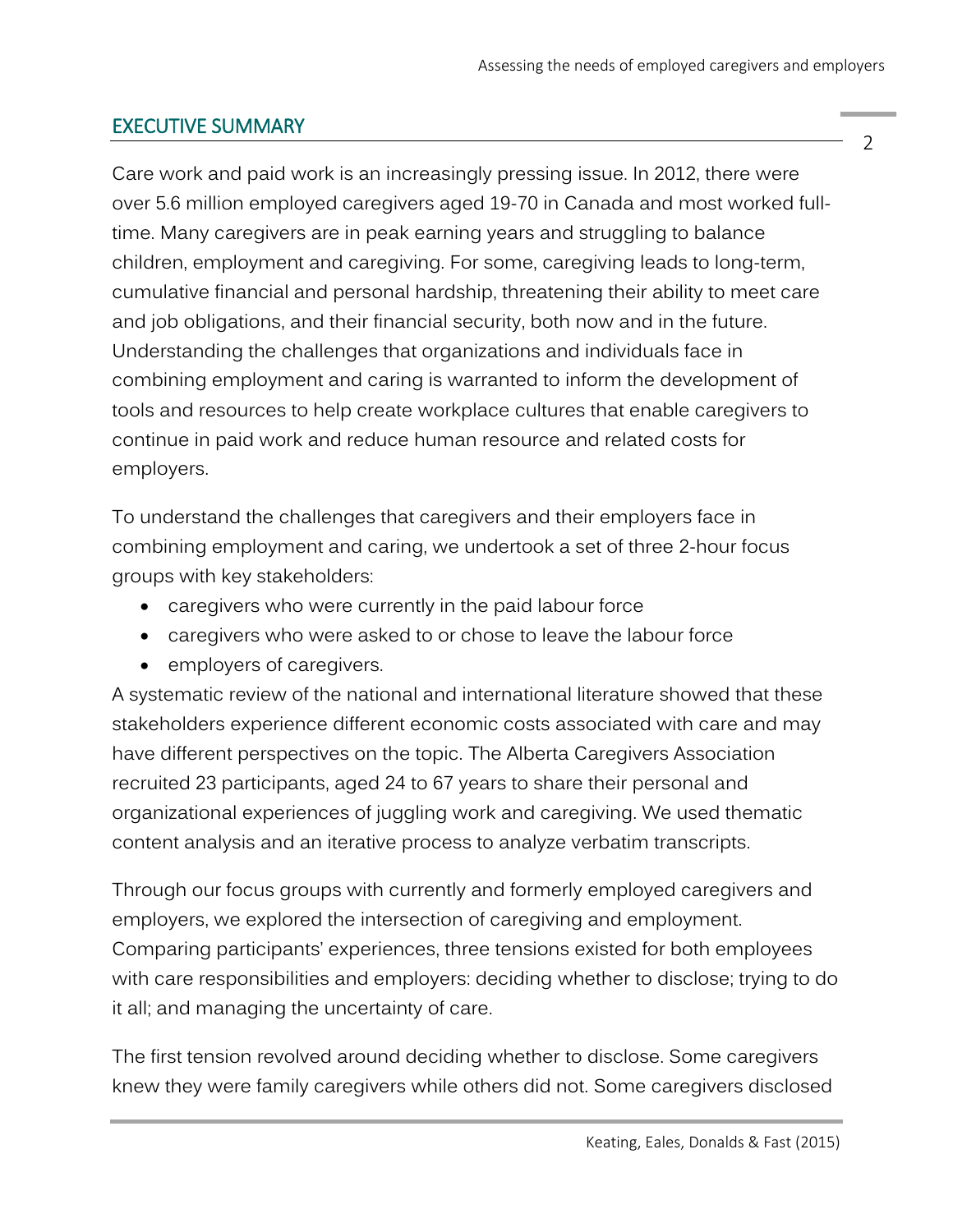in the workplace that they had caregiving responsibilities while others made a conscious decision not to. There was consensus among employers of the importance of self-identifying and disclosing. However, conditions of both the care situation and workplace factored into caregivers' decisions. There remains a stigma around mental illness that made it difficult for some to reach out for help. Seeing how other employees with family challenges were treated in the workplace and having trusting relationships with supervisors and colleagues contributed to an environment in which caregivers felt comfortable disclosing (or not).

The second tension revolved around trying to 'do it all', but at what cost and to whom? Paid work provided caregivers with a sense of identity and normalcy outside of their caregiving role. They were committed to their jobs and needed the financial security associated with them. Yet both work and care responsibilities can be very demanding. Having workplace flexibility, such as where and when employees worked, often supported employed caregivers' ability to juggle paid and care work. However, for some caregivers, trying to do it all cost them their health or their jobs. Employers also remarked about the costs they incur, and the limits to which employees with care responsibilities can be supported to 'do it all' in the workplace. Employers spoke of the tension between supporting their employees while meeting their organization's business priorities, needs and timelines.

The third tension revolved around managing the uncertainty and unpredictability of care. Some caregivers made career decisions that enabled them to manage the uncertainty of their care situation by working part-time, taking an alternate job with less demanding responsibilities, or truncating their careers. Having workplace accommodations enabled some employed caregivers to navigate the uncertain trajectory of care without sacrificing their income. In contrast, employers had more difficulty dealing with uncertainty. It was easier for them to accommodate employees with care responsibilities if they could plan for absences and leaves in advance.

Yet the reality was that the needs of some caregivers could not be accommodated in the workplace. Formerly employed caregivers spoke about losing their jobs because of their caregiving responsibilities or seeing exit from the labour force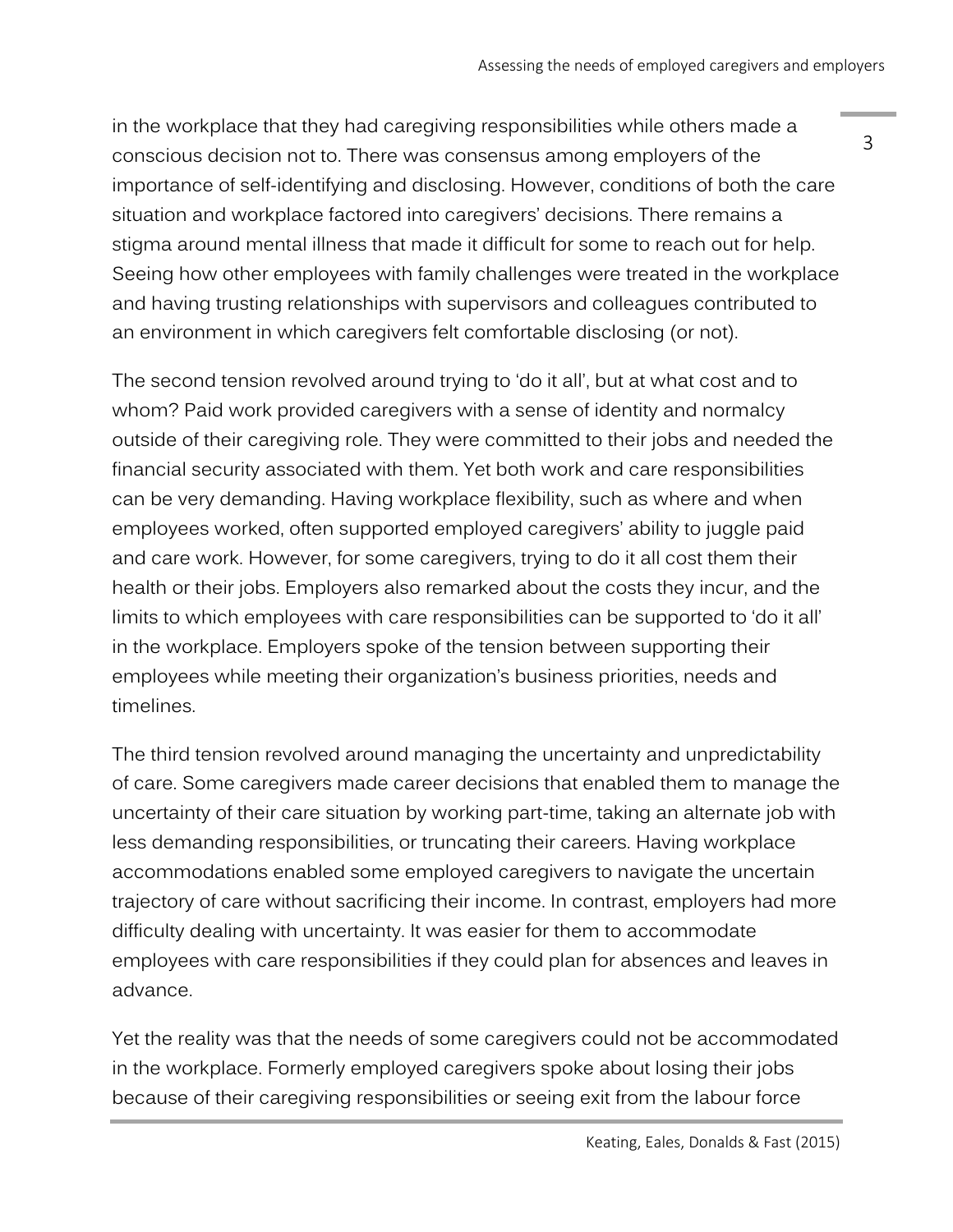altogether as their only solution: "trading a rigid schedule for flexible poverty." Decisions to leave the labour force were often based on an accumulation of care receiver, family, workplace and health care system factors rather than a single tipping point.

4

Building on these tensions, we identified the needs of both employees with care responsibilities and employers that have the potential to ameliorate tensions.

Employees with care responsibilities need to:

- Recognize they are a caregiver
- Feel safe to disclose without risk
- Have flexible workplace arrangements and benefits
- Have access to community services

Employers need to:

- Have employees disclose that they are a family caregiver
- Understand the lived lives and demands on family caregivers' time that lead to work-care conflict
- Have stability and predictability for work force planning
- Honor collective agreements, including benefit plans
- Understand the business case for employer supports for caregivers
- Know best-practices around supporting employees with family care responsibilities
- Know and be confident that community supports are available so that they can refer their caregiver employees accordingly

Specific strategies that will meet the expressed needs of both employees with care responsibilities and employers include:

- Building awareness of family care
- Creating a compassionate workplace culture
- Having flexible workplace policies and benefits
- Having community supports available to support caregivers' ability to balance paid work and care, ensuring their continued labour force participation and financial security.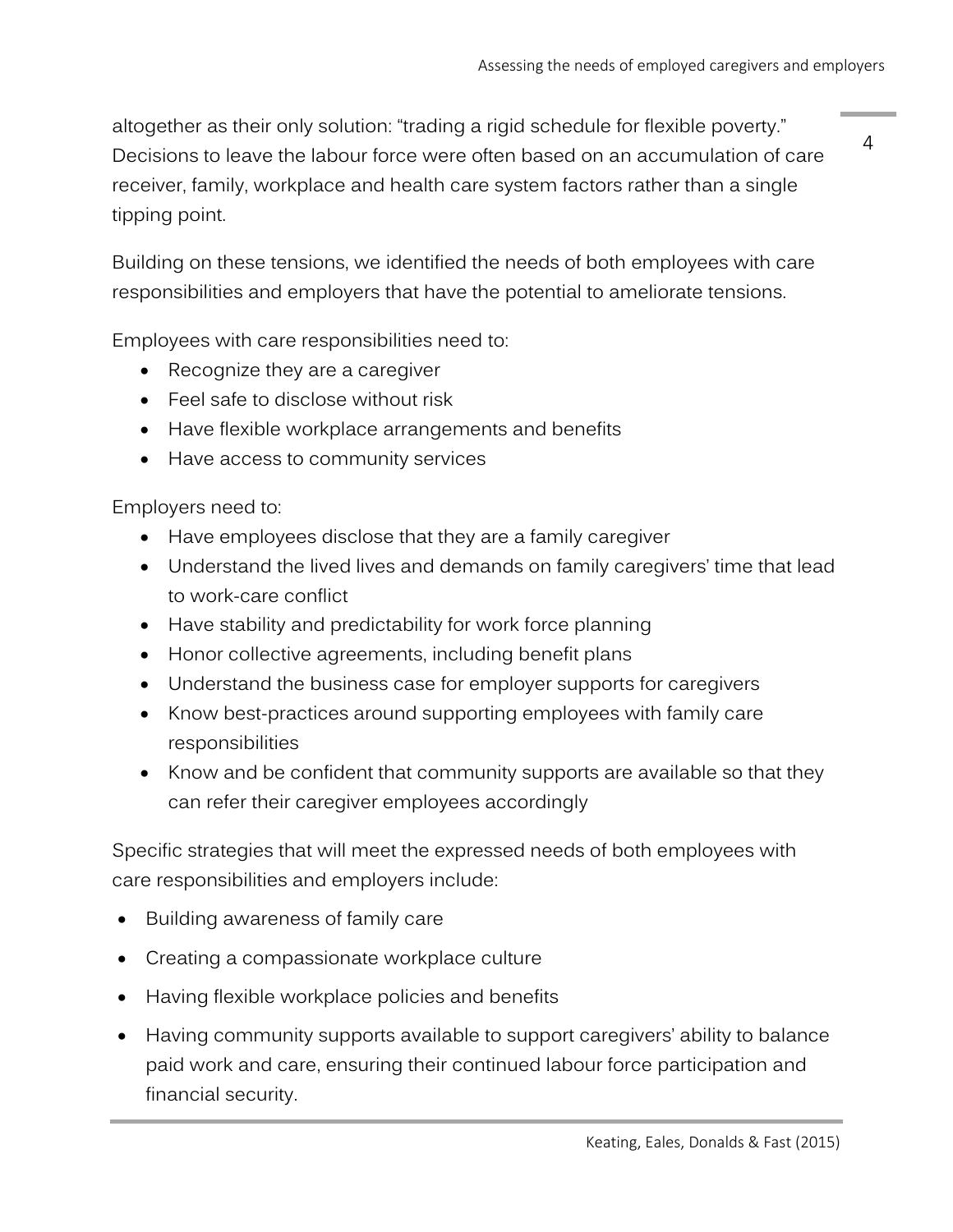5

Caregiving is an issue that will affect most Canadians at some point in their lives. While employees with care responsibilities are diverse, so too are their employers. There is no one-size-fits-all solution that will meet everyone's needs. Yet with commitment, flexibility and creativity, employers can play an important role in supporting caregiver employees and ensure their continued workplace participation.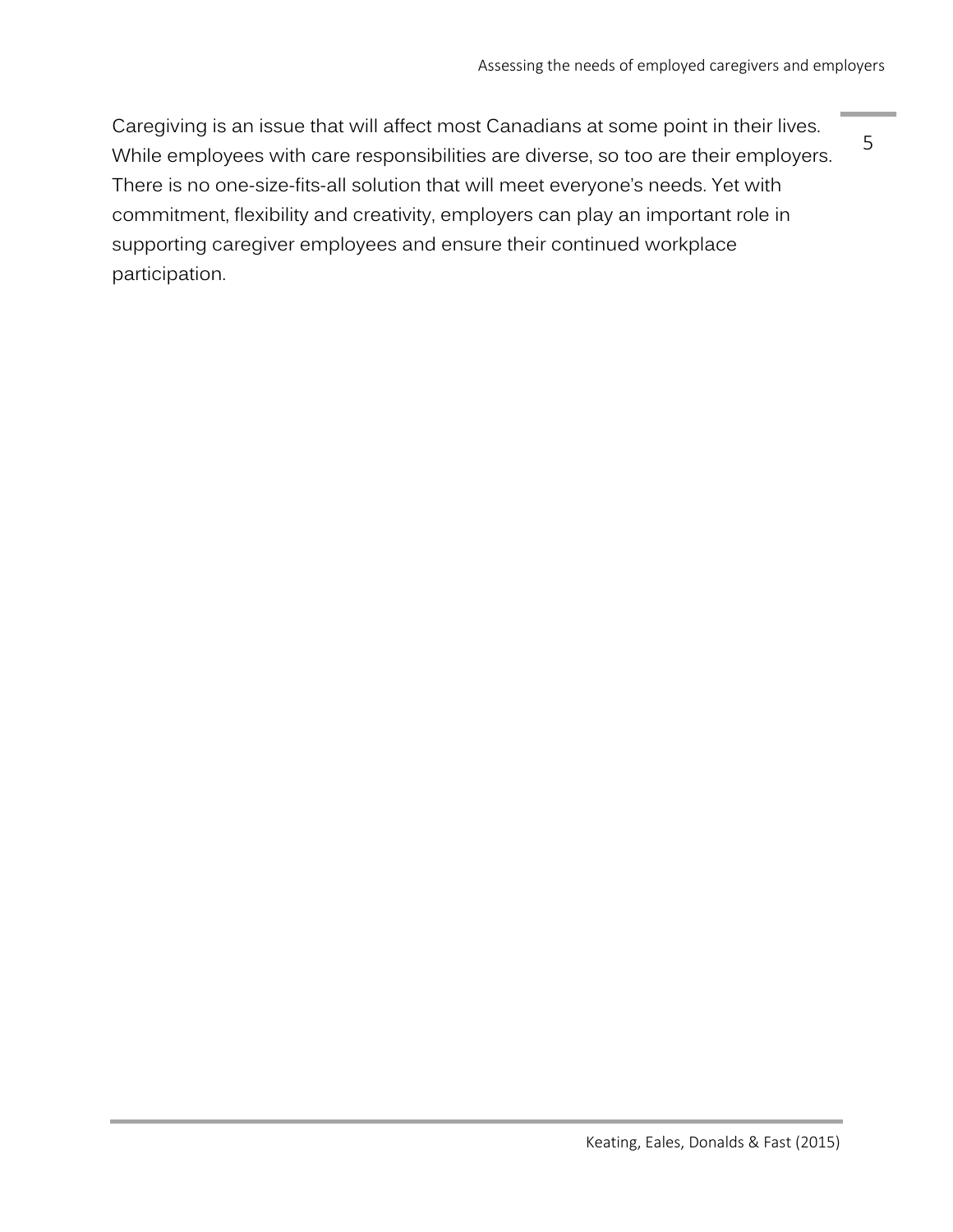$\,6\,$ 

# <span id="page-5-0"></span>**TABLE OF CONTENTS**

| APPENDIX A. Background information for employed and formerly employed |  |
|-----------------------------------------------------------------------|--|
|                                                                       |  |
|                                                                       |  |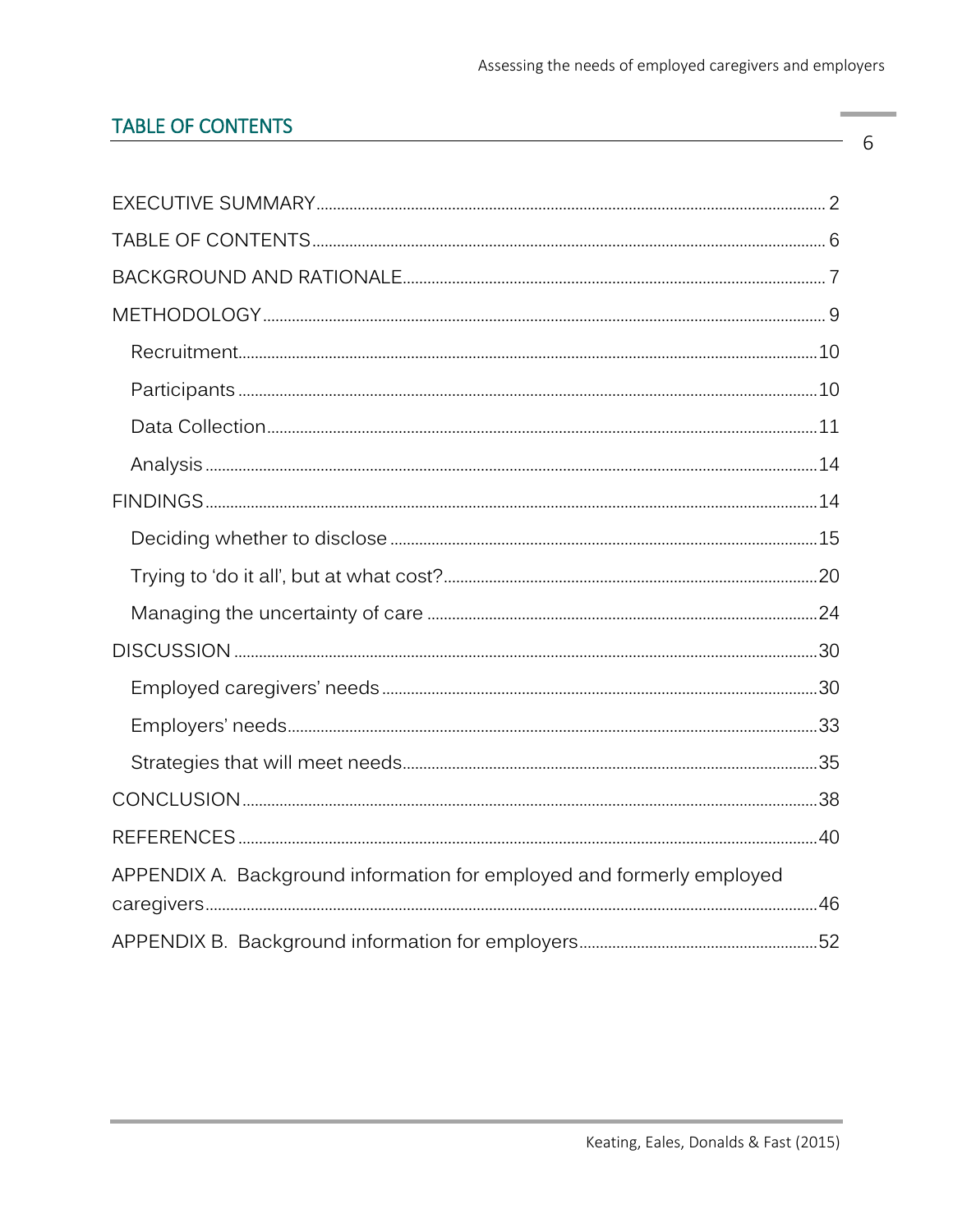## <span id="page-6-0"></span>BACKGROUND AND RATIONALE

Caregiving is an increasingly pressing issue. In 2012, 8.1 M Canadians (28% of those aged 15+) were caregivers, providing help to a family member or friend living with challenges owing to illness, disability or aging (Sinha, 2013). The vast majority of care occurs in the community, and as the population ages family members are increasingly relied upon to provide care.

The impacts of caregiving are well documented: caregivers have higher rates of depression, are in poorer physical health, are more likely to be socially isolated and to be financially troubled (Turcotte, 2013). Combining care work and paid work is becoming the norm for many Canadians (Fast, Dosman, Lero & Lucas, 2013), with caregivers making up 35% of the workforce (Employer Panel for Caregivers, 2015). In fact, there are over 5.6 million employed caregivers in Canada and most work full-time. Most employed caregivers provide 10 hours of care per week or less. On average, employed women caregivers spend 9.5 hours per week while their male counterparts spend 6.9 hours per week and employed women are significantly more likely than men to provide more than 20 hours per week of care (Fast, Lero, DeMarco, Ferreira & Eales, 2014). The impact of caregiving on employment includes restricted work hours and absences, decreased productivity, career limitations, and labour force exit/preclusion (Fast et al., 2013; Fast, Lero, DeMarco et al., 2014; Keating, Fast, Lero, Lucas & Eales, 2014).

Most caregivers are aged 45 and older in peak earning years (Sinha, 2013), many of whom experience a "caregiving squeeze," balancing children, employment, and caregiving. Missing days of paid work, working fewer hours or leaving the labour force altogether because of caregiving translates into reduced/foregone income, lost benefits and reduced pension (Keating et al., 2014). For some, caregiving leads to long-term, cumulative financial and personal hardship, threatening their ability to meet care and job obligations, their current financial security, and their ability to prepare for their own later years (Columbo, Llena-Nozal, Mercier & Tjadens, 2011).

In Canada, the 2013 Throne Speech and priorities of the Federal/ Provincial/ Territorial Ministers Responsible for Seniors demonstrated awareness of caregiver costs, noting the need to "assist older workers balancing the competing demands

Keating, Eales, Donalds & Fast (2015)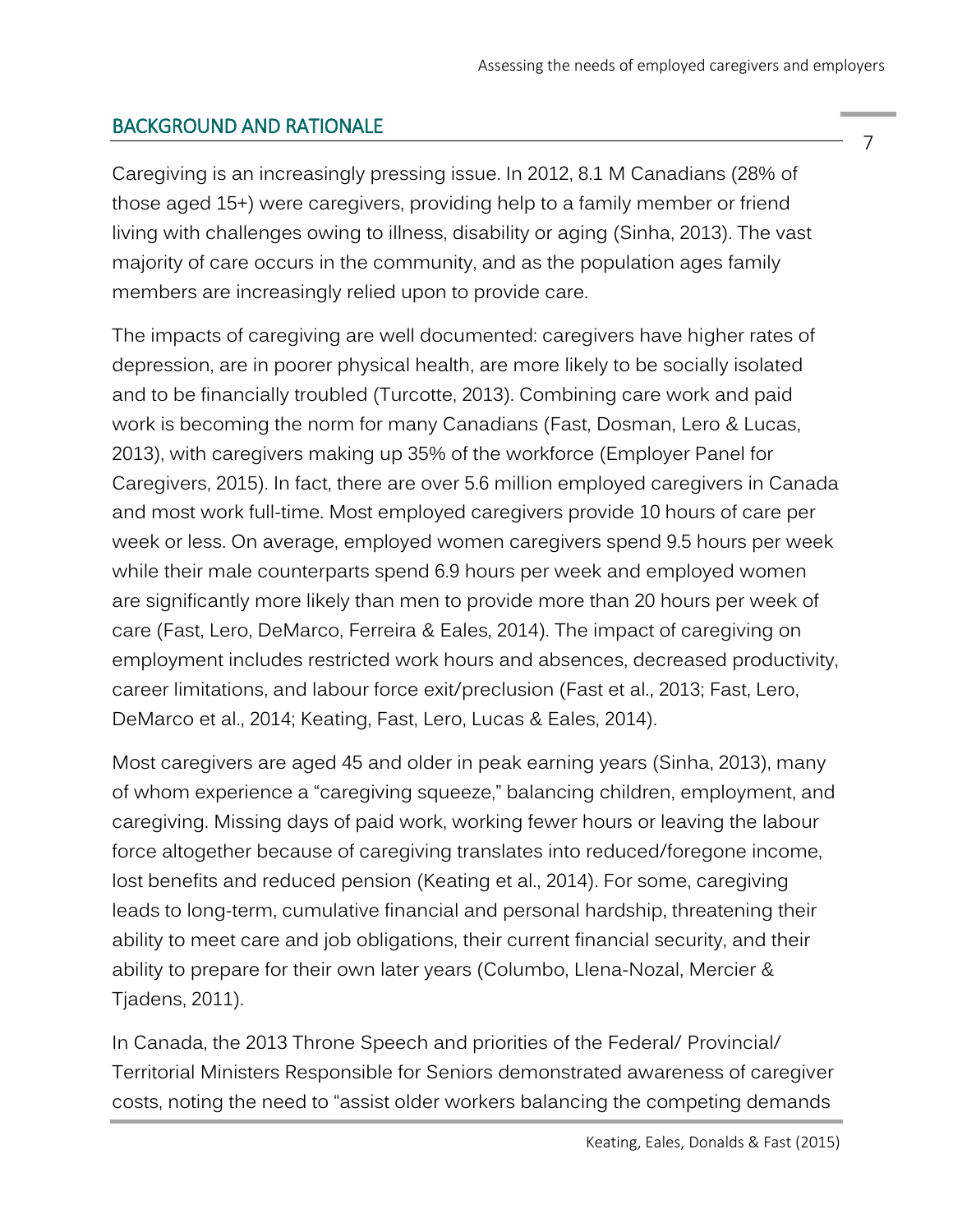of work and care" (Canadian Intergovernmental Conference Secretariat, 2014; Government of Canada, 2013). The legal landscape also is shifting. The age of pension eligibility has been raised and may keep Canadians at work longer (Service Canada, 2013), and human rights cases are emerging that suggest that employers have a 'duty to accommodate' employees who are providing family care (British Columbia Law Institute and Canadian Centre for Elder Law, 2010; Canadian Human Rights Commission, 2013). The recently released report from the Canadian Employer Panel for Caregivers (2015) emphasizes the expectation that employers have a role in supporting caregivers' continued labour force participation.

A Canadian survey showed that employers view supporting work life balance for all employees as an organizational priority. However, more than half said that supporting employees with adult caregiving responsibilities was a low priority workplace issue, or not even on their radar screens (Lero, Spinks, Fast, Hilbrecht & Tremblay, 2012). Yet in 2012 caregiving resulted in over 9.7M days of absenteeism, an aggregate reduction in work hours of 4.9M hours, and a loss of 559,000 employees from the paid labour force (Fast, Lero, DeMarco et al., 2014). The Conference Board of Canada estimated (conservatively) that the annual cost of lost productivity because of care-related turnover and absenteeism alone is \$1.3 billion dollars to Canadian employers (Hermus, Stonebridge, Theriault, & Bounajm, 2012). Avoidable costs for employers arise from replacing employees who quit a job or retire early to care (often at career peak), absenteeism, "presenteeism"<sub>'</sub>, reduced work hours and foregone investments in human capital (Fast, Lero, Keating, Eales & Duncan, 2014; Hermus et al., 2012; Johns, 2010; Metlife Mature Market Institute and National Alliance for Caregiving, 2006).

There is growing evidence from the UK that supporting caregivers at work makes good business sense (Byrne, 2011; Dex, 2003; Yeandle, Bennet, Buckner, Shipton & Suokas, 2006). Yeandle and her colleagues (2006) found that flexible working arrangements and family-friendly employment practices benefited businesses by increasing productivity, reducing recruitment and retention costs, reducing sick

 $\overline{a}$ 

 $1$  being at work but not fully engaged or performing below standard due to ill health or care-related distractions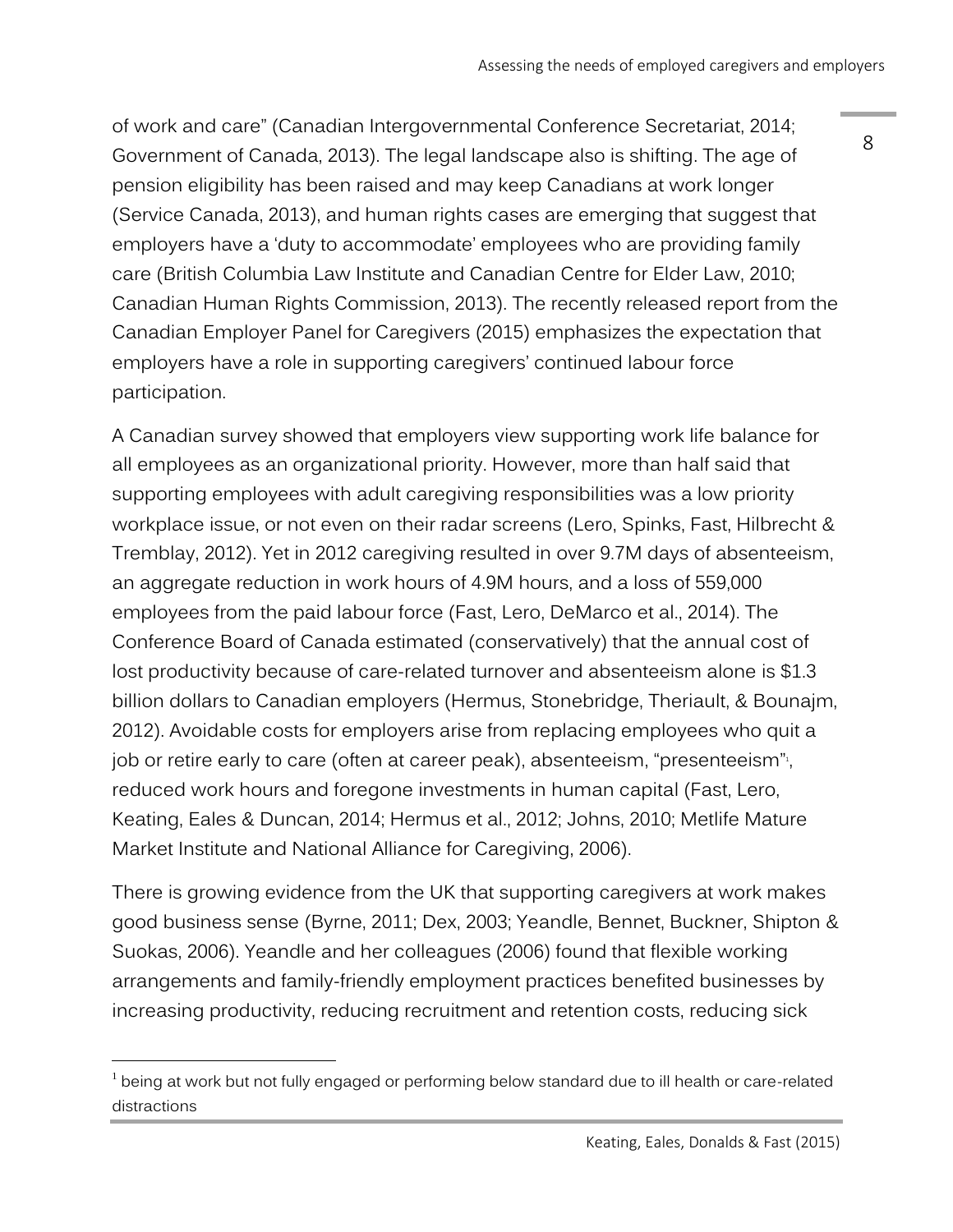leave, and lowering staff turnover while meeting client needs. In addition, employees of 'carer-friendly' organizations were happier and had a high level of trust in relationships at work.

9

In Canada, access to flexible work arrangements varies considerably. Even among employed caregivers who had flex work options in their workplaces, almost half felt that they could not use them without negatively impacting their careers (Fast, Lero, DeMarco et al., 2014). Canadian research shows that flexible work schedules and leave options are effective at easing work-care conflict and reducing the incidence of absenteeism and reduced labour force engagement (Fast, Lero, DeMarco et al., 2014). Understanding the challenges that organizations and individuals face in combining employment and caring is warranted to inform the development of tools and resources to help create workplace cultures that enable caregivers to continue in paid work and reduce human resource and related costs for employers.

## <span id="page-8-0"></span>**METHODOLOGY**

To understand the challenges that caregivers and their employers face in combining employment and caring, we undertook a set of three focus groups with key stakeholders: caregivers who are currently in the paid labour force; caregivers who left the labour force; and employers of caregivers. A systematic review of the national and international literature showed that these stakeholders experienced different economic costs associated with care (Keating et al., 2014; Fast, Lero, Keating, Eales, & Duncan, 2014) and may have different perspectives on the topic. Understanding the needs of caregivers with varying attachments to the labour force forms the foundation on which tools and resources that employers need can subsequently be developed. While national survey data are available to examine the incidence and predictors of care-related employment impacts, focus groups allow us to investigate complex behavior and motivations (Casey & Krueger, 2000) for issues such as how caregivers juggle care and employment and the personal, family and workplace factors that enable them to manage well. In this section we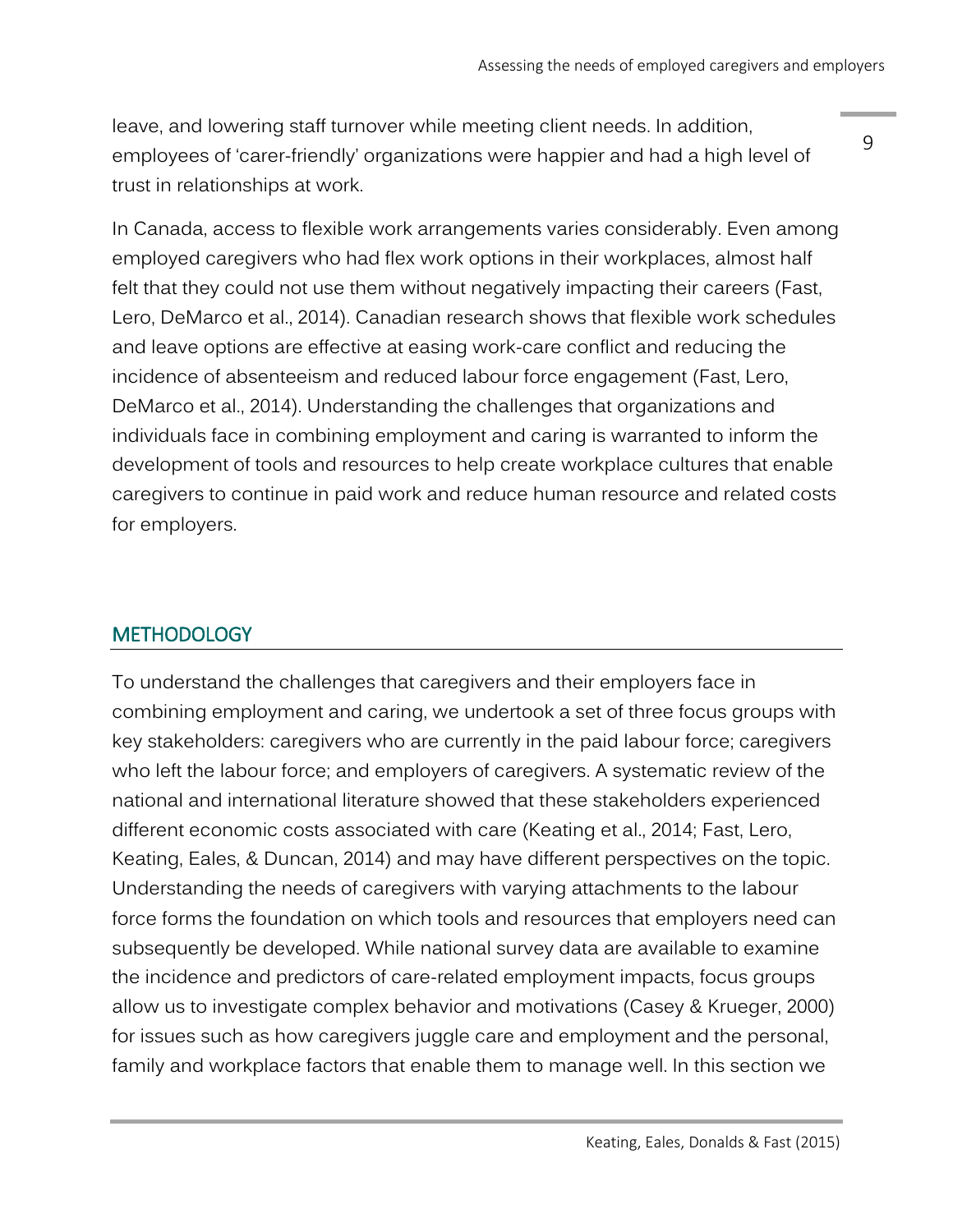10 describe focus group recruitment, participants, data collection and analysis (Casey & Krueger, 2000).

#### <span id="page-9-0"></span>Recruitment

This study is part of a larger project, *Increasing Economic Opportunities for* Women, being conducted by the Alberta Caregivers Association (ACGA) with funding from the Status of Women Canada. ACGA recruited potential participants through broadcast emails to their members, announcements at programs conducted by ACGA, and networking events for employers. The names and contact information of potential participants who were available for the scheduled focus groups were forwarded to the study coordinator. The study coordinator confirmed via telephone or email that each participant met the inclusion criteria. Employed and formerly employed caregivers were included if they provided care to one or more adults with a long term health problem, physical or mental disability or problems related to aging in the last three years, had provided care for at least one year, spent at least two hours per week providing care, and were currently in the labour force or had left paid employment to provide care. Human resource advisors, disability managers and supervisors were included who had personal experience managing or supervising one or more employees who faced challenges combining paid work and caregiving roles.

#### <span id="page-9-1"></span>**Participants**

The full sample consisted of 23 participants, aged 24 to 67 years. The majority (n=22) were women. Table 1 summarizes participants in each focus group.

|                           | <b>Currently Employed</b><br>Caregivers | <b>Formerly Employed</b><br>Caregivers | <b>HR Advisors and</b><br><b>Supervisors</b> |
|---------------------------|-----------------------------------------|----------------------------------------|----------------------------------------------|
| Number of<br>Participants | 11                                      | 8                                      |                                              |
| Age Range                 | 27 to 63 years                          | 24 to 67 years                         | 39 to 63 years                               |

#### **Table 1. Focus group participants**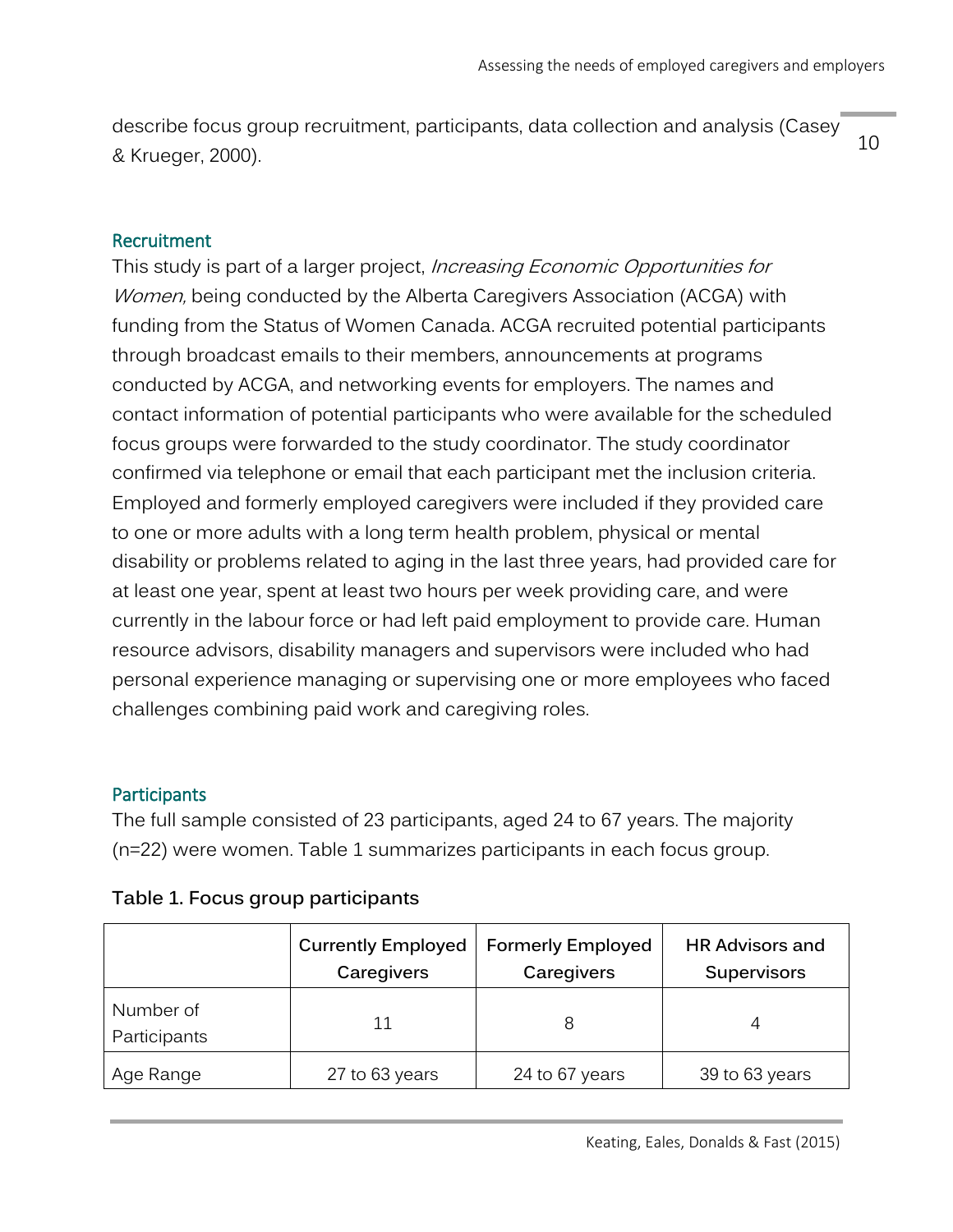11

Currently and formerly employed caregivers (caregivers) reported caring for between 1 and 4 persons during the last 3 years; most had been providing care for an average of 10 years. Currently employed caregivers spent on average 22 hours per week providing care<sup>,</sup> to all of the adults they supported, while formerly employed caregivers spent 58 hours per week on average providing care. The amount of time spent providing care varied widely from 2 to 70 hours per week for employed caregivers and even higher for formerly employed caregivers (20 to 147 hours per week), often dependent on the care receiver's condition and need for assistance. Most caregivers were caring for parents or parents-in-law, although some were caring for spouses or siblings. Most currently employed caregivers worked full-time (two worked part-time) for government (federal, provincial, territorial or municipal) or broader public sector (education, colleges/universities, hospitals/healthcare) organizations. Many caregivers were married and had children (some of whom lived with them in the same household).

HR and employee relations advisors, disability managers and supervisors (employers) were primarily from large, broader public sector or government organizations. They reported that during the last 3 years, they were aware of up to 25 employees who faced challenges combining work and caregiving for an adult or elderly family member, and most of these employees reportedly still worked for their organization. Compared to five years ago, requests for support by employees with caregiving responsibilities had increased in 3 of the 4 organizations represented, but all participants expected requests for caregiver support to increase over the next five years. Three of four participants had personal experience with family caregiving, likely making them a particularly sympathetic group of employers. Having only four participants in the employer focus group was one limitation of the study.

## <span id="page-10-0"></span>Data Collection

 $\overline{a}$ 

Prior to the commencement of each focus group, participants provided informed consent and completed a short demographic questionnaire (Appendix A & B). The

 $2$  Care includes time spent helping with housework, meal preparation and cleanup, shopping for groceries and other necessities, personal care, transporting the cared for person(s), time commuting to provide care and care management.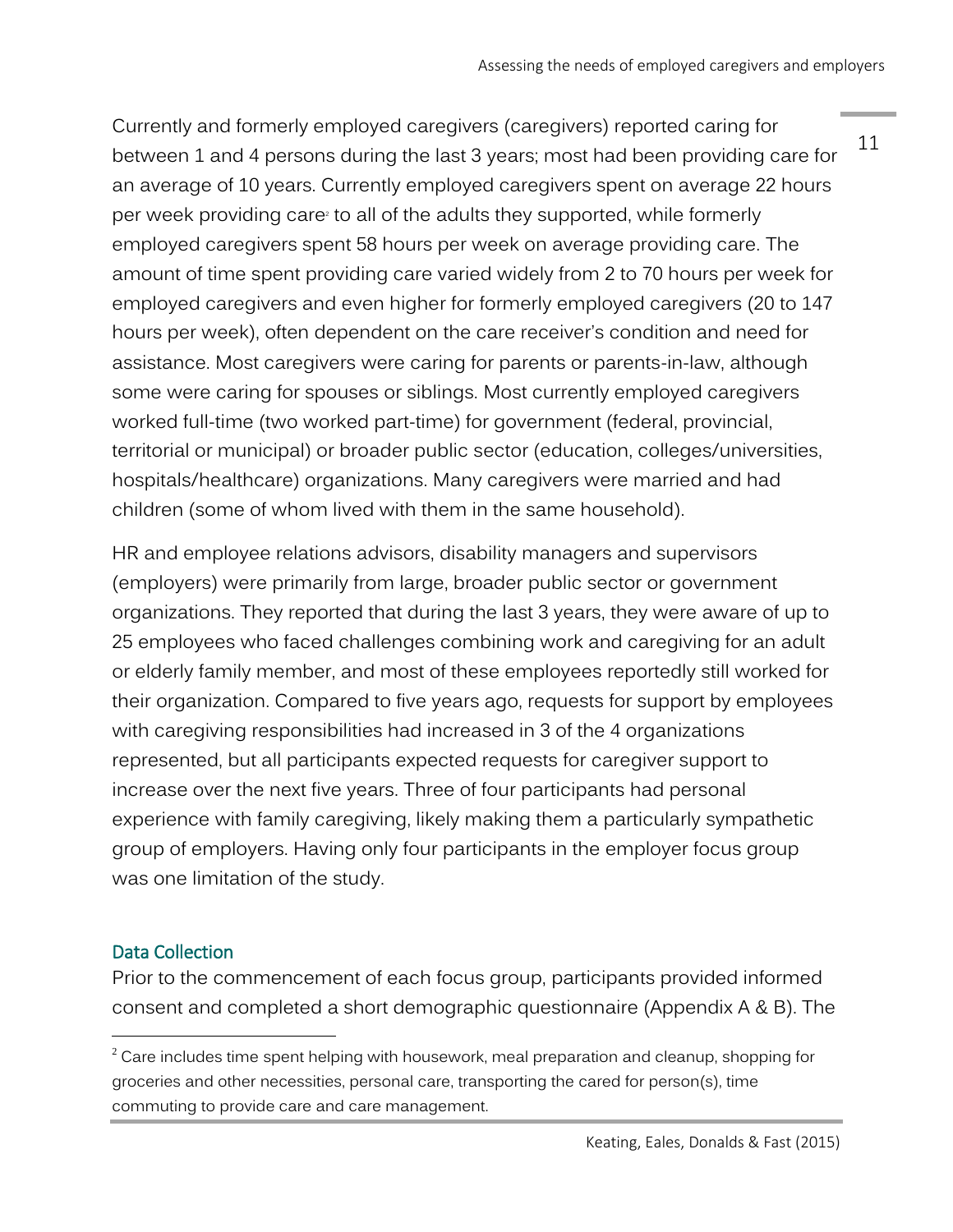demographic survey asked caregivers about the person(s) for whom they provided care to (gender, age, relationship, health conditions, and geographic proximity), their employment or former employment, use of workplace supports, and personal characteristics (gender, age, marital status, number of children, and number of children who lived in the same household). Employers were asked about their organization, employed caregivers in their organization, availability of workplace supports, and personal characteristics (gender and age).

The moderator began each focus group by describing the project and its purpose and outlining the rules of engagement. Participants introduced themselves by first name only. Guiding questions were tailored to each stakeholder group and were informed by the Taxonomy of the Economic Costs of Care for Family/Friend Caregivers (Keating, et al., 2014), which identified four kinds of employment consequences that caregivers experience: labour force exit/preclusion; restricted work hours and absences; decreased productivity; and career limitations. Guiding questions (see Table 2) were given to participants in advance allowing them time to reflect on the personal and organizational challenges of juggling work and caregiving. Each focus group lasted approximately 2 hours.

| <b>Stakeholder</b>               | <b>Guiding questions</b>                                                                                                                                                                                                                                                                                                                                                                                                                                                                                                        |
|----------------------------------|---------------------------------------------------------------------------------------------------------------------------------------------------------------------------------------------------------------------------------------------------------------------------------------------------------------------------------------------------------------------------------------------------------------------------------------------------------------------------------------------------------------------------------|
| Currently employed<br>caregivers | What employment consequences have you<br>$\bullet$<br>experienced?<br>What makes it easier for you to manage both your<br>$\bullet$<br>employment job and your caregiving job? What<br>employment supports are available in your<br>workplace and which ones have you used?<br>What could your employer (or supervisor) do that<br>٠<br>would make it easier to balance paid work and<br>caregiving?<br>If you had a chance, would you do anything<br>$\bullet$<br>differently in relation to your employment or<br>caregiving? |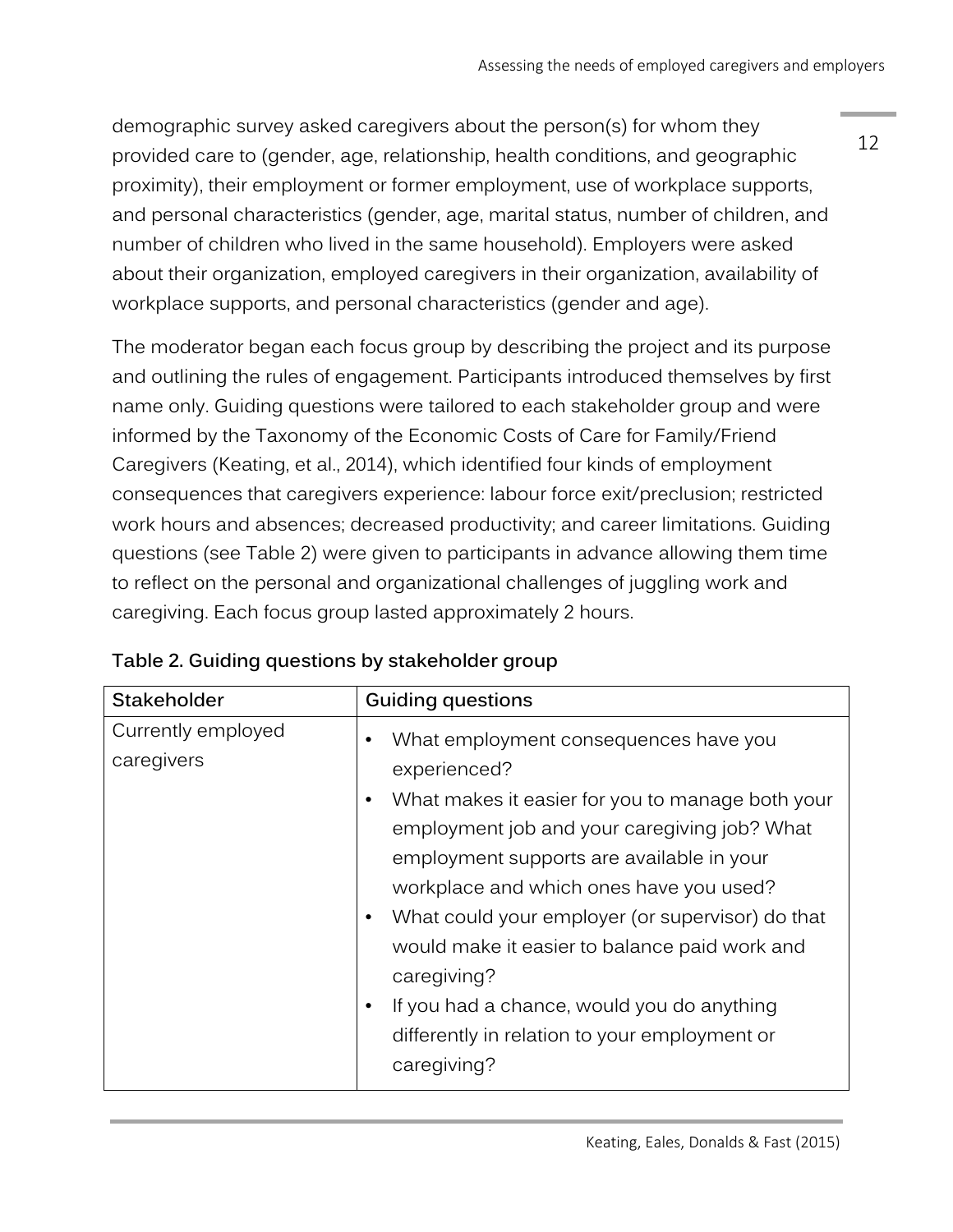| Formerly employed<br>caregivers | How did your caregiving impact your<br>$\bullet$<br>employment?                                                                                                                                                                                                                                                                                                                                                                                                                                                          | 13 |
|---------------------------------|--------------------------------------------------------------------------------------------------------------------------------------------------------------------------------------------------------------------------------------------------------------------------------------------------------------------------------------------------------------------------------------------------------------------------------------------------------------------------------------------------------------------------|----|
|                                 | What was the tipping point that caused you to<br>$\bullet$<br>leave the paid labour force?<br>What might have made it easier for you to<br>$\bullet$<br>manage both your employment job and your<br>caregiving job?<br>What could your employer have done, that would<br>$\bullet$<br>have kept you in the paid labour force?<br>How has leaving or losing your job to provide care<br>impacted your life?<br>If you had a chance, would you do anything<br>differently in relation to your caregiving or<br>employment? |    |
| Employers                       | • How have employees with family care<br>responsibilities impacted your<br>organization/business?                                                                                                                                                                                                                                                                                                                                                                                                                        |    |
|                                 | • Are there tensions between meeting the needs of<br>the firm and those of employees with caregiving<br>responsibilities?                                                                                                                                                                                                                                                                                                                                                                                                |    |
|                                 | • How do you resolve those?                                                                                                                                                                                                                                                                                                                                                                                                                                                                                              |    |
|                                 | • What might make it easier for you to support<br>employed caregivers?                                                                                                                                                                                                                                                                                                                                                                                                                                                   |    |

Focus groups took place at the University of Alberta in a social science research lab and were audio recorded. A note taker/observer was present at all meetings to monitor equipment, record order of speakers and ensure that participants covered the scope of the guiding questions in their discussion. Her notes augmented the verification and analysis of transcripts. An experienced transcriptionist transcribed verbatim the recordings. Each transcript was reviewed and verified against the original audio recording by a graduate research assistant. The three transcripts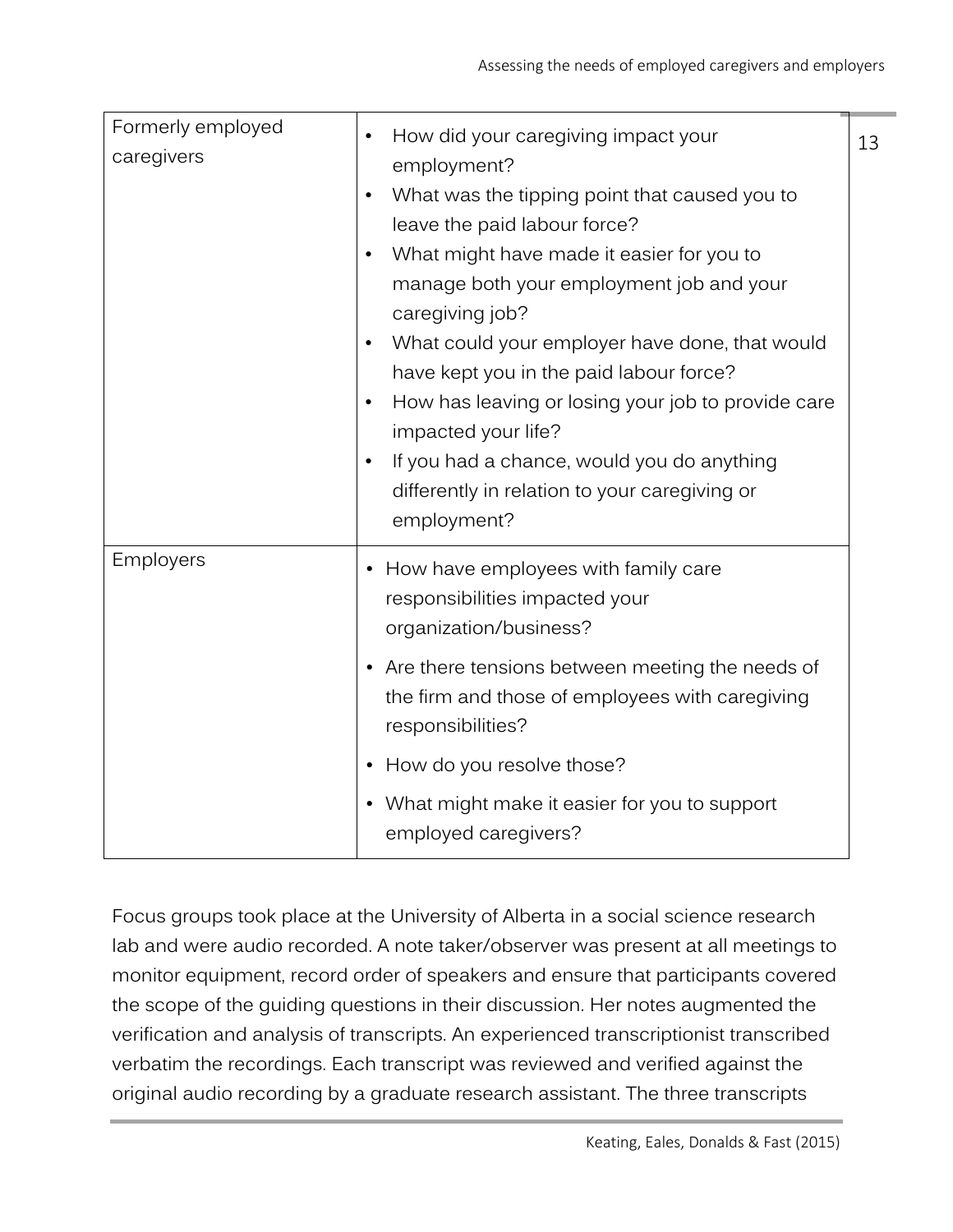had an accuracy rate of approximately 99.5% each. Participants' personal identifying information was removed from transcripts, and names were changed to pseudonyms.

14

#### <span id="page-13-0"></span>Analysis

We used thematic content analysis to analyze the transcripts. This involved identifying and linking similarities and patterns in the data to create categories of meanings (Hennink, 2014). To begin the iterative analysis process, two members of the research team reviewed individually each transcript and identified themes in the data. They then met and discussed the similarities and differences in the list of identified themes to reach consensus on themes and determine how best to organize them. Emerging themes were reviewed by the moderator prior to the commencement of each subsequent focus group. When all three focus groups were complete, we compiled a table to compare and contrast the themes identified for each stakeholder group, and isolate those themes that were common across stakeholders. Because stakeholders were distinct and may have had differing perspectives on an issue, we reread each transcript to further explore the data for nuances on a relevant theme. Members of the full team then met to review and discuss the comparative summary table of themes to determine major issues in the intersection of care and paid work that were common across stakeholders.

### <span id="page-13-1"></span>**FINDINGS**

Participants talked at length about their experiences at the intersection of caregiving and employment and how workplace conditions enabled or limited support for caregivers. We identified three major tensions that were common to employed caregivers, formerly employed caregivers and employers: disclosure, uncertainty and 'doing it all'. Sub-themes illustrate the nuances and differing perspectives within each major issue (see Table 3). In this section, we describe each major tension, participants' varying perspectives and ways in which their needs were met or not.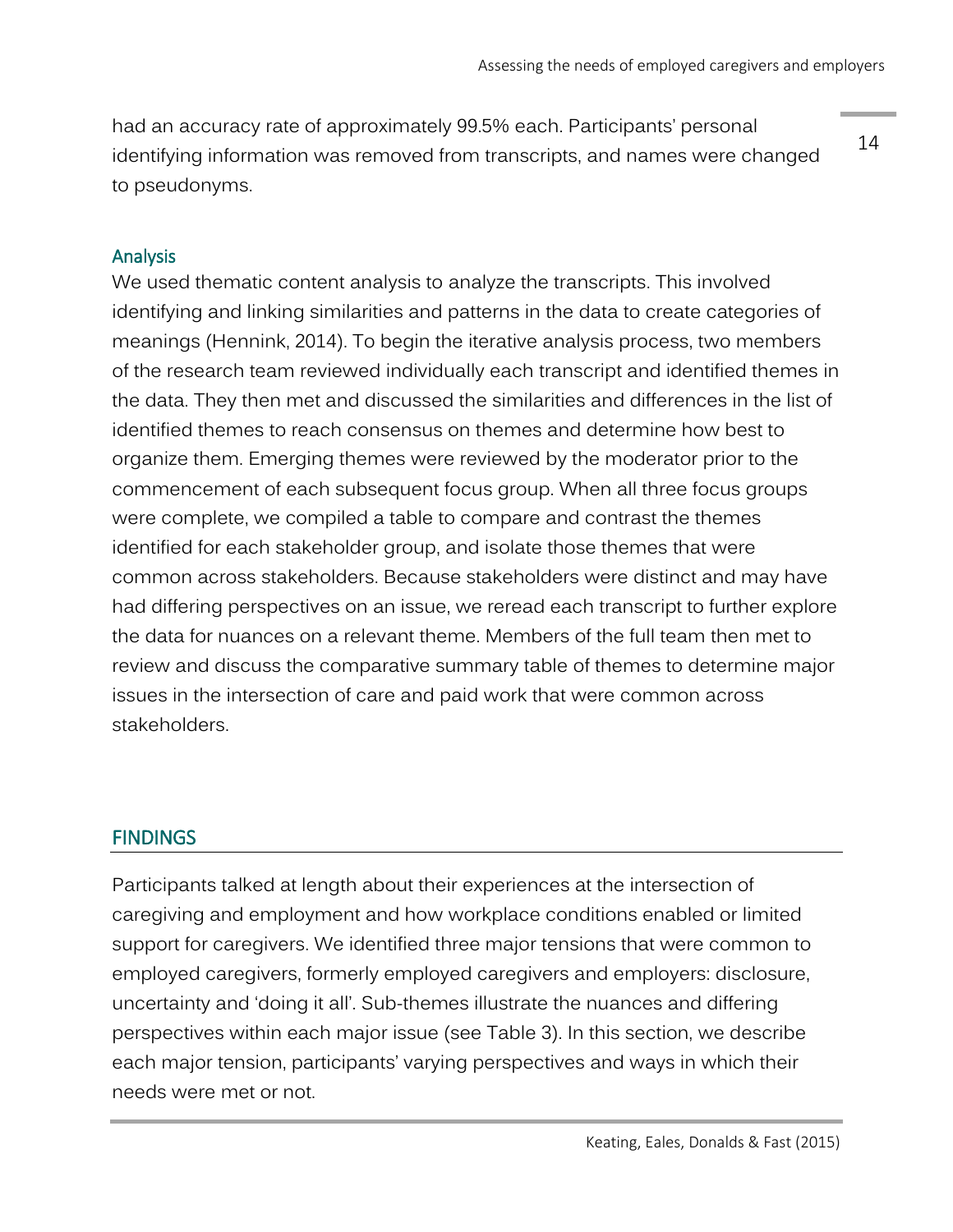| Major                      | Sub-themes                                                                                                                    | 15 |
|----------------------------|-------------------------------------------------------------------------------------------------------------------------------|----|
| Tension                    |                                                                                                                               |    |
| Deciding                   | Recognizing and identifying oneself as a caregiver                                                                            |    |
| whether to<br>disclose     | Experiencing or observing discrimination or stigma associated<br>with being a caregiver or with the care receiver's condition |    |
|                            | Fearing being fired or let go                                                                                                 |    |
|                            | Having supportive workplace values and benefits                                                                               |    |
| Trying to                  | Overcompensating at paid work                                                                                                 |    |
| 'do it all' but<br>at what | Jeopardizing personal health                                                                                                  |    |
| cost?                      | Increasing work load for other staff                                                                                          |    |
|                            | Increasing employers' costs                                                                                                   |    |
|                            | Having adequate community supports                                                                                            |    |
| Managing                   | Caregiving is unplanned and unpredictable                                                                                     |    |
| the                        | Making job changes to accommodate caregiving                                                                                  |    |
| uncertainty<br>of care     | Having flexible workplace arrangements                                                                                        |    |
|                            | Having trusting relationships with supervisors and coworkers                                                                  |    |
|                            | Planning time away or absences from paid work                                                                                 |    |
|                            | Knowing about 'carer-friendly' legislation and best practices                                                                 |    |
|                            | Exiting the paid labour force                                                                                                 |    |

**Table 3. Summary of major tensions and sub-themes identified**

## <span id="page-14-0"></span>Deciding whether to disclose

The first issue was about caregivers' willingness to disclose to their supervisors and colleagues at work that they were caring for a family member with a long term health condition, physical or mental disability or aging-related needs. Participants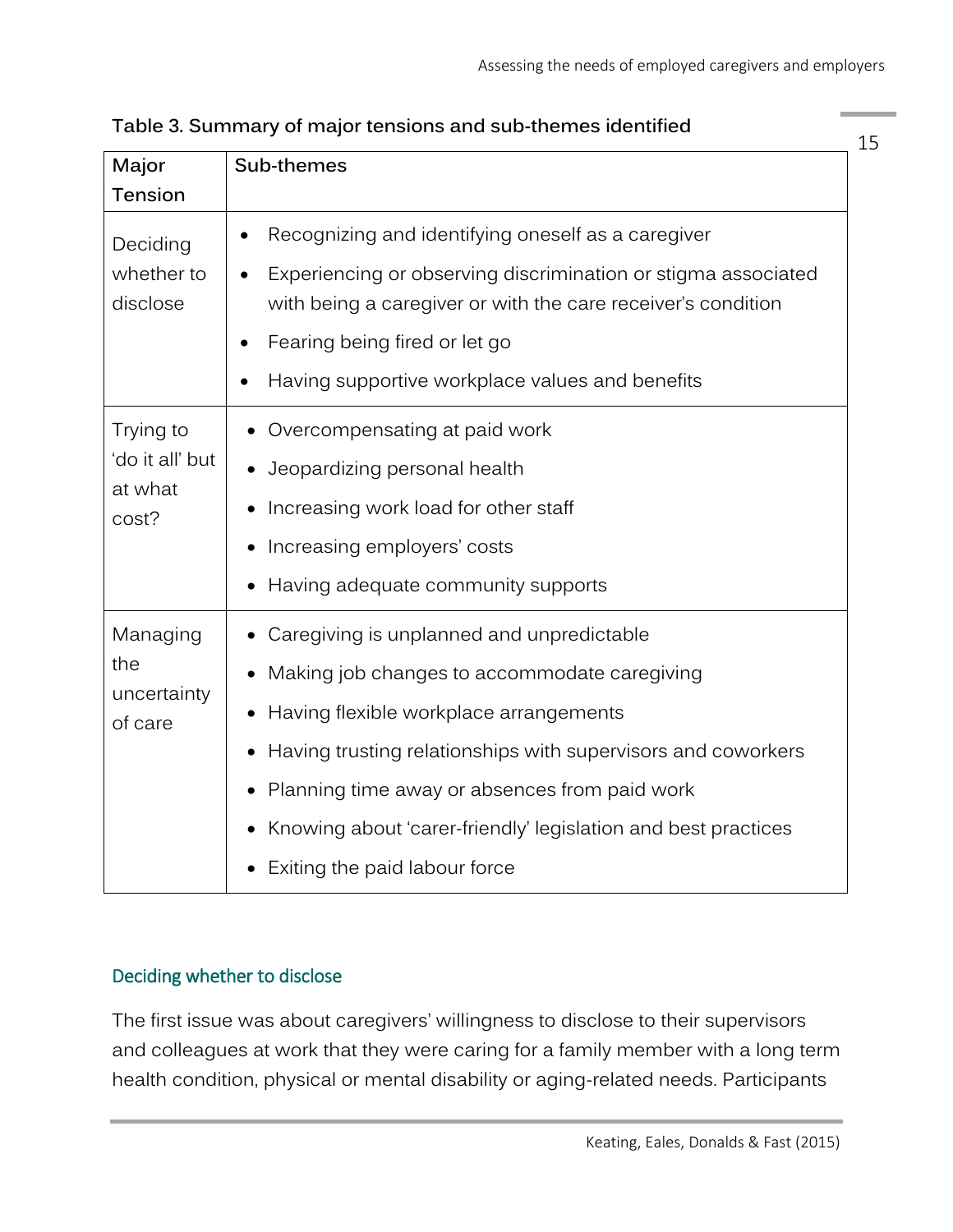held differing viewpoints on the benefits and drawbacks of disclosing their caregiving status in the workplace.

Some caregivers did not identify themselves as employees with care responsibilities because they did not recognize that the assistance they were providing to adult family members with long term health problems or disabilities was care and that they were a family caregiver. Participants talked about not knowing that they were caregivers because the care receivers' conditions had existed their entire lives or evolved slowly over time.

I think we all have different stories but my story is about not even knowing that I was a caregiver because it's my whole life. So my [parent] is profoundly mentally ill and so I've grown up with that. (Patricia, employed caregiver)

I've been a caregiver for over 25 years. I thought caregivers were professionals, you know? I thought they were the nurses, the aides and stuff like that, so I never even associated myself as being a caregiver. (Shannon, formerly employed caregiver)

I actually had an argument with my manager that I wasn't a caregiver. (Nicole, formerly employed caregiver)

Others recognized that they were caregivers, but were reluctant to disclose in the workplace because of stigma, associated with either the care receiver's condition (particularly mental illness or dementia) or being perceived as an employee always in need of concessions because they had caregiving responsibilities.

Because of the nature of my [parent's mental] illness, I've had to protect myself. I try to keep a separation because of the negative impact that I've had in the past. (Patricia, employed caregiver)

I wouldn't reveal, I wouldn't let my co-workers know why and then one day my manager and the office manager, they called me in and they demanded me to tell them what the situation was. I had to tell them that my spouse attempted to commit suicide and ever since then it just was an uneasy work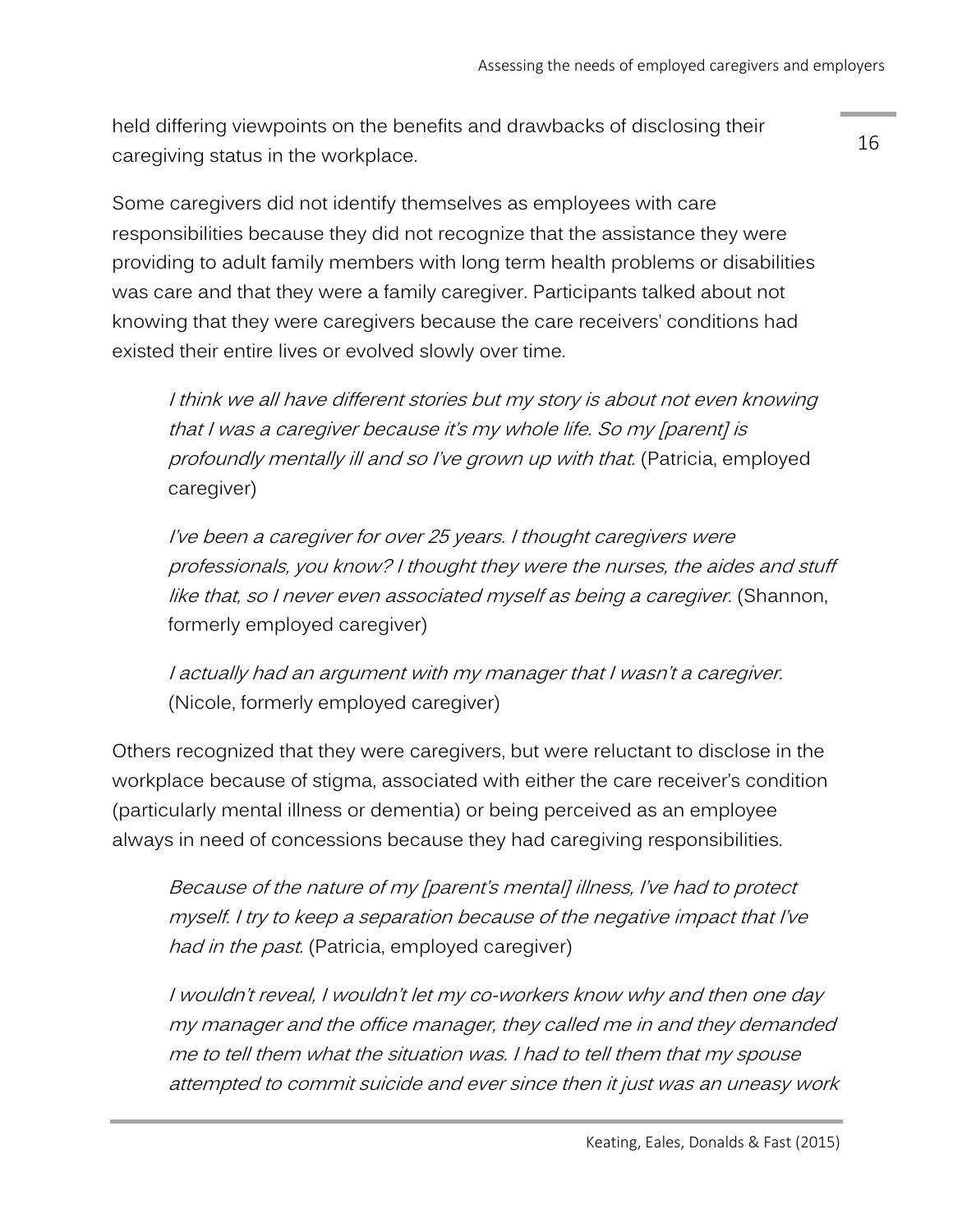environment. I felt like I was being judged that I was the reason why this happened. (Shannon, formerly employed caregiver)

I think part of it is just that perception of that time away from work. I'm not advertising if I make up that time or don't make up that time or how I accommodate that in my own life but I know people see that … so generally, my health [Laughter] might come later or…maybe my vacation, I'll hold up on that because it looks like I'm gone all the time anyway, right? (Amy, employed caregiver)

Willingness of caregivers to disclose was influenced by the perceived workplace environment. Some caregivers were reticent to disclose their caregiver status because they did not see their work environment as trusting or caregiver-friendly. Their perceptions were often informed by prior experiences, either their own or that of other employees who lost jobs because of their care responsibilities.

I've lost jobs because of my [parent], where she's shown up at a workplace and then I've been let go the next day. (Patricia, employed caregiver)

I went to very great lengths to make sure that no one, and I mean no one, that I worked with knew what I was dealing with at home, because through the course of my career, I have seen what has happened to people who have had handicapped children or a situation. It would be really, really nice to think employers want to keep us, but we're pretty replaceable, at least in my profession. (Cynthia, employed caregiver)

My life experience with work is that typically when your domestic needs are too high, your work…you can be replaced. So generally the pressure is put on. You're given options and then you have to pick or choose who's more important and that happens in some of the most surprising professions. (Donna, employed caregiver)

I tried to deal with our HR department and everything and they wouldn't budge. So I ended up having to go down to three days a week and there was a lot of judgement, a lot of criticism. My peers were doing the, "Oh, how did you get to this three day a week gig?" and all of this other stuff and I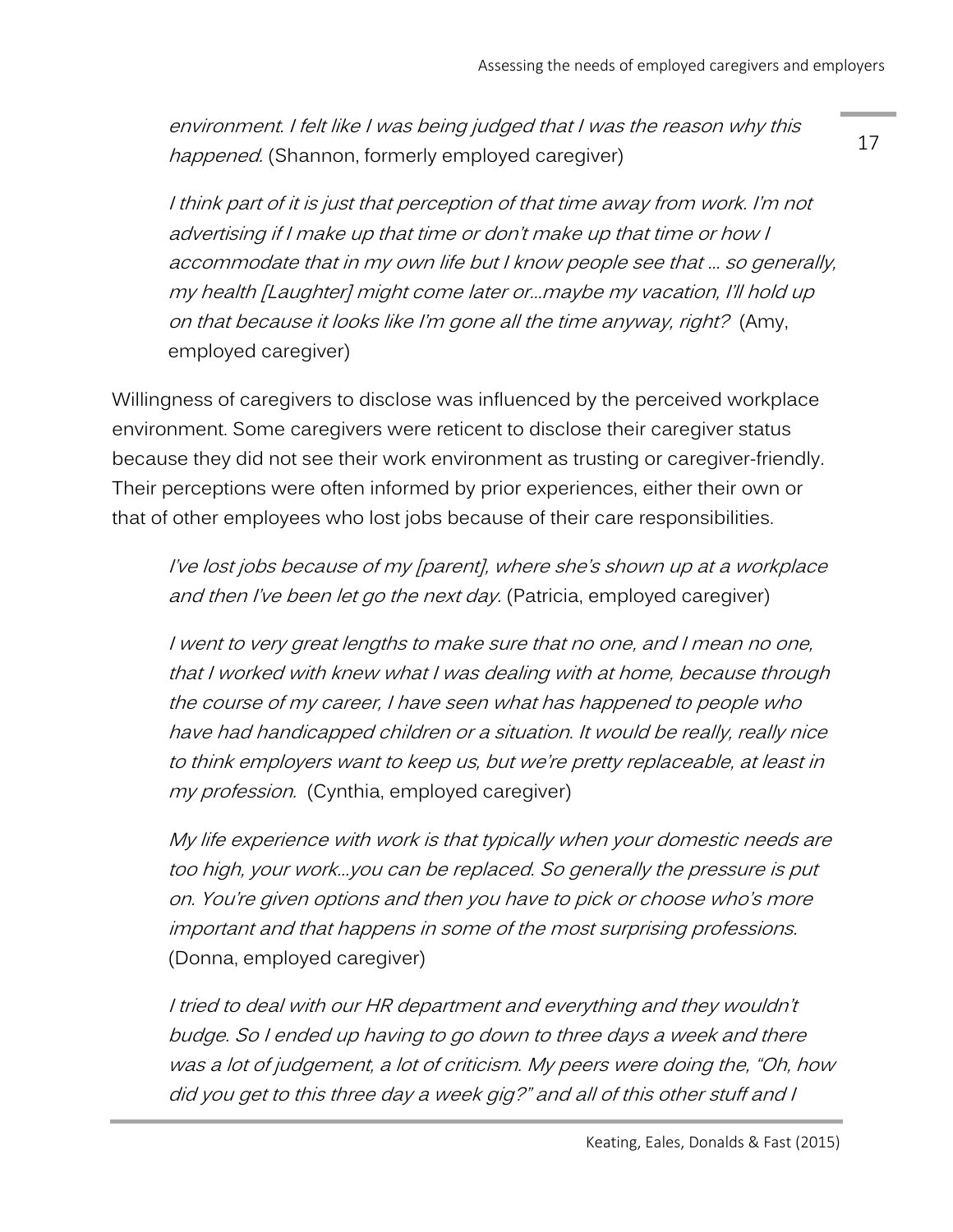wasn't telling anybody what was going on. (Nicole, formerly employed caregiver)

In contrast, employers thought some employed caregivers may not disclose because they were private individuals or knew they would not qualify for available workplace benefits such as paid sick leave. One employer thought their corporate values, which focused on wellness and work-family balance, encouraged disclosure.

Some people are really private, to be honest. There are a lot of people who don't bring a lot of their personal life to work and sometimes it's their escape. I find that if it's a very difficult time at home, you're coming to work to kind of just be. (Melissa, employer, broader educational sector)

They don't identify for that very purpose because they wouldn't be eligible for paid sick leave. Looking at it, you need to be the injured or sick individual, right? Not your mom or your dad, so that's becoming an issue. I've had only two people come out and tell me exactly what's been going on. The rest I've found out through management or absence management. (Sharon, employer, broader educational sector)

One of our corporate values, and it's been that way since '98, is wellness and balanced lifestyle. So that gives us a little bit more leeway to bring the supportive out of people. I think because of the values, people are more inclined to self-disclose and I walk away feeling very lucky. (Carol, employer, financial sector)

Other caregivers felt comfortable letting supervisors and colleagues know because their workplace environment was perceived as supportive. Some caregivers believed that being up front about their care responsibilities enabled the work environment to become more flexible and responsive to their needs. Likewise some employers felt that the availability of workplace benefits encouraged disclosure. Employees with care responsibilities who worked in 'caregiver-friendly' environments were able to schedule their time to better handle the demands of both employment and caregiving.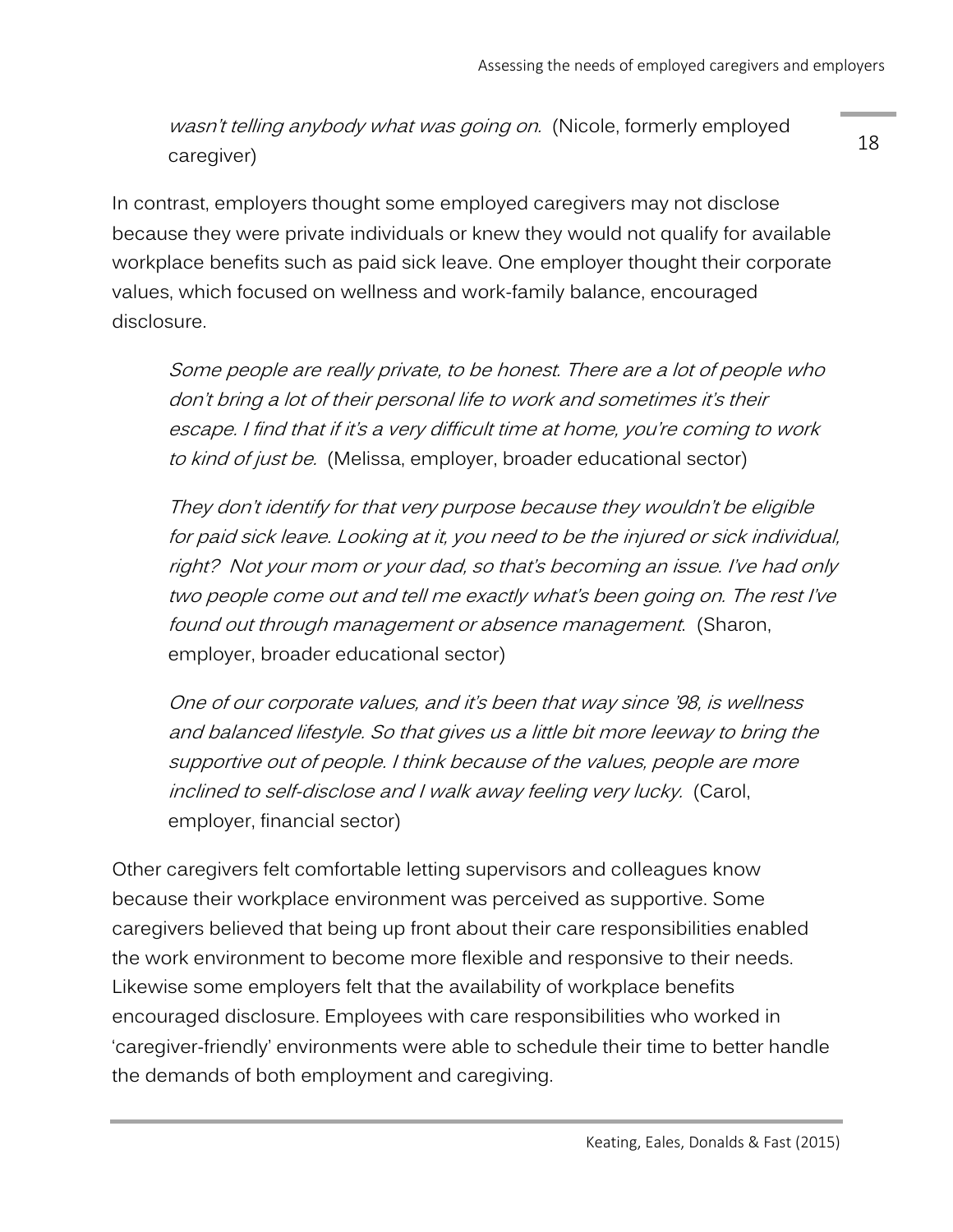I told my boss what was happening in my personal life, right up front, right off the giddy up, because I felt it was extremely important that he knew that my family came first.… They [employer] bent over backwards to assist me. So that [disclosure] assisted me, instead of having to quit or hide everything. It was enough stress in my life, caring, but to have the added stress of work, I couldn't handle that. (Joyce, formerly employed caregiver)

So people do ask me sometimes. They know about my sister and they know the situation. They know I need to leave exactly on time on these days…They probably believe in me more than I do, that you know, you can handle it, you know how to do these things. Maybe you need to take time but that doesn't mean that you're weak in your position which is, for me, huge. I don't want to be known as that person who always needs accommodation. (Amy, employed caregiver)

I don't think that they're reluctant to come forward, but we have things in place [in our organization] that is our go-to place. So out of our 12 sick days that are yearly there for them, three of those are available for family care. So that's the first place we go. Then we also have an earned day off program… We go to vacation, whatever we can do to make sure that they're able to do what they need to do on a paid basis. In one or two rare cases we went the leave without pay route for a little period of time, which was okay with them [employed caregivers]. (Carol, employer, financial sector)

From employers' perspective, disclosure was important because it enabled them to anticipate employees' needs and provide support before absenteeism or performance management became an issue. Work could be shared among coworkers and back-up plans could be discussed. When employees did not disclose their caregiving status, managers were less likely to respond positively when they did find out because by then the employee had established a history of missed days or deadlines.

Any type of situation where you're self-identifying earlier in the situation is better because you haven't hit that point of frustrating your employer or your manager. You have that understanding, there's an awareness and you can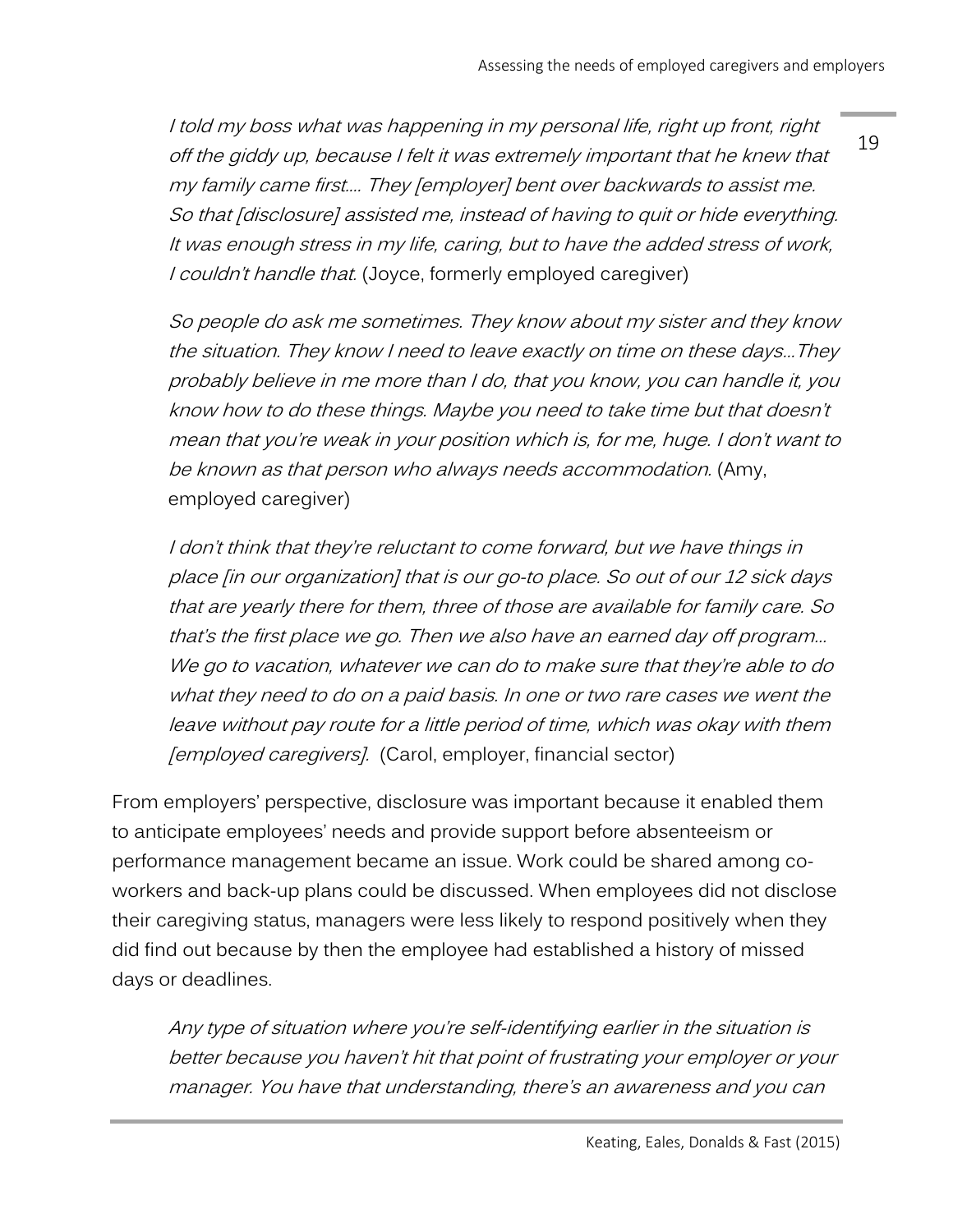plan. Everybody can plan then, in that case. (Melissa, employer, broader public sector)

We had a really great, wonderful performer and all of a sudden they're not. There's complaints coming in because this person's very private and they don't want to share. All it ended up doing is kicking them in the behind at the end of the day because now they've got poor absenteeism, a frustrated employer and their situation's spiraled. (Sharon, employer, broader public sector)

I have two staff members out of the six that I supervise that have caregiving responsibilities. They've just come and talked to me about it and said, "This is the situation that I'm in." We're very open and talk about it and what their time requirements are and how we can try to balance those. (Kimberly, employer, government sector)

It's an office of ten and I think at least four of us have caregiving roles that everybody knows about. There's one of my coworkers who will get a phone call and you hear the phone ring and you hear her go out the door and we just know that she's gone because her mom had an emergency and she had to go… We kind of have an informal buddy system almost. If somebody's supposed to present at a certain meeting we assign a backup 'cause we know that person, that's the one who runs out [Laughter] whenever the phone rings. We always kind of think about that eventuality when we're planning. (Jennifer, employed caregiver)

### <span id="page-19-0"></span>Trying to 'do it all', but at what cost?

Paid work provided caregivers with a sense of identity and normalcy outside of their caregiving role. Caregivers were committed to their jobs and needed the financial security associated with it, especially if they were primary wage earners. While both work and care responsibilities can be very demanding, juggling them can be a delicate balancing act for many employed caregivers. Caregivers' responsibilities can increase at any time without warning, yet work commitments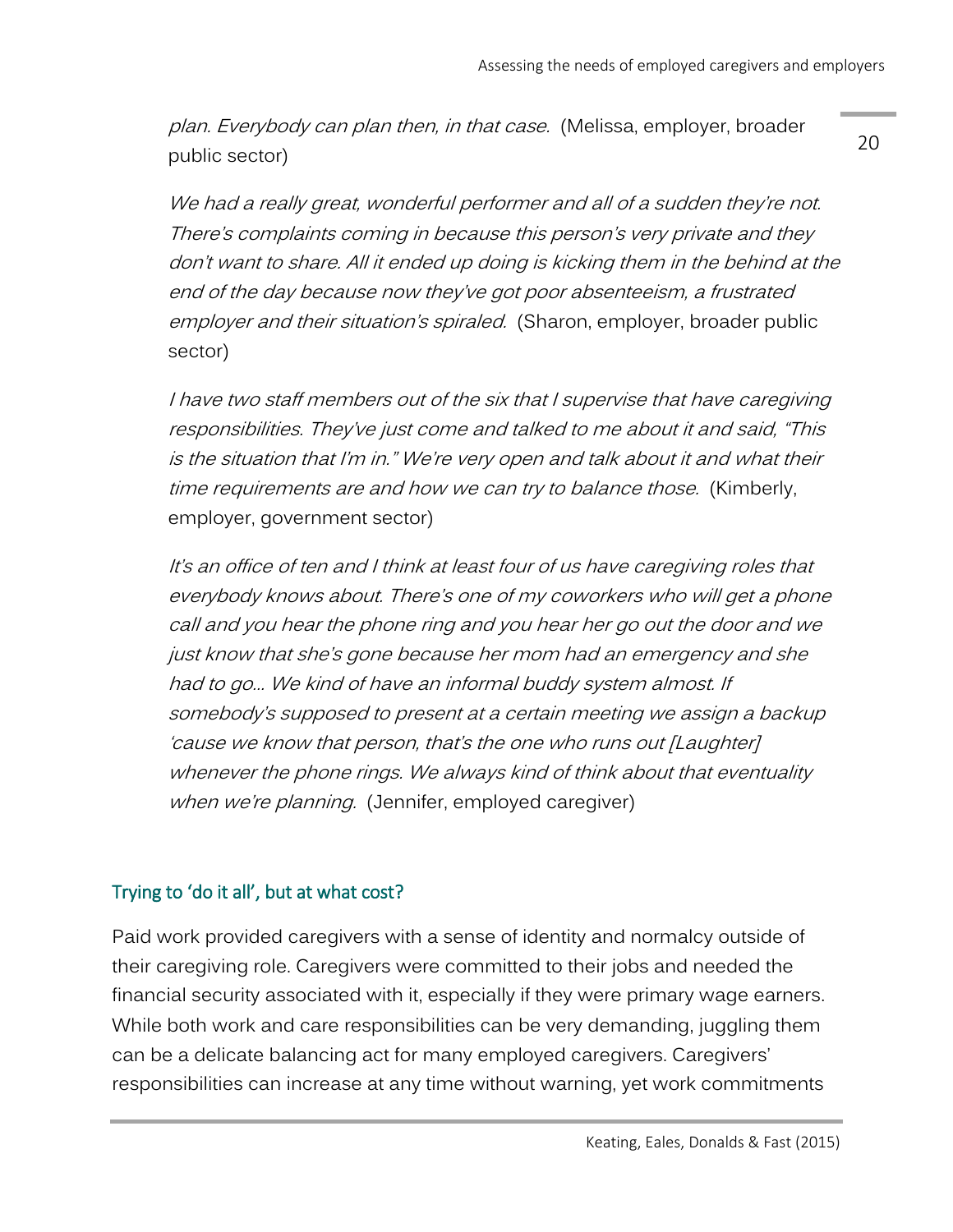still have to be met. Many caregivers spoke about trying to "do it all", putting in additional work hours to 'build their credits' while jeopardizing their own health. Employers remarked that the "Wonder Woman" personalities of some caregivers contributed to their efforts to try to "do it all".

21

I felt like I could do it all, you know? …I figured, hey, I'm good at my work, I can do it all. I can take care [of my spouse]. (Shannon, formerly employed caregiver)

I was getting up at 3:00 in the morning to get all the stuff ready for [spousal care recipient], his lunch and a list of things, reminders for him, when to take his medications and things and then I'd go to work. I used to start at 7:00 in the morning and I was there for 6:00 so that if it's quiet time then I could get a bunch of emails read and done and organized for the day and then once the staff would come in it was hectic and you're working full out… I would stay 'til 7:00, 8:00, 9:00, sometimes 10:00 [at night] to catch up and get a start on the next day and in the meantime I always had contact with [care recipient] to make sure that he was okay and that he could heat some supper up or whatever when I wasn't there. (Rebecca, formerly employed caregiver)

We can't do caregiving seven days a week, 24 hours a day, 365 days a year. Nobody can do that. I did and I died. (Donna, employed caregiver)

I think I have three people on my caseload right now that are definitely sick and caregiving right now and doing [work responsibilities], out of the goodness of their heart…. because this is their personality; they're going to look after the whole world except for themselves and that's part of the problem…. You've got almost like a personality there that's like Wonder Woman that's going to do it all and they can't. (Sharon, employer, broader public sector)

For some employed caregivers, having workplace accommodations, such as the opportunity to telework or have flexible schedules, encouraged them to work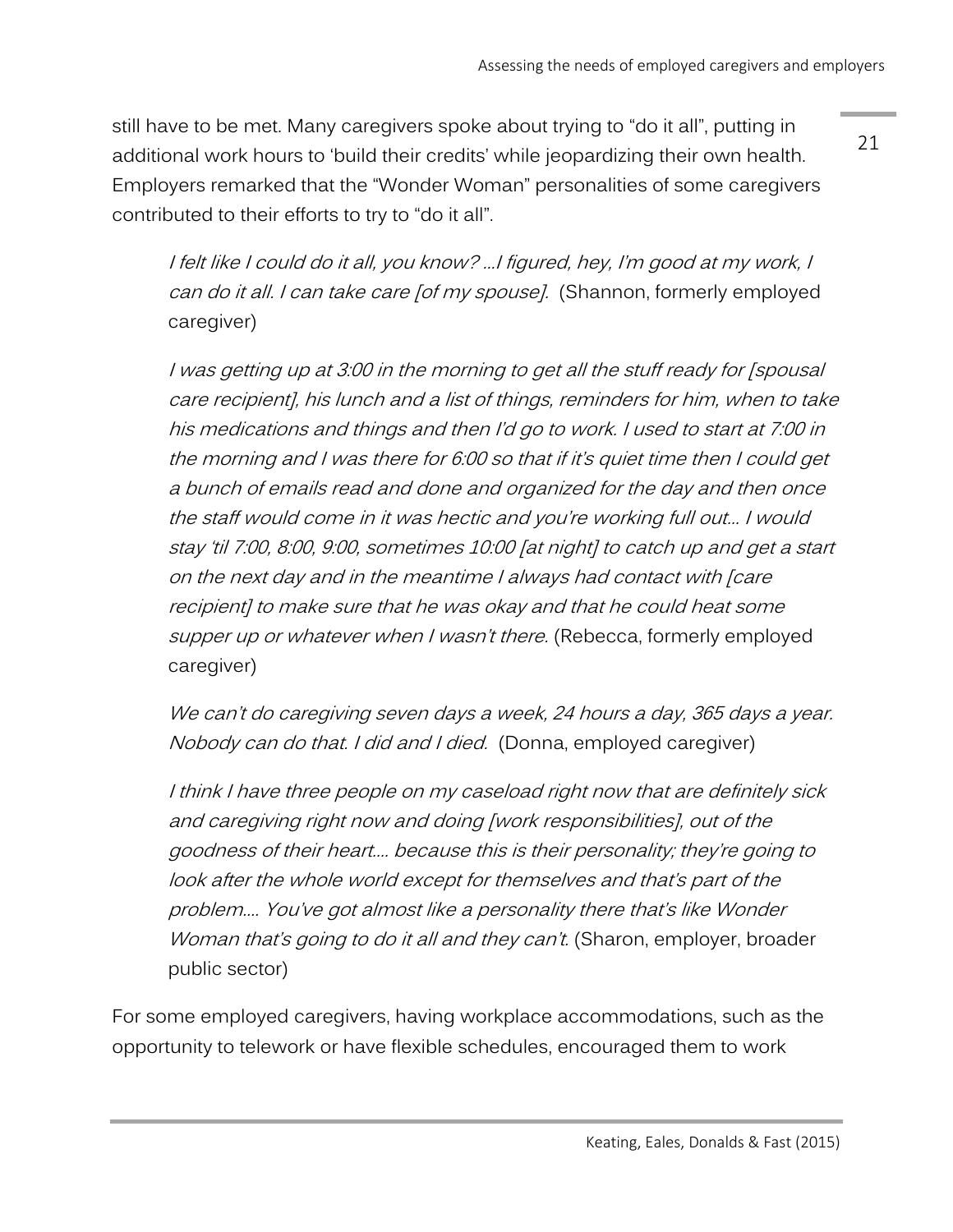22

harder so they were not perceived as taking advantage of the organization. Perceptions of fairness and equity permeated their remarks.

I think you become very acutely aware of the "optics": How does this look to other people? (Cynthia, employed caregiver)

I'm not even in the office. I don't want anyone thinking I'm less productive than people in the office. There's maybe 800 people where I work. I think two or three of us work from home. So no one does it. You don't want people to think that you're slacking off at home. (Jessica, employed caregiver)

There's this period of time between Monday to Friday where you're supposed to be there and present and doing your job …so even just working extra hard when I'm there or making sure I don't let any balls drop at work because what if that comes back as something that's about my [care] situation. (Amy, employed caregiver)

Employers wanted to retain good employees, offer a pleasant, respectful workplace environment, and have "healthy, happy employees". But there were limits to the extent to which employees with care responsibilities could be supported to 'do it all'. Employers spoke about a tension between 'compassion and cost', particularly when employees were providing intense amounts of care. Workplace factors, such as important projects or deadlines, also influenced employers' willingness to be accommodating. As one government sector employer stated: "I don't mean it to sound harsh but work still needs to be done."

She missed a fair amount of work and she was very open with me about it [caring for a parent], but it was very hard for her, physically and emotionally, as well as difficult for us in the workplace to continue with some of the projects that we had to do, because we are a very small staff unit and when you take somebody out of the mix, then things simply don't get done, and when she was at work, she wasn't ALL at work. (Kimberly, employer, government sector)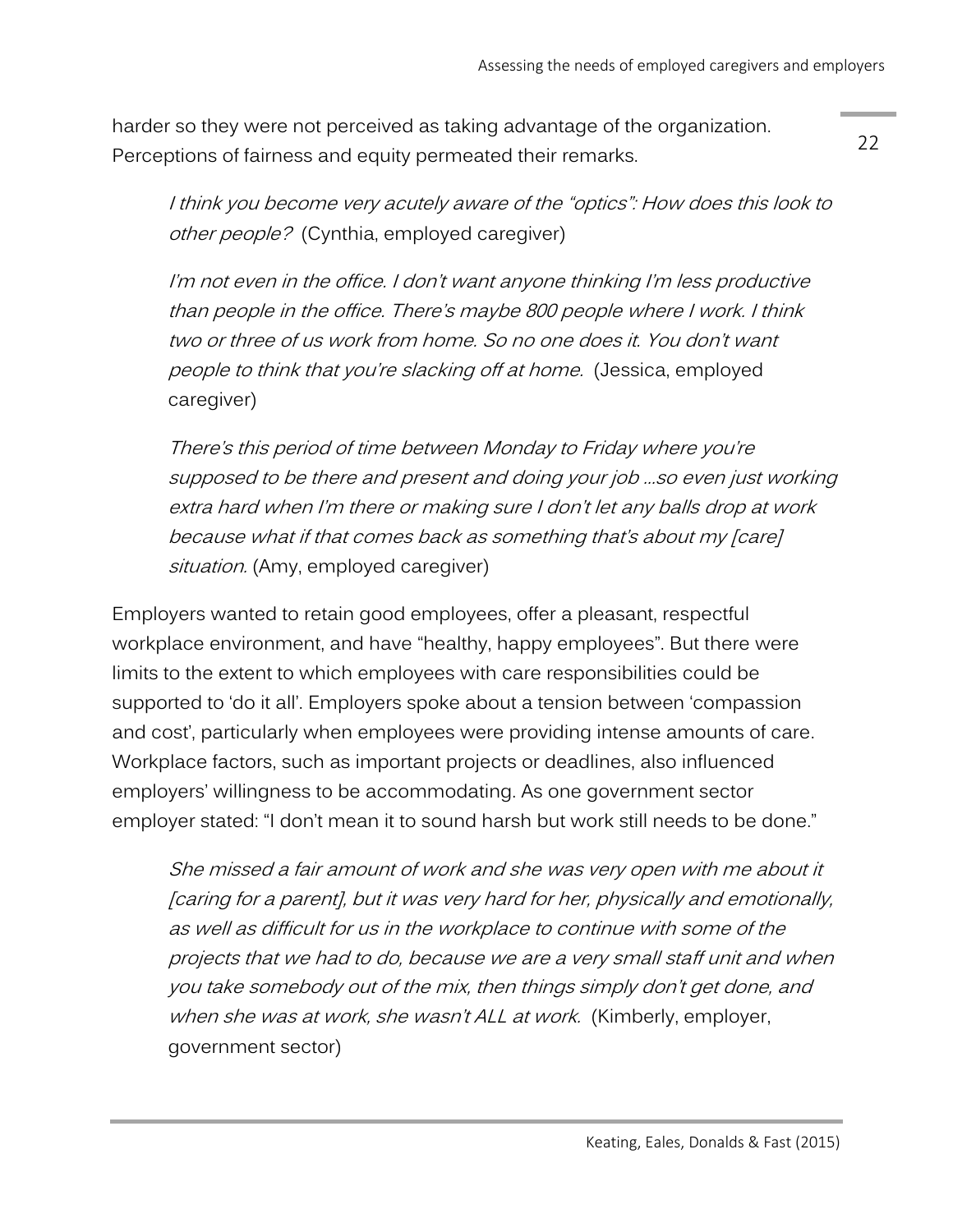23 There is a double cost. If I've got employees working overtime in order to be able to fill that [loss of productivity], then we have to pay overtime and we're still paying for that absence. (Kimberly, employer, government sector)

We've got to get a [replacement worker], and pay that sick leave. The costs are enormous. (Sharon, employer, broader public sector)

Both caregivers and employers spoke about the importance of community supports. Employers acknowledged that they were largely unaware of community supports that they might refer their employees to, yet having adequate community programs and supports enabled some caregivers to manage both paid work and care responsibilities.

I think the employer is a player but also there's many other players in the community as well. Some of my problems have always been around transportation. Like this one time I had [child] in an after school care program but they wouldn't pick him up from the school and it was just like this whole thing. So I had to leave work, pick [child] up, take him to [program], and it was like two or three blocks [away]. (Kathy, formerly employed caregiver)

I've been fortunate in being able to do self-managed care for the past, almost, I guess, two years, so we get funding for some time. So that helps quite a bit, but we're kind of maxed out at that. If [spouse] gets much worse, we're going to have to look at…like I'm not sure at what point he would need to be in an extended care [facility], but we may have to look at that. (Linda, employed caregiver)

The only way that I found any support in doing that [job] was by having care partners. If I didn't bring in a care partner, I couldn't function anymore. [Moderator: What do you mean by a care partner?] Someone else to take my place during the day so I could go to work and be [productive] at work. (Donna, employed caregiver)

Referrals to providers that could provide support to people, if there's groups out there… We don't necessarily have all the information. There might be a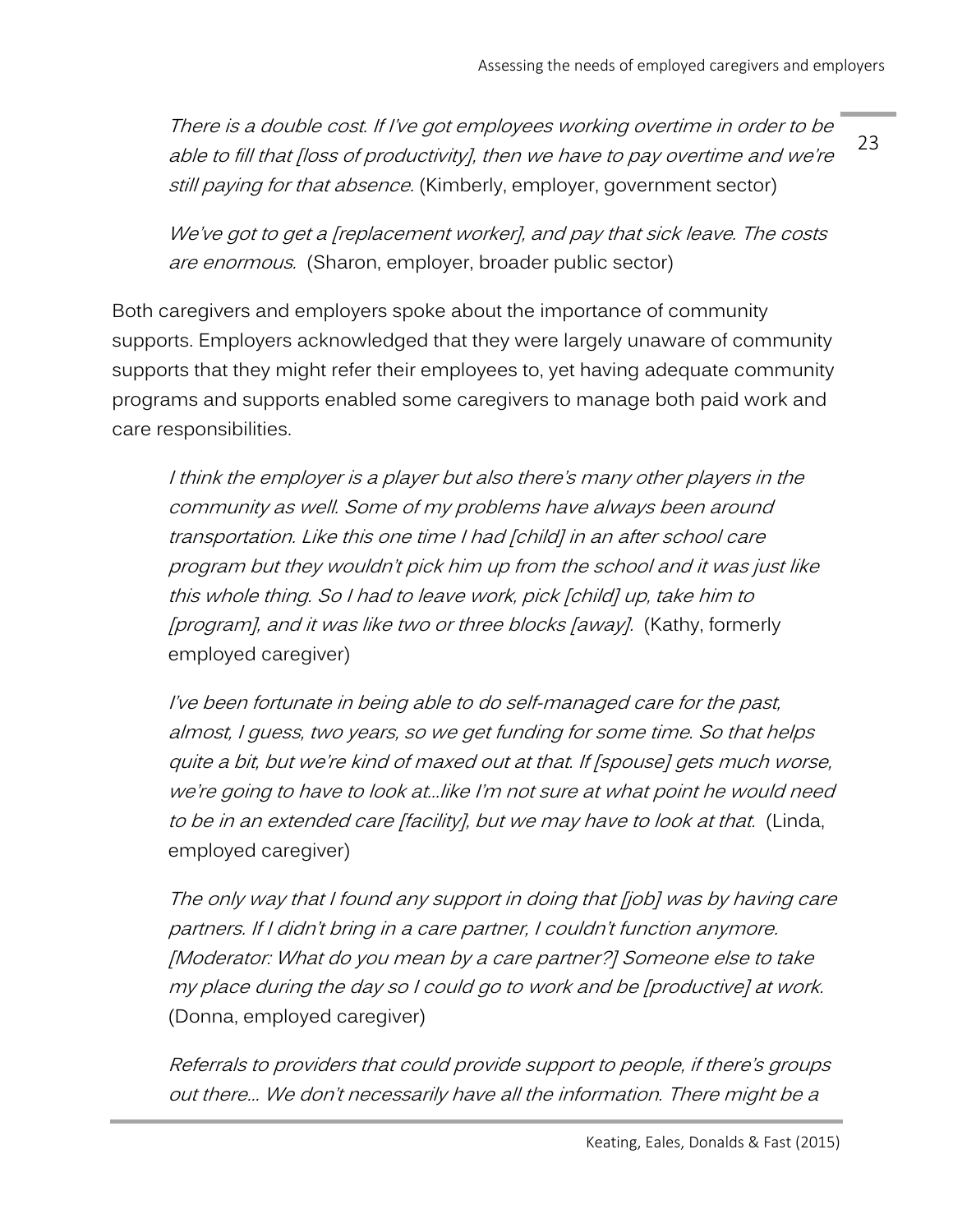24 group out there that you can be part of… I'm guessing that somebody who is going through elder care may need help navigating a lot of the health system too. There's huge pieces there [in the community]. (Melissa, employer, broader public sector).

### <span id="page-23-0"></span>Managing the uncertainty of care

Caregiving is often unplanned and has an unpredictable trajectory. Dealing with its demands often presented uncertainty for both caregiver employees and employers. Caregivers spoke about the uncertainty and unpredictability as being "on guard", "always being on high alert", and "continually being challenged with 40 balls in the air and [wondering] which one is going to come down next". Sometimes crises could be anticipated while other times they could not. Some caregivers made career decisions that enabled them to manage the unpredictability of their care situation by working part-time, taking an alternate job with less demanding responsibilities, or truncating their careers.

I am fortunate to be able to work part time. I went back after my second child only part time, to be home with my kids and then I realized I could probably work full time, and then my parents got sick. (Heather, employed caregiver)

I chose the job that I'm in now because I saw my future. I wasn't going to go up higher [in the organization] because how would you ever get time off? How would they ever get it in the director's office? …I would like to [make more money] for my next five years of employment but … I cannot do that right now as a caregiver, there's no way. (Barbara, employed caregiver)

I went from a site administrator type position to just a regular frontline position because of course, in any kind of management position there is no such thing as an 8 hour day. (Nancy, employed caregiver)

I've talked about all the benefits but the cost to me is at the cost of career fulfillment. I kind of think to myself, okay, maybe someday, but just like Jessica said, I am where I am right now. I'm there for reasons that are more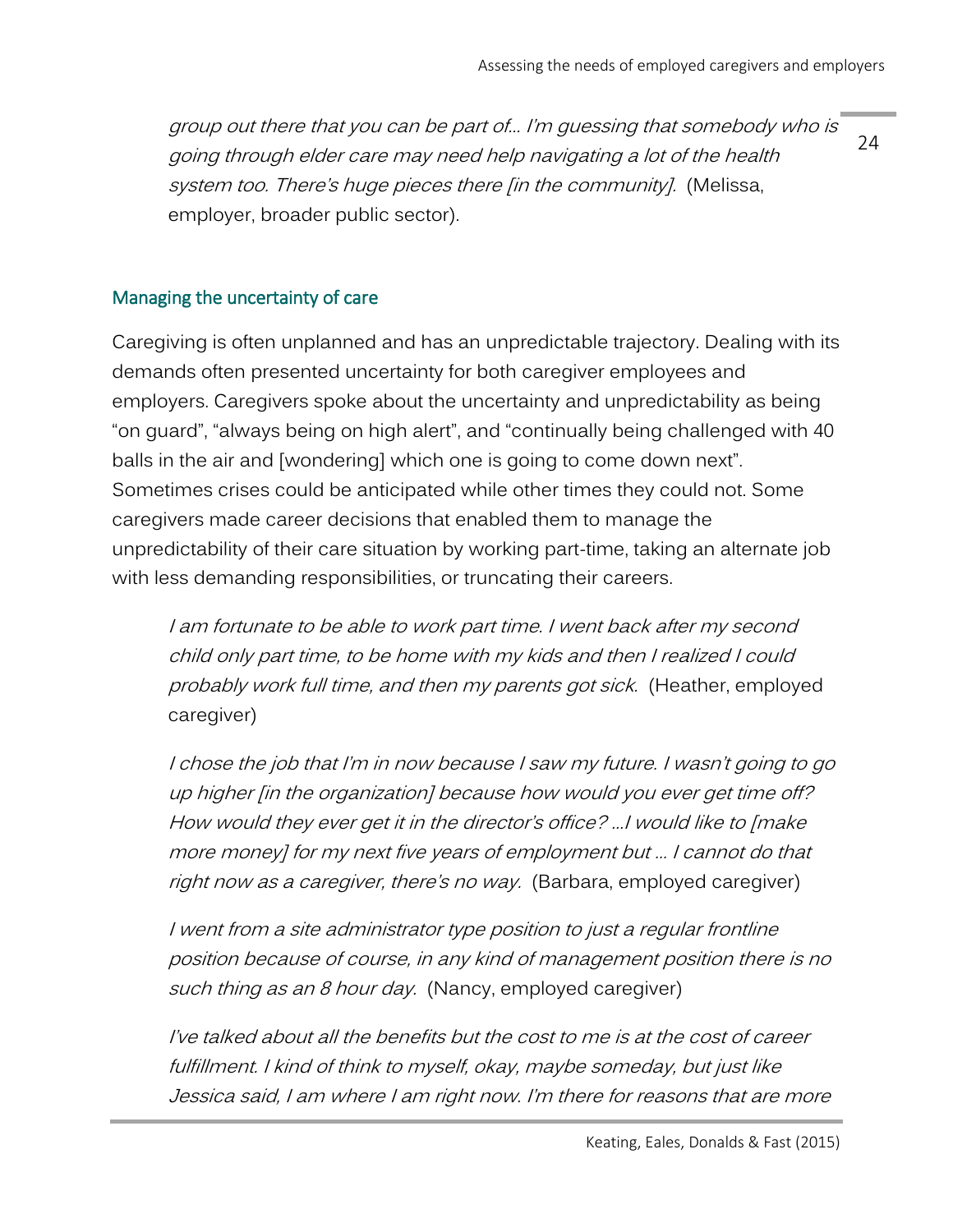important to me right now so maybe someday I'll focus on career. (Jennifer, employed caregiver)

Having flexibility in where and when caregivers worked enabled some caregivers to navigate the uncertainty without jeopardizing their income or careers. Such workplace accommodations allowed employed caregivers to meet their paid work and family care responsibilities simultaneously, particularly in times of crisis.

I have a very flexible job, so I don't have to negotiate to be away, so that's very useful. When there's a really big crisis, I just make up the time in my own time. (Patricia, employed caregiver)

I was able to take a truckload of files with me and work while I was accompanying my [sibling] for a weeklong series of tests. So basically while I was waiting for her, I was able to do work. (Lisa, employed caregiver)

I try to go in one day a week to work with my coworkers as well, but the rest of the time I can work from home, which has been a real blessing. (Linda, employed caregiver)

So I telecommute from my job in [city], actually, so I come up two days every two weeks and my job has been really good so far, they've let me do that [work from home]. (Jessica, employed caregiver)

In contrast, employers had more difficulty dealing with the uncertainty of caregiving. It was easier for them to accommodate employees with care responsibilities if they could plan for absences.

I have another staff member who's a caregiver for both her mother and father, but she has siblings that are able to assist with it and they make a schedule. They're very well organized about it and she is able to book in advance when they know that somebody has to take someone to a doctor's appointment or that kind of thing. (Melissa, employer, broader public sector)

At [organization] there is always a possibility [of flex work options], depending on what position you're in and what the requirement is. If you're frontline, kind of out there, probably not so much, whereas if you're working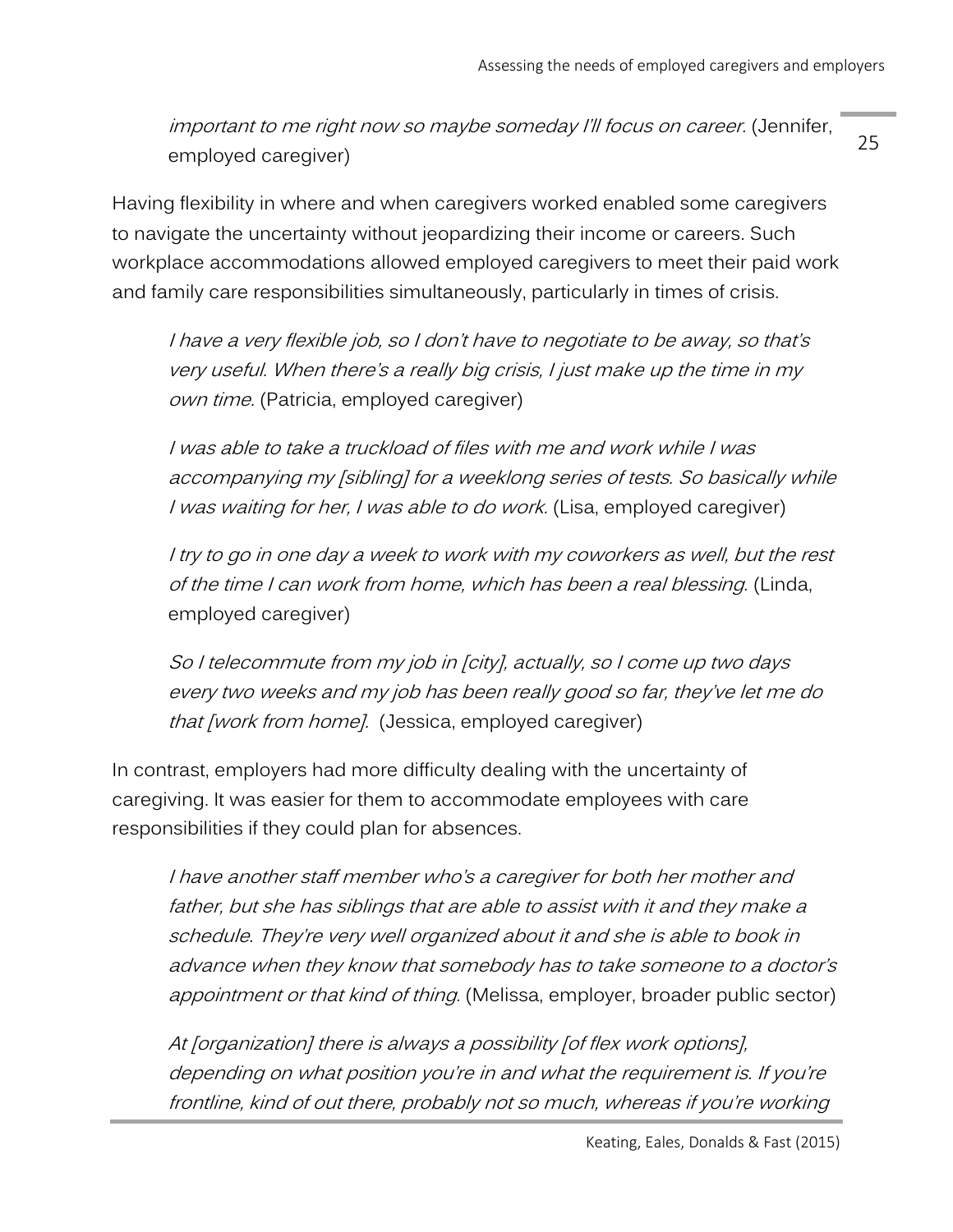on projects, there's a possibility of having some time to work from home, for sure. (Sharon, employer, broader public sector)

The work still needs to be done so we still need to do it. In cases where it's [care is] very sporadic or there's not that [self] identification, you don't have that plan in place to get the work done. You can't bring somebody in temporarily and in some cases you can't do that anyways. (Melissa, employer, broader public sector)

Some caregivers were forced to leave their jobs, while others could not make it work and consciously chose to withdraw from the labour force altogether. Formerly employed caregivers' decisions to relinquish their labour force participation were based on an accumulation of care receiver, family, workplace and health care system factors, "trading a rigid schedule for flexible poverty."

Eventually I lost my job. They explained it to me that they were going in a new direction. How much of it was because of my work performance during my challenges as a caregiver? I think it had at least part of it due to it *[caregiving]*. (Shannon, formerly employed caregiver)

The option was laid out to me like this: "Your husband has mental health issues." Brain injury just at that time. "You have a choice, to place him and stay employed or to keep him and you're terminated." Your choice. I was terminated and there went my income of \$10,000 a month, right out the window. (Donna, employed caregiver)

I just was completely at the end of my rope. Of course my family had said that whatever I needed to care for my [parent] they would be there and they absolutely were not. So it was all on my own. I have [adult] children and they have young family and my husband was good, but the brunt of all of that responsibility fell onto my shoulders. I couldn't actually see my way through anything. So I called my boss and I said, "I have to leave my work." and he said, "Okay." And that was the end of it. (Brenda, formerly employed caregiver)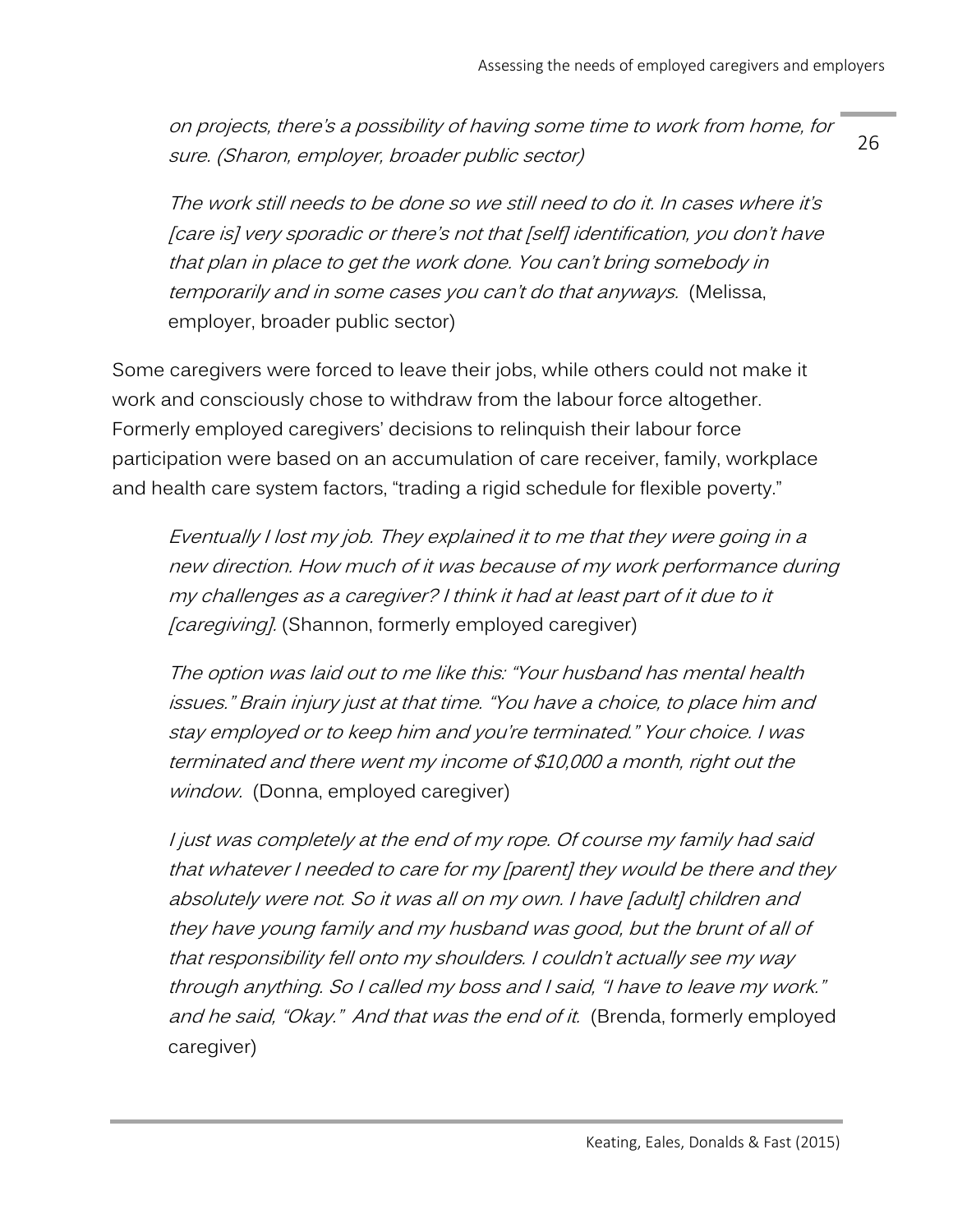I ended up quitting because they kept changing my schedule and it was just really hard to get [care organized]…I have support staff but it just became stressful…I find that what seems to work best for me is just to take on contract work and work from home… The only bad thing about that is it's sporadic and it's not constant, so I just go with that. But it's certainly easier in terms of managing [adult child] and his care. (Kathy, formerly employed caregiver)

She's been talking about retiring for about 18 months already and as the caregiving became more and more time consuming for her, she just decided, okay, this is the time to retire. (Kimberly, employer, government sector)

I was working hard. I felt like the good jobs were getting diverted for the men in the company. I would bring up my issues with the boss and he would basically just shut me down and said, "If you don't like it here, you can leave." I just felt like I wasn't growing, I wasn't getting anywhere. And as I could see things were starting to go downhill for my [parent], I found the workload was just even being piled up and piling up and I wasn't getting any help. I was so stressed about where my [parent] was going, 'cause I didn't know how much time I had left with him [emotional] so I finally said to my boss, "I can't do this anymore. I gotta go. I want to spend what time I have left with him. I don't know how long it is but I want to spend as much time I have left with him." So I left my job. (Amanda, formerly employed caregiver)

Employers acknowledged the importance of accommodating employees with care responsibilities where possible and within the constraints of existing benefit programs afforded under collective agreements. Workplace supports contributed to a positive milieu and overall employee productivity and retention.

[Employee's parent ] unfortunately passed away now but it was probably about a three month period that she was away, in that three month period I would say probably more than 50% of the time and it was very difficult for her and it was very difficult for us and even with all of the issues that go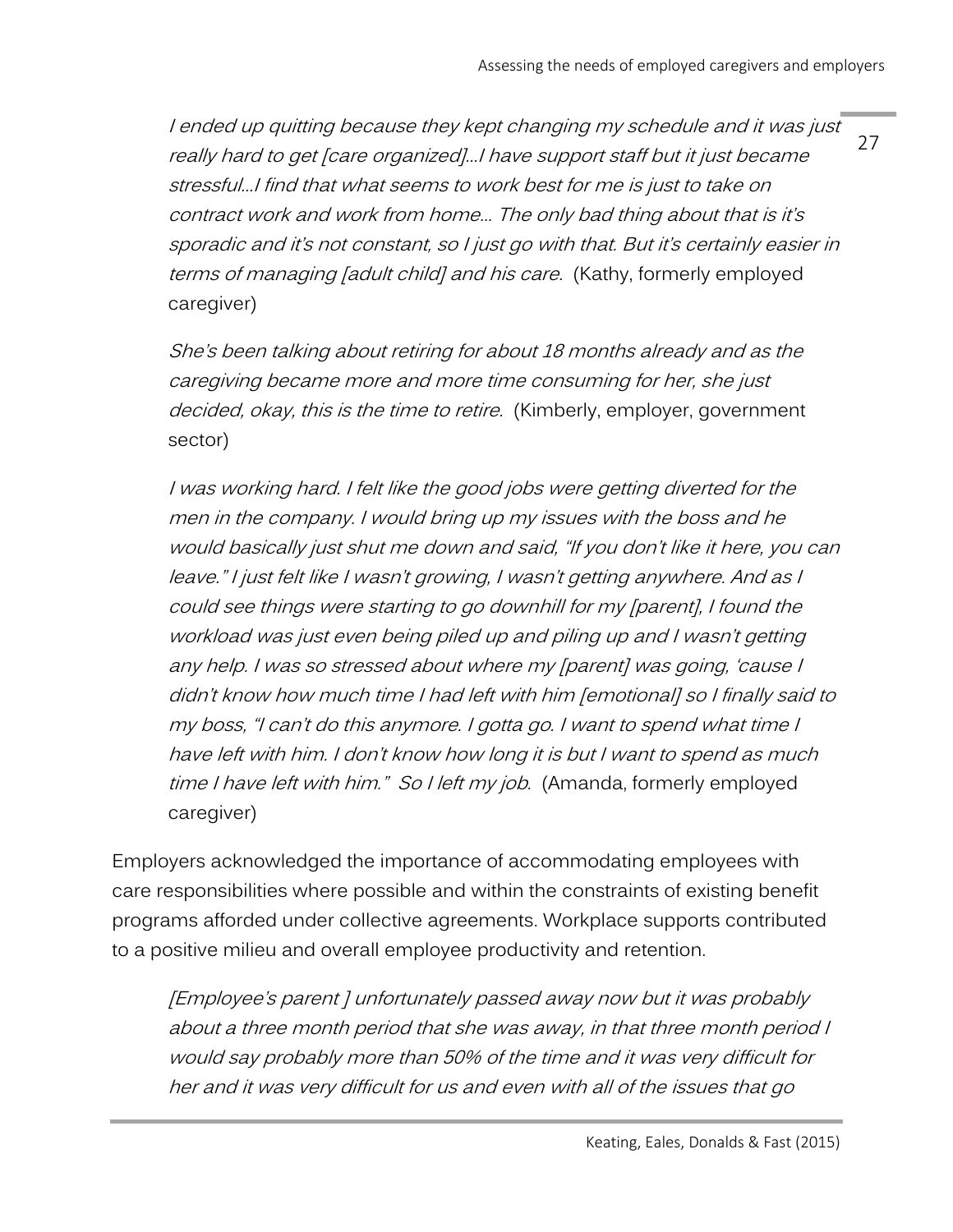along with that, obviously her [parent] was very ill, so when she did come into work you would spend a lot of time talking about things and then work isn't happening either. (Kimberly, employer, government public sector)

28

I stay in my job because both systemically and in my workplace, there's a lot of leave options, so you can do leave with income averaging, which I've taken advantage of before, we can go back and forth between full and part time, I can do a compressed work week. (Jennifer, employed caregiver)

One of the things that's great about my employer and my employment situation is that people are quite caring and there is a package that includes counselling services and wellness opportunities. (Patricia, employed caregiver)

There is a huge amount of compassion from the employer's perspective. It's just that we're very limited. The spiraling cost of health care; our insurance company is very expensive. And you start putting all of these [sick] leaves on and it will explode and we'll have an unfunded liability. (Sharon, employer, broader public sector)

There's so many people between the ages of 50 and 60 right now who are going to be retiring in the next five to ten years. It's going to leave a really big gap and I think we need to try to ensure that we have that flexibility so people aren't leaving [to provide care]. (Kimberly, employer, government sector)

While availability of workplace supports and benefits is important, having trusting relationships was also critical to employed caregivers' perceptions that they could disclose their status as a caregiver and access workplace supports. Employers acknowledged too the importance of relationships in accessing flex options.

Everybody is so understanding about that [caregiving] at my workplace, so it's really amazing. So we're all just scared, 'cause my manager is going to probably retire in the next few years and we hope that her successor is as supportive. (Jennifer, employed caregiver)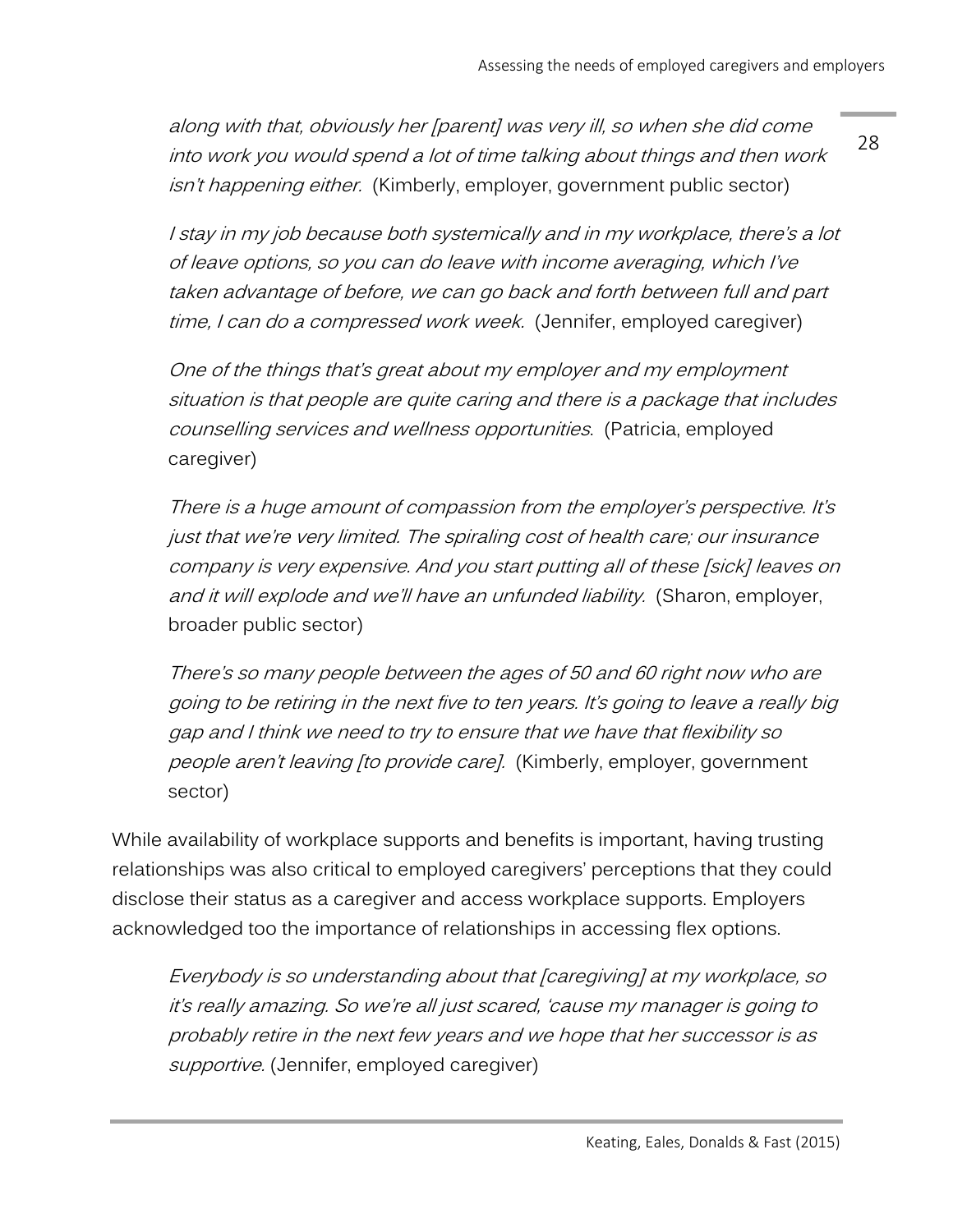My leadership team and my supervisor changed in June 2012 and that's when a lot of my problems started. I was part of a two-person team prior to that and then I turned into a 12-person team. They didn't know me, they didn't know my personal situation, there was no flexibility, there was no understanding, there was a lot of judgement and criticism. (Nicole, formerly employed caregiver)

He [caregiver] was in a team that was very close, so each of the fellow team members gave him one of their days, vacation days to [use]. (Carol, employer, financial sector)

It really depends on what area you work with and who your management and supervisor is as to the level of flexibility that they will allow in their work units. I'm fortunate, the area that I work in, I'm a manager and my director is supportive as well. So it allows me, as the manager, to be able to better support my employees. (Kimberly, employer, government sector)

As the population ages and family caregiving becomes the norm, employers will need to better manage employees with care responsibilities. Employers spoke about the importance of knowing about existing legislation and best practices that other employers have instituted to support employees with care responsibilities.

We want to keep our people if we can. We can't afford to lose them, really. And we need to change the way we do business in order to do that. (Sharon, employer, broader public sector)

Knowing what other employers are doing, for me, is better, because we strive to be [a] best practices [organization], so that would really help. (Carol, employer, financial sector)

We don't like to scare our managers or anything but if I just casually mention, "Geez, I hope this [case] doesn't go to Human Rights," [Laughter] it tends to win a lot of cooperation. (Carol, employer, financial sector)

I've read some research about new generations of workforce. Caregiving aside, the priority for younger workers is flexibility, always. Flexibility over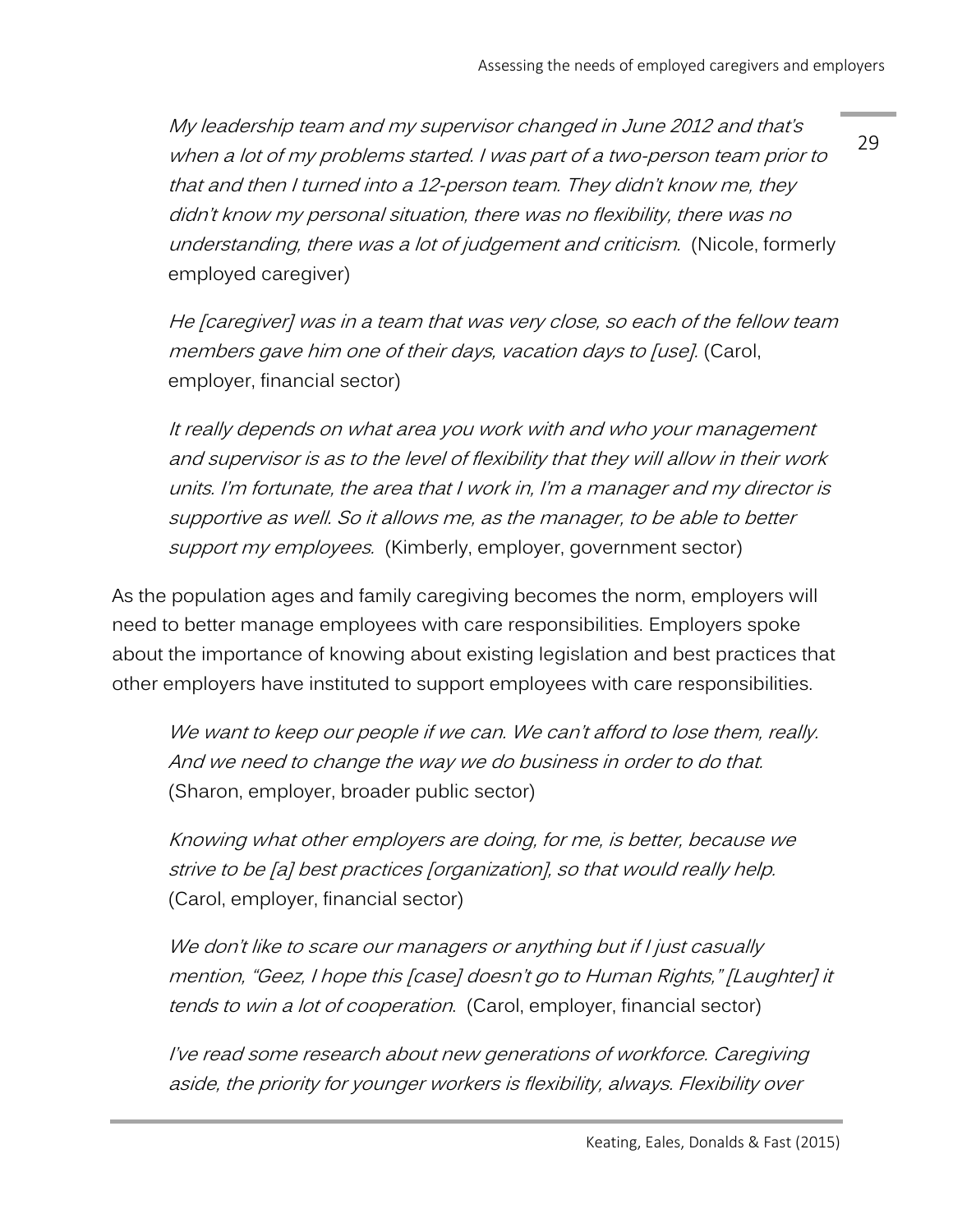30 pay, flexibility over career advancement, it's all about flexibility and vacation time… I think it's going to be an interesting intersection between that and the critical mass of [the] caregiving population who want that same thing. (Jennifer, employed caregiver)

## <span id="page-29-0"></span>**DISCUSSION**

Through our focus groups with currently and formerly employed caregivers and employers, we explored the intersection of caregiving and employment. Comparing stakeholders' experiences, three tensions existed for both employees with care responsibilities and employers: deciding whether to disclose; trying to do it all; and managing the uncertainty of care. In the discussion we build on the detailed description of these tensions in the findings to identify what employees with care responsibilities and employers need to resolve those tensions and then describe specific strategies that will meet their needs.

### <span id="page-29-1"></span>Employed caregivers' needs

Caregivers and employers had different perspectives about juggling paid work and care responsibilities. Yet there were four common needs among stakeholders that emerged from their stories. Caregivers need to:

- Recognize they are a caregiver
- Feel safe to disclose without risking their jobs
- Have flexible workplace arrangements and benefits
- Have access to community supports

First, caregivers need to recognize that the support they are providing to family members and friends is care. Without this recognition, caregivers cannot disclose to their employers that they are a caregiver nor can they expect their employers to make accommodations. More than one in four Canadians (28%) is a caregiver and nearly half (46%) had provided some type of care to a family member of friend at some point in their lives (Sinha, 2013). Yet often people do not recognize that the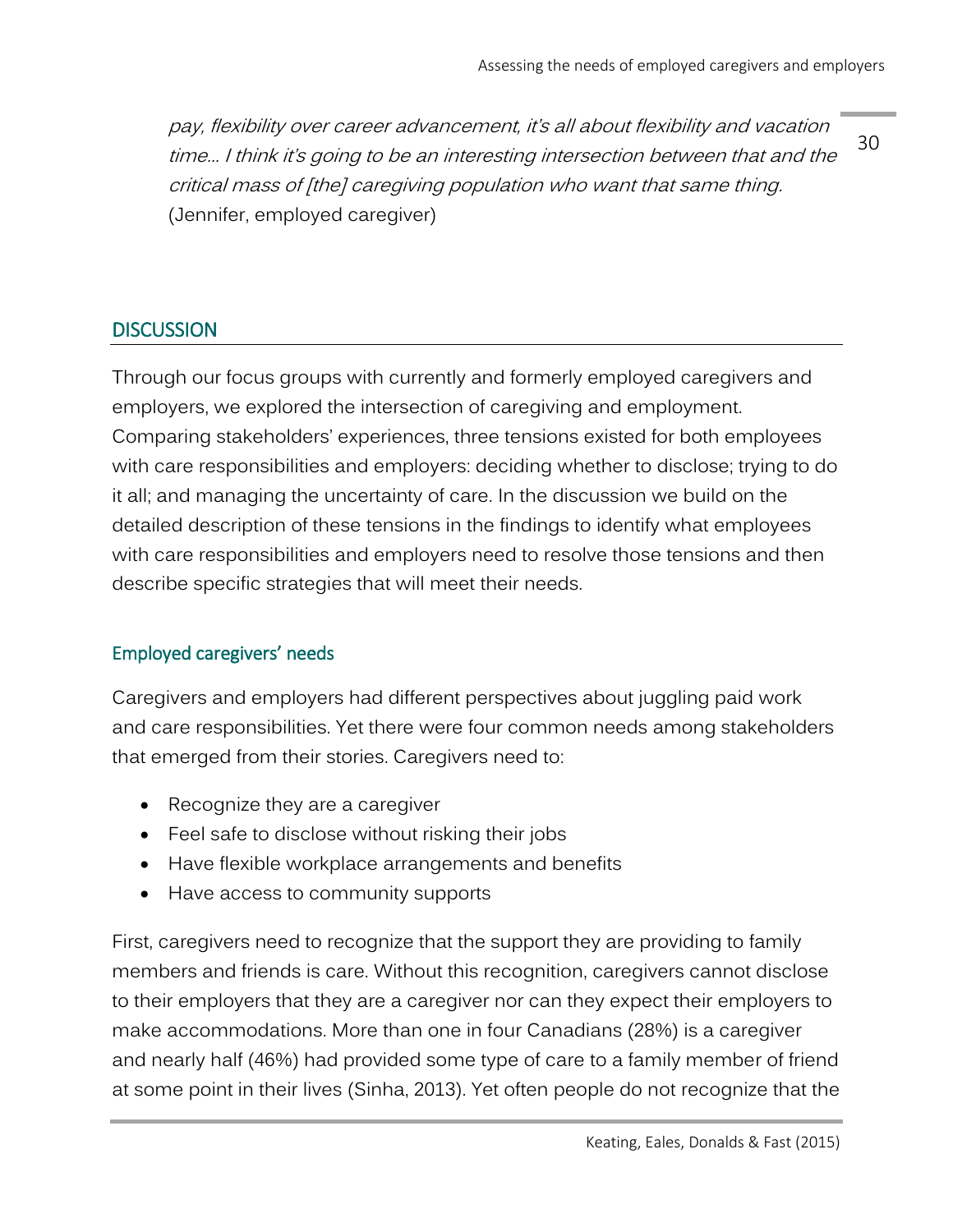support they provide to kin and 'chosen families' is defined as care. Spouses, in particular, often do not identify themselves as caregivers until they are providing substantial amounts of assistance and feeling overwhelmed (Dobrof & Ebenstein, 2004; Molyneaux, Butchard, Simpson, & Murray, 2011; O'Connor, 2007). Rather, providing assistance is viewed commonly as 'the way we do things' or as 'a way of giving back' what has been received from others, particularly parents. However, care is distinguished from routine assistance when the help provided is because of someone's long-term health condition, physical or mental disability, or problems related to aging (Statistics Canada, 2013).

Second, while employers need caregiver employees to disclose, employed caregivers need to feel safe to do so without jeopardizing their jobs, relationships with colleagues and supervisors, and financial security. Some caregivers feared, observed or experienced firsthand discrimination, job loss, or the denial of careerrelated opportunities. Although being fired because of caregiving is rare (less than 1% or about 31,000 in 2012), when it does happen, the financial implications are substantial (Keating et al., 2014). Yet when caregivers feel safe to disclose they are more likely to do so (Kim & Bock Mullins, 2014); having corporate values such as wellness or work-family balance contributes to a workplace culture that encourages disclosure. In the UK, Yeandle and her colleagues (2006) found that workplace culture rather than regulation is the key: "the commitment to an organizational culture which values each employee and respects the importance they attach to their lives outside work is a strong company value, developed by its managing director and senior managers, and cascaded throughout the firm" (Yeandle et al., 2006, p. 16)

Third, caregivers need access to workplace flexibility so that they can deal with the uncertain trajectories and unpredictability of care and juggle simultaneously their paid work and care demands. Having flexible work place policies seemed to enable many of the employed caregivers we spoke with to manage, at least moderately well. But availability of flexible work arrangements does not guarantee access. In 2012, more than ¾ of employed men and women caregivers in Canada said they had the ability to take short or extended leaves to deal with care responsibilities, one-third could work a flexible schedule (starting and ending their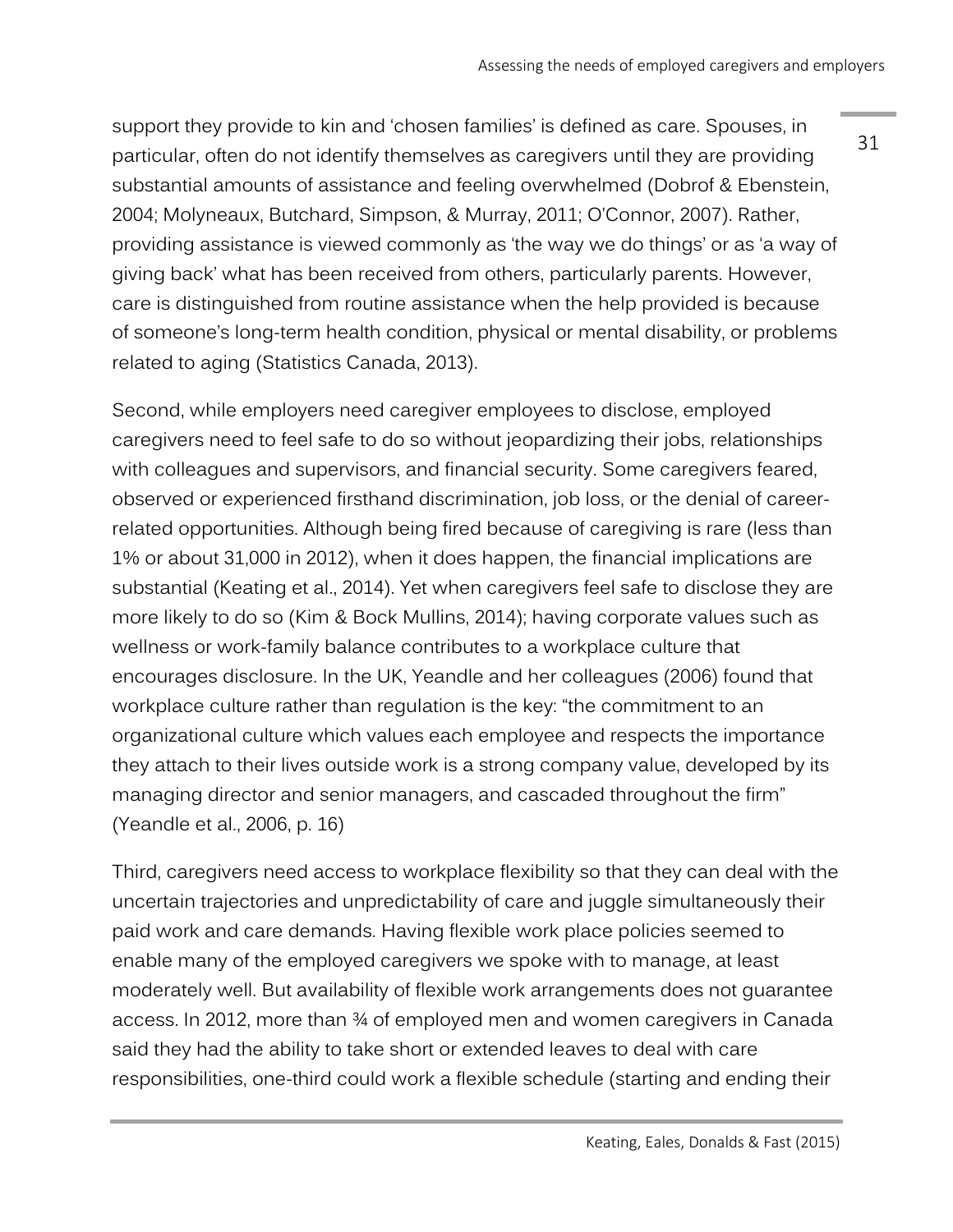work day according to their needs, but within limits), but few had the option to telework (W10%, M14%) (Fast et al., 2014). Yet overall, almost half (W47%, M45%) of employed Canadian caregivers surveyed felt that they could not use flex work arrangements without it having a negative impact on their careers (Fast et al., 2014). Without both the availability of and access to needed workplace accommodations, employed caregivers are at risk of burning out and reducing or discontinuing their labour force participation by trying to "do it all".

Caregivers also felt they needed greater flexibility in using their workplace benefits, such as using personal sick days to provide care to others. Caregivers already sacrifice their vacation time, social activities, relationships, and their own health and well-being to provide care (Sinha, 2013; Turcotte, 2013). Furthermore, caregivers with heavy caring responsibilities are 2-3 times more likely than other workers to have health problems of their own (Yeandle et al., 2006). If caregivers are permitted greater flexibility in using workplace benefits, such as using personal sick days to provide care to others, they risk not having benefits available to support them personally when they get sick.

Finally, caregivers need access to community supports. Caregivers felt obligated to provide care and they needed the income as well as personal fulfilment and social networks associated with their jobs. Having community supports enabled some caregivers to provide care while remaining attached to the labour force. One study of employees who had used employer-sponsored eldercare programs found that these services helped most employee caregivers to keep working productively (74%), avoid job absences (65%), stay employed (58%) and maintain a good family life at home (72%) (Dembe, Partridge, Dugan, & Piktialis, 2011). However, most respondents did not feel that the services helped minimize caregiving expenses. This finding is congruent with other research that shows a multi-pronged approach is needed to support family caregivers (Glass & Finley, 2002). Evidence shows that when formal services are provided early on, caregivers are able to provide care over a longer period of time (Penning & Keating, 2000). The provision of community services also need to be flexible to meet the needs of caregivers and respond to the uncertain trajectories of care.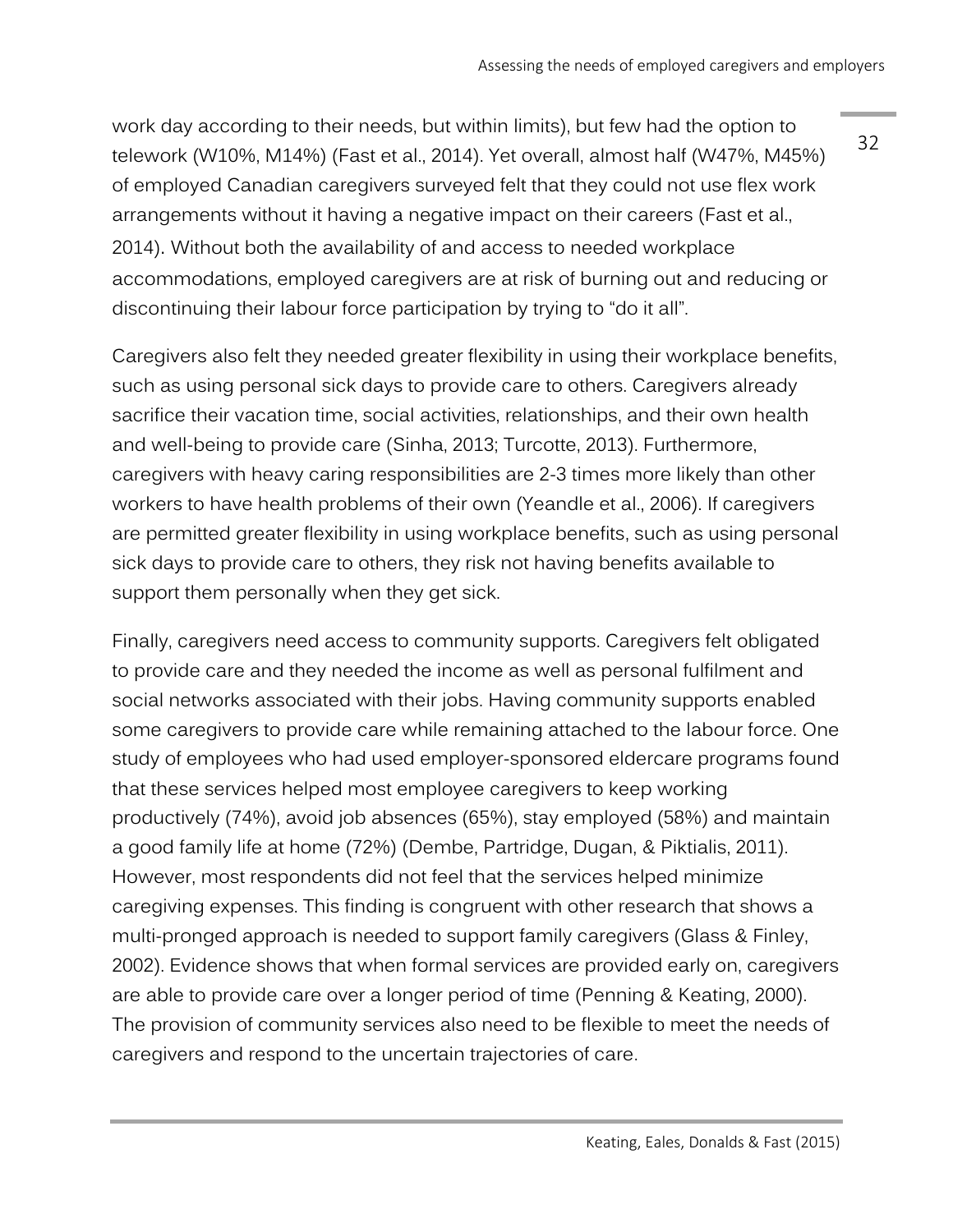## <span id="page-32-0"></span>Employers' needs

The experiences of caregivers and employers in managing the intersection between paid work and care shed light on several needs relevant to employers, managers and supervisors of employees with care responsibilities. Employers need to:

- Have employees disclose that they are a family caregiver
- Understand the lived lives and demands on family caregivers' time that lead to work-care conflict
- Have stability and predictability for work force planning
- Honor collective agreements, including benefit plans
- Understand the business case for employer supports for caregivers
- Know best-practices around supporting employees with family care responsibilities
- Know and be confident that community supports are available so that they can refer their caregiver employees accordingly

First, employers need employees to disclose that they are a family caregiver. They cannot provide support to employees unless they know about the demands on their time outside of work that might conflict with their job responsibilities. However, employees' willingness to disclose was dependent, in part, on the quality of the employee-employer relationship and employers' awareness of family caregiving. Employers in our focus group spoke about the need for increased awareness about caregiving as a workplace issue. While employers are generally aware of family care as an emerging workplace issue, they are ignorant of its magnitude in the labour force and its impact on Canadian workplaces, and only marginally engaged in responding to it (Cullen, & Gareis, 2011; Employer Panel for Caregivers, 2015; Katz, Lowenstein, Prilutzky & Halpern, 2011; Lero et al., 2012; Schroeder, MacDonald & Shamian, 2012). When employers, supervisors and HR managers are aware of caregiving as a workplace issue, they are more likely to be able to initiate conversations with their employees thereby encouraging them to disclose. It seems that only when people in supervisory positions have firsthand experience as a family caregiver that they 'get it'; they have a greater awareness of and appreciation for caregivers and their struggle to juggle paid work and care.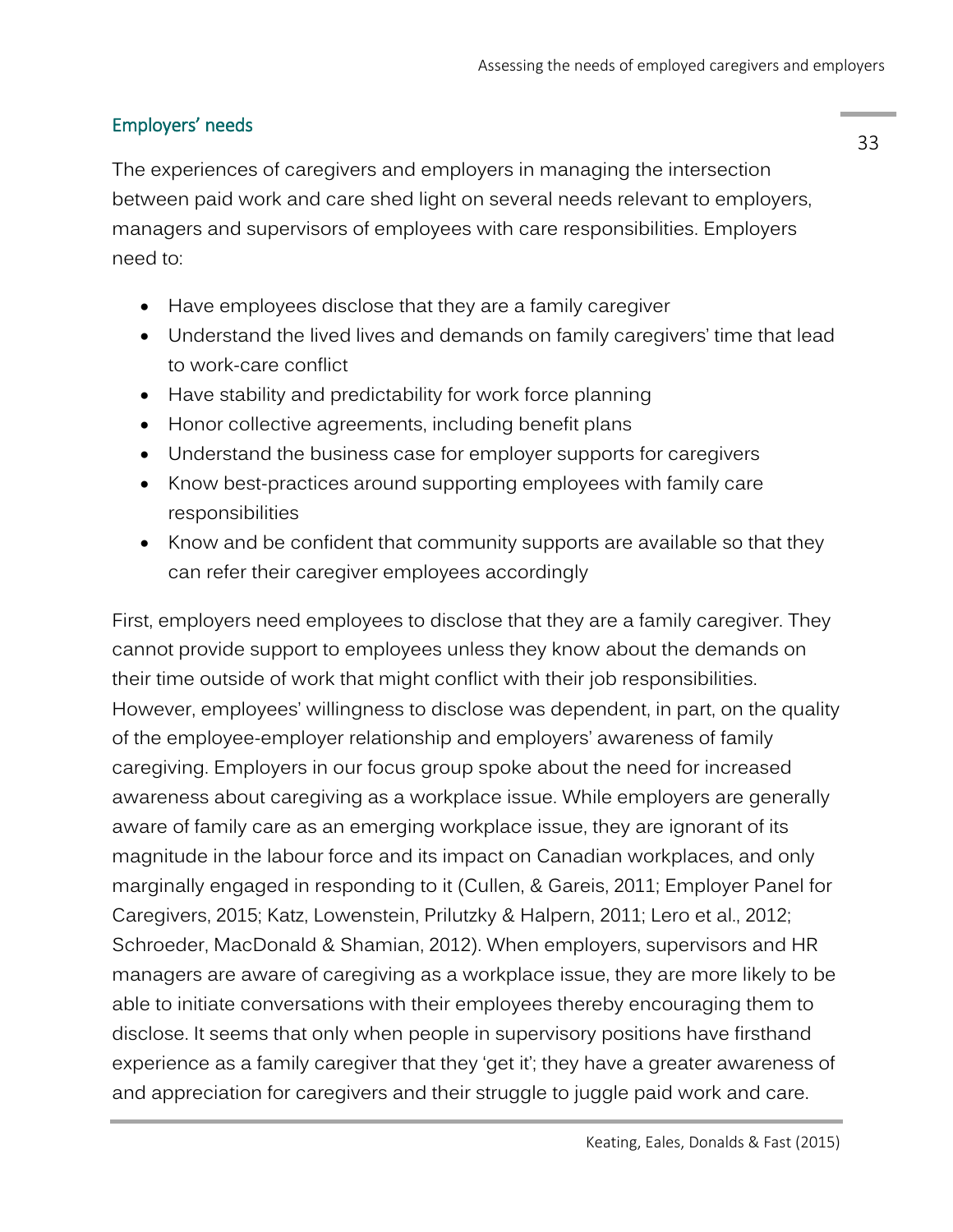34 Once caregiver employees disclose, employers, HR managers and supervisors need to have a level of understanding about the everyday lives of family caregivers and the demands on their time that lead to work-care conflict.

Lack of awareness is also a barrier to accessing workplace supports (Sprung, Toumbeva & Matthews, 2015). It is important to create a compassionate work place culture in which caregiving can be discussed in a respectful, collaborative and timely manner. Carol (employer, financial sector) spoke of how corporate values of wellness and a balanced lifestyle facilitated disclosure and flexibility in meeting the needs of employees with care responsibilities in her organization. Others have found that company values and workplace culture that cascade throughout all levels of an organization are critical to creating a 'caregiver-friendly' milieu that respects work-family balance and employee wellness (Katz et al., 2011; Schroeder et al., 2012; Yeandle et al., 2006).

Employers also need stability and predictability for work force planning. The lack of awareness of employee caregivers and the uncertain trajectories of care undermined employers' ability to plan for absences, leaves, and lost productivity associated with care. When organizations have an environment that is more flexible, the uncertainty of care becomes easier to manage, helping employees manage work and care while reducing avoidable costs to employers (Appelbaum & Milkman, 2011; Heywood & Miller, 2014; Lee & DeVoe, 2012). For example, having a flexible schedule, the opportunity to work part-time, or take a leave of absence reduced the risk of missing work days or reducing paid work hours (Fast et al., 2014). Similarly, workplace flexibility enhances employer profitability when implemented within a strategy centered on employees, but decreases profitability when implemented within a strategy focused on cost reduction (Lee & DeVoe, 2012). Other workplace factors like type of position, industry, and size of the organization may influence the extent to which employers can be flexible (den Dulka, Petersb & Poutsmab, 2012; Glass & Fujimoto, 1995).

Employers need to honor collective agreements, including benefit plans. Benefits are only beneficial if employees are able to use them and if the organization is able to facilitate their use, which may, in some instances, mean making the benefit more flexible to meet the needs of the employee. Access to workplace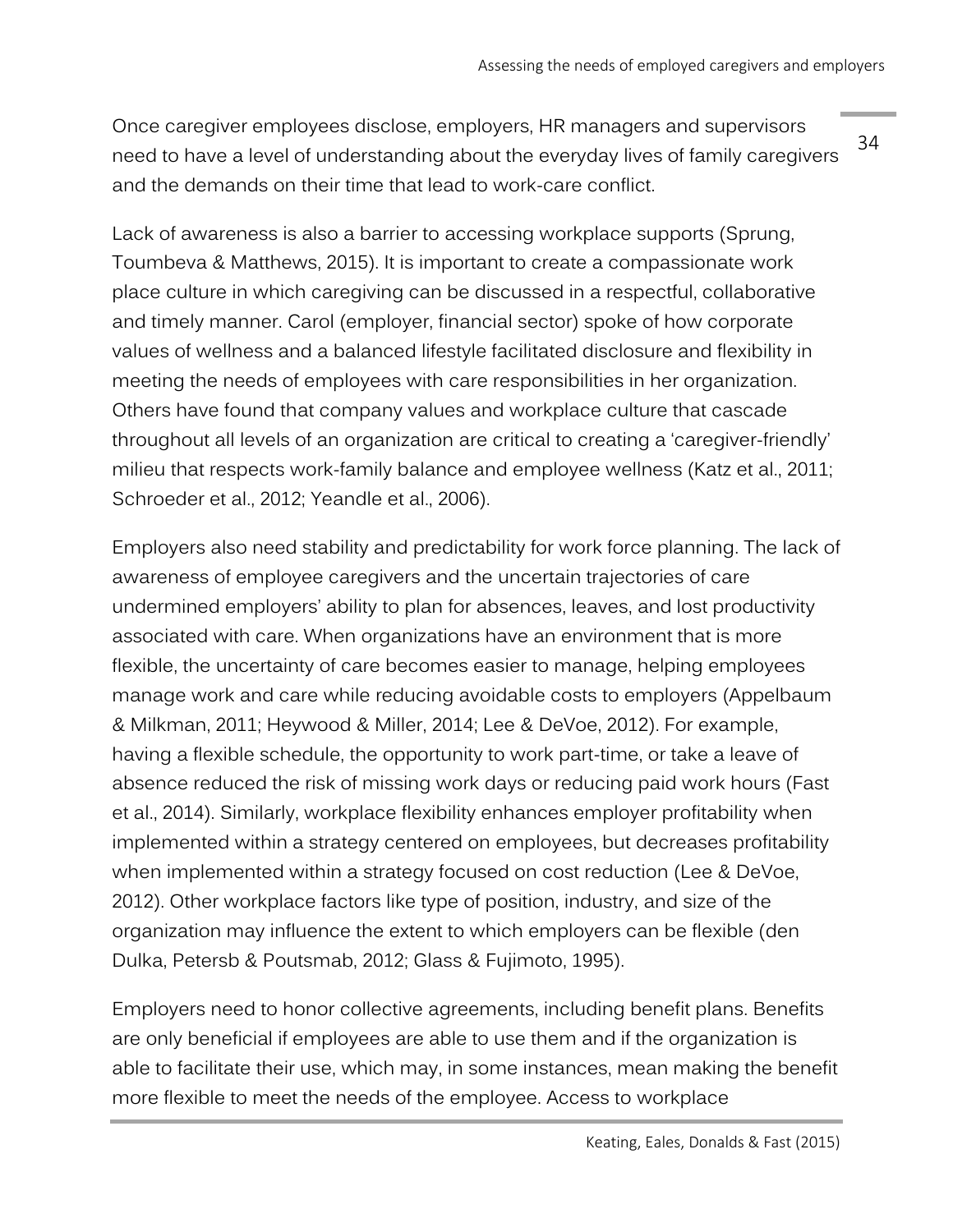accommodations are often handled on a case-by-case basis (Employer Panel for Caregivers, 2015; Lero et al., 2012). Yet organizations are encouraged to build accommodation into the way they do business (Canadian Human Rights Commission, 2013).

35

Part of creating a compassionate work place involves presenting the business case to employers and providing best practice examples. Companies that allow flexible work arrangements have been able to reduce absenteeism, improve morale and retention, and increase productivity (Carers UK, 2013; Columbo et al., 2011; Heywood & Miller, 2014; Lee & DeVoe, 2012). Furthermore, employees with care responsibilities worked harder and were more loyal to their employers. They have a 'give and take' attitude, founded in a sense of reciprocity and trust, which develops when they feel well supported at work (Yeandle et al., 2006).

Finally, employment policies are but one component needed to support employees with family care responsibilities. Both caregivers and employers spoke about the importance of adequate community supports. Evidence, mainly from outside Canada, suggests that individuals, employers, service planners and local communities all have a role in offering caregivers timely access to resources so they remain healthy and productive (Bernard & Phillips, 2007; Grayson, 2013; Yeandle et al., 2006). Employers need to know and be confident that community supports are also available so that they can refer their caregiver employees accordingly.

## <span id="page-34-0"></span>Strategies that will meet needs

In this section, we offer specific strategies that will meet the expressed needs of both employees with care responsibilities and employers. **Building awareness of family caregiving**, both among the general public and employers, is a critical first step to helping people recognize that they are caregivers and encouraging them to disclose to their employers. Possible strategies:

 Raise Canadians' awareness of care and the diversity among caregivers through public awareness campaigns. Currently, caregiver recognition days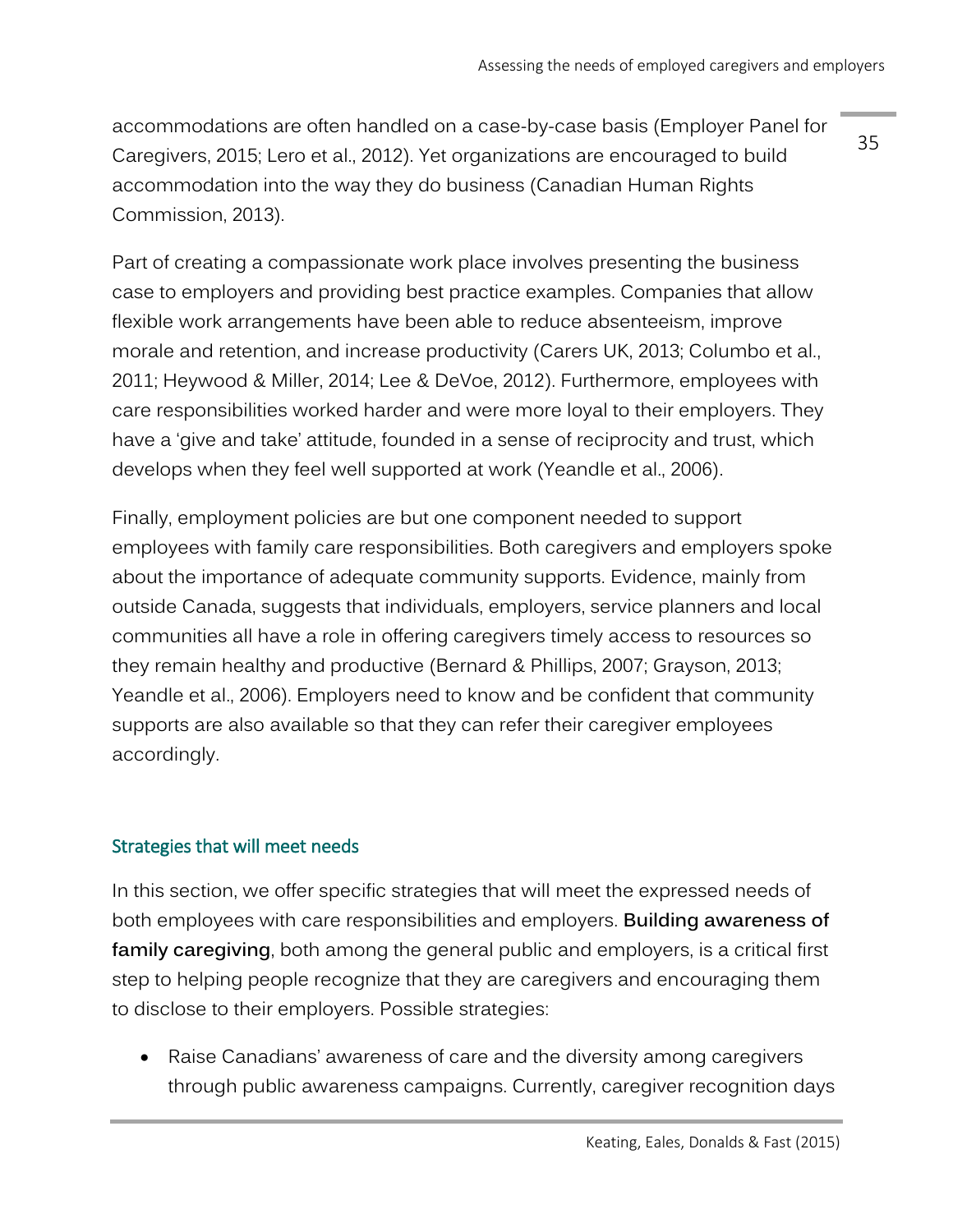are fragmented across jurisdictions. Having a national campaign week will: enhance understanding of care as assistance provided to someone because of their health conditions, disabilities or aging; raise the profile of family caregivers; and add value to the essential support they provide. Using a multimedia approach through TV, radio, print, and social media will ensure key messages are heard by the lay public.

 Educate employers, HR professionals and supervisors about family caregiving as a workplace issue and the demands on their time that may lead to work-care conflict. Strategies include lunch and learn sessions, professional development workshops, webinars, podcasts, and informational materials.

Employers need employees with care responsibilities to disclose their status as a family caregiver. Employers cannot provide support to employees unless they are aware of the situation. Yet caregivers need to feel safe in order to disclose without risk of discrimination, denied opportunities, or job loss. **Creating a compassionate workplace culture** will foster disclosure and enhance morale, commitment and productivity. Possible strategies:

- Have an organizational commitment that values employees' wellness and work-family balance.
- Coach supervisors to be aware of and be open to discussing family caregiving before work-family responsibilities conflict. Guides for employers which outline collaborative approaches for a supportive and wellperforming workplace, including how to discuss the issue, develop solutions and ensure that solutions are effective, are emerging (Canadian Human Rights Commission, 2014; Employer Panel for Caregivers, 2015).
- Offer employees a quiet room with a door to make personal calls or have silence.
- Employee and Family Assistance Programs may offer counselling services that can support employed caregivers' wellness and ability to cope under stressful conditions.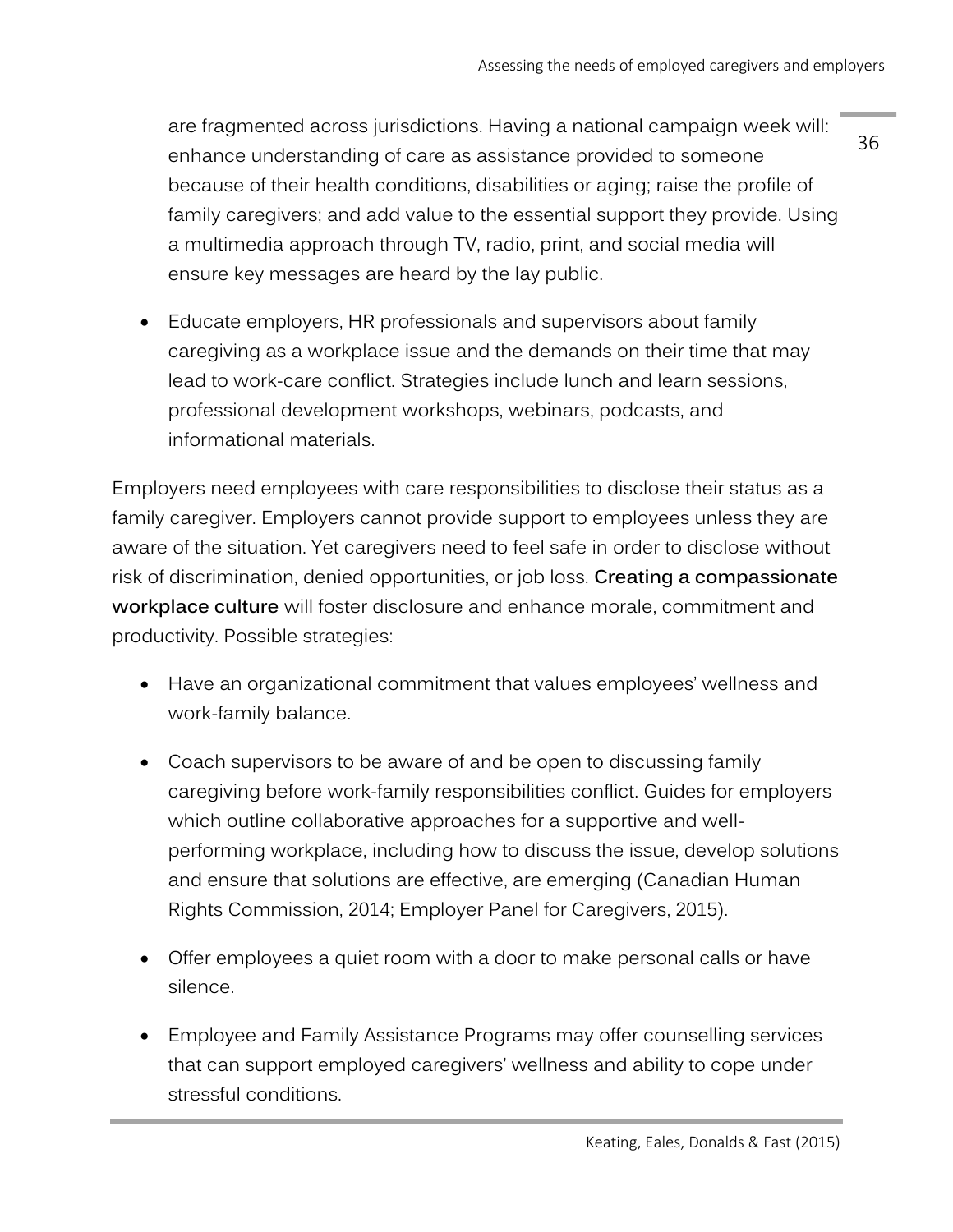While employers need stability and predictability for work force planning, employed caregivers need flexibility to meet unexpected or unpredictable care demands. Employers also need to honor collective agreements, including benefit plans. In accommodating employees with caregiving responsibilities employers are encouraged to be creative and flexible (Canadian Human Rights Commission, 2014); regulatory interventions would be inefficient (Employer Panel for Caregivers, 2015). **Having workplaces that are flexible and willing to accommodate employees' needs** also contributes to a compassionate workplace culture. Possible strategies:

- Educate employers, HR professionals and supervisors about the business case for why employers should invest in supporting employees with care responsibilities and the best-practices available to do so. Businesses that are 'caregiver-friendly' have reduced avoidable costs in terms of absenteeism, turnover, productivity and performance management.
- Develop Canadian case studies and best-practice guides for Canadian employers. Case studies of organizational practices designed to support employed caregivers and minimize absenteeism, productivity losses and role strain are emerging in Europe (Yeandle, Wigfield, Crompton & Dennett, 2002; Yeandle, Phillips, Scheibl, Wigfield & Wise, 2003), but parallel studies in Canada are warranted.
- Encourage employers, employees and unions to work together to ensure that collective agreements are progressive and allow for the flexibility that employees with family care responsibilities are requesting.
- Offer flexible workplace arrangements where possible, such as flexible schedules, flex time, compressed work week, ability to telecommute or work from home, job share or work part time. Ensure that employees can access flexible work arrangements without it having a negative impact on their careers.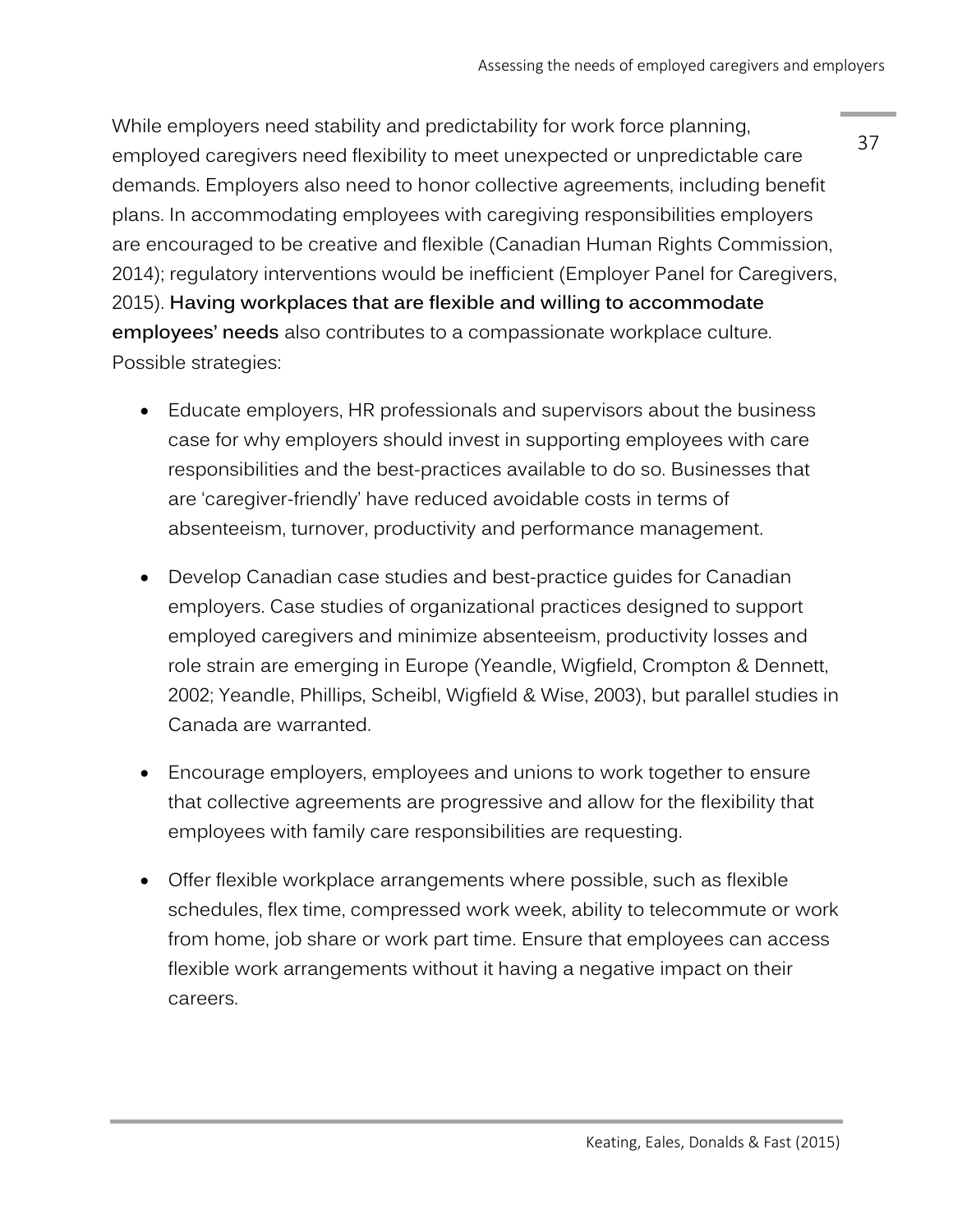Cross-train employees or have informal buddy systems in place so that employees can support each other when unpredictable family care needs arise.

38

 Educate employers and HR professionals about existing or new legislation requiring employers to accommodate employees with family care responsibilities, such as employers' duty to accommodate under the Canadian Human Rights legislation.

Caregivers need to have access to community services and employers need to know and be confident that community supports are available so that they can refer their caregiver employees accordingly. Yet communities differ in availability of and access to caregiver support services. **Having adequate community supports** will enhance caregiver employees' ability to remain in the labour force. Possible strategies:

- Day programs and home care services can ensure care receivers remain safe while their caregivers are at work.
- Advocacy organizations like the Alberta Caregivers Association can provide information sessions for both caregivers and employers.
- Community referral programs like the United Way Centraide's Canada 211 can provide information on government and community-based health and social services.

# <span id="page-37-0"></span>**CONCLUSION**

Managing employment and care has become a key issue in the lives of Canadians. The need for innovative solutions to effect a balance between these two demands will continue to increase in the face of high levels of employment and increasing need to support older adults with chronic health problems.

Canadian public policy to support employed caregivers is in its infancy, although there exist programs with potential to be of significant assistance. Job protection for caregivers on leave can allow for labour force re-entry. Programs that provide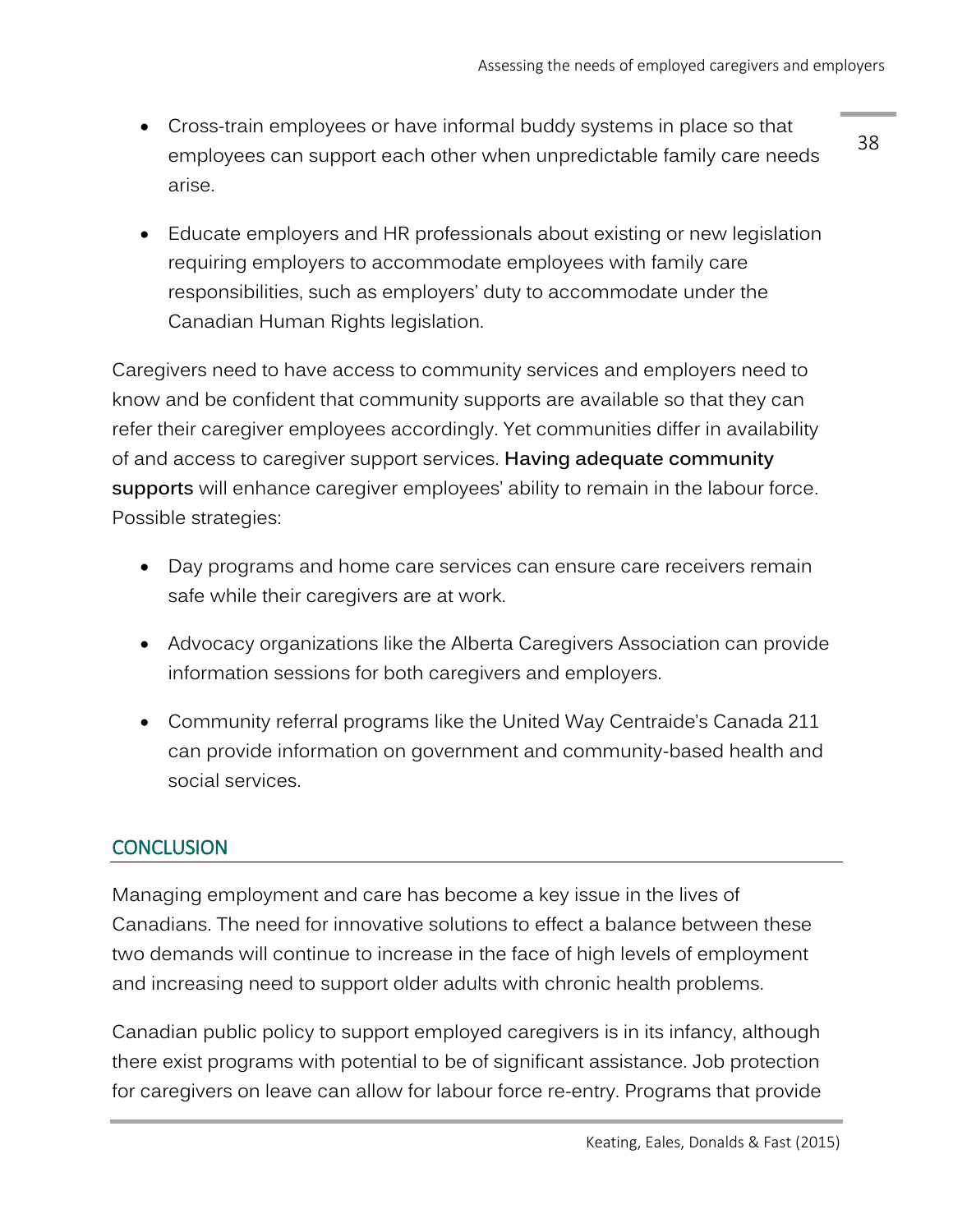financial support to caregivers who have left the labour force if implemented in Alberta, could reduce economic strain on caregivers. Workplace solutions are beginning to emerge, although most workplaces still manage care needs of employees on an ad hoc basis.

39

There is much work to be done to support both employed caregivers and employers so that workplaces can continue to be productive and caregivers can manage their dual paid and care work roles. The policy and practice suggestions that emerged from this project can provide a guide to the development of a more transparent and integrated approach to meeting the needs of caregivers and of their employers as they navigate the caregiving journey.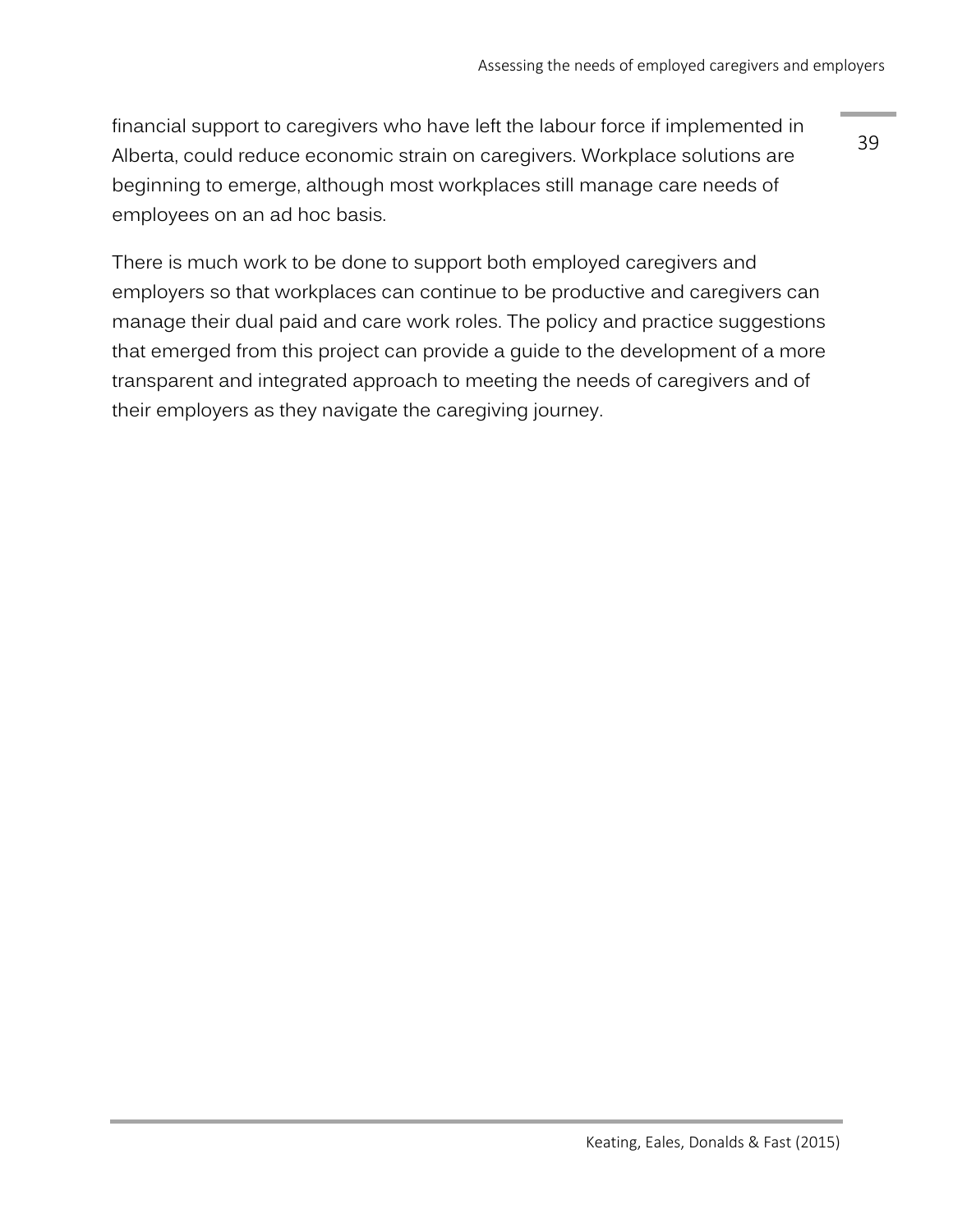## <span id="page-39-0"></span>**REFERENCES**

- Appelbaum, E. & Milkman, R. (2011). Leaves that pay: Employer and worker experiences with paid family leave in California. Washington DC: Center for Economic and Policy Research. Retrieved from <http://www.cepr.net/publications/reports/leaves-that-pay>
- Bernard, M., & Phillips, J. E. (2007). Working carers of older adults: What helps and what hinders in juggling work and care? Community, Work and Family, 10(2), 139-160.
- British Columbia Law Institute and Canadian Centre for Elder Law (2010). Care/Work: Law Reform to Support Family Caregivers to Balance Paid Work and Unpaid Caregiving. Vancouver: Authors. Retrieved from [http://papers.ssrn.com/sol3/papers.cfm?abstract\\_id=1655022](http://papers.ssrn.com/sol3/papers.cfm?abstract_id=1655022)
- Byrne, P. (2011). British Telecom case study: Care-related supports. UK: EuroFound. Retrieved from [http://www.eurofound.europa.eu/observatories/eurwork/case](http://www.eurofound.europa.eu/observatories/eurwork/case-studies/workers-with-care-responsibilities/case-study-care-related-supports-bt-uk)[studies/workers-with-care-responsibilities/case-study-care-related-supports](http://www.eurofound.europa.eu/observatories/eurwork/case-studies/workers-with-care-responsibilities/case-study-care-related-supports-bt-uk)[bt-uk](http://www.eurofound.europa.eu/observatories/eurwork/case-studies/workers-with-care-responsibilities/case-study-care-related-supports-bt-uk)
- Canadian Human Rights Commission (2013). Duty to accommodate. Retrieved from<http://www.chrc-ccdp.ca/eng/content/duty-accommodate>
- Canadian Human Rights Commission (2014). A guide to balancing work and caregiving obligations: Collaborative approaches for a supportive and wellperforming workplace. Ottawa ON: Canadian Human Rights Commission. Retrieved from [http://www.chrc](http://www.chrc-ccdp.gc.ca/sites/default/files/a_guide_to_balancing_work.pdf)[ccdp.gc.ca/sites/default/files/a\\_guide\\_to\\_balancing\\_work.pdf](http://www.chrc-ccdp.gc.ca/sites/default/files/a_guide_to_balancing_work.pdf)
- Canadian Intergovernmental Conference Secretariat. (2014). On-going collaboration to support the well-being of seniors living in Canada [Press release]. Retrieved from

<http://www.scics.gc.ca/english/Conferences.asp?a=viewdocument&id=2242>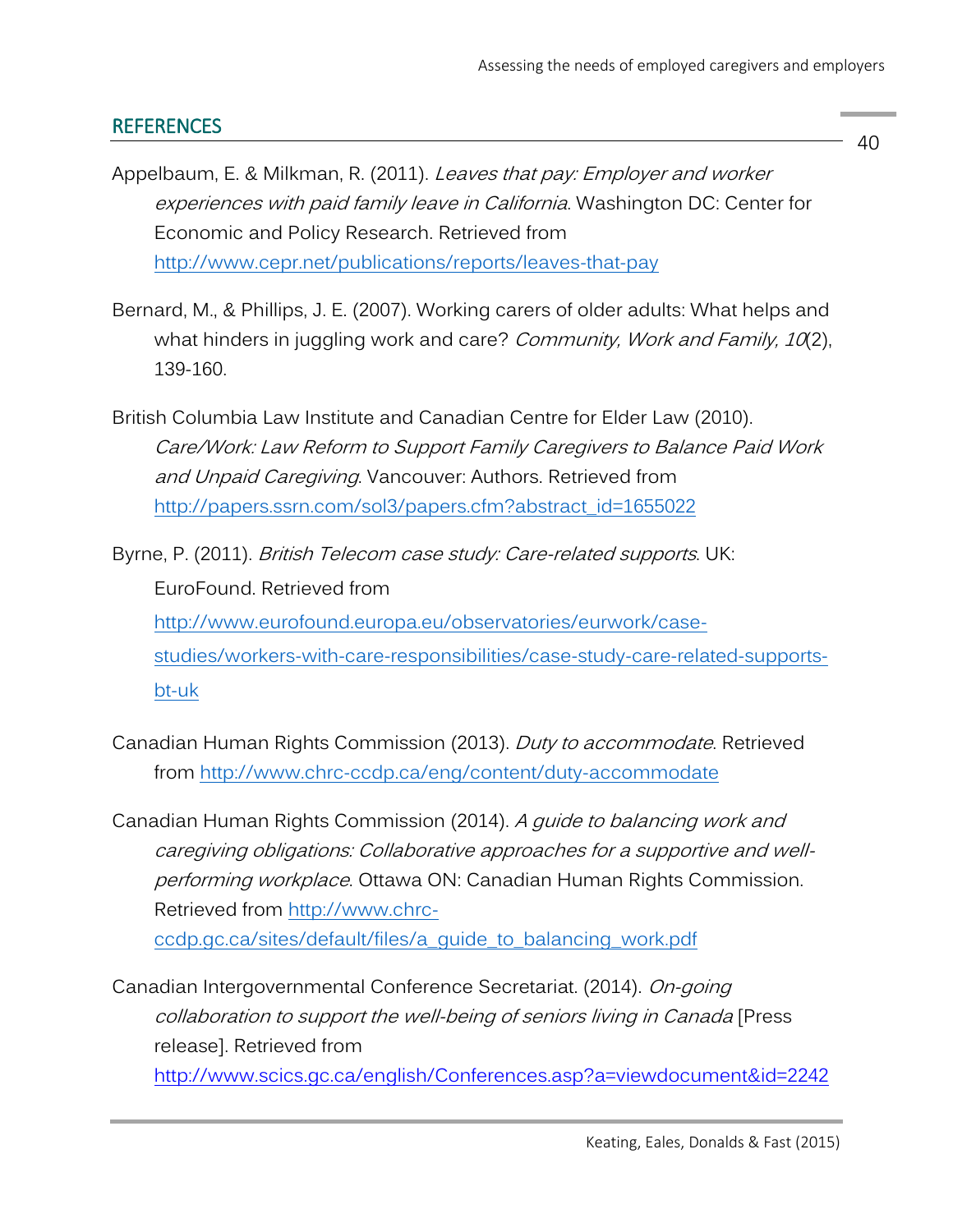41 Carers UK (2013). Supporting working carers: The benefits to families, business and the economy. Final report of the Carers in Employment Task and Finish Group. London, England. Retrieved from [https://www.gov.uk/government/uploads/system/uploads/attachment\\_data/](https://www.gov.uk/government/uploads/system/uploads/attachment_data/file/232303/Supporting_Working_Carers_Final_Report__accessible_.pdf) [file/232303/Supporting\\_Working\\_Carers\\_Final\\_Report\\_\\_accessible\\_.pdf](https://www.gov.uk/government/uploads/system/uploads/attachment_data/file/232303/Supporting_Working_Carers_Final_Report__accessible_.pdf)

- Casey, M.A. & Kueger, R.A. (2000). Focus groups: A practical guide for applied research (3rd edition). Thousand Oaks CA: Sage.
- Colombo, F., Llena-Nozal, A., Mercier, J. and Tjadens, F. (2011). *Help Wanted?* Providing and paying for long-term care. Paris: OECD Publishing, OECD Health Policy Studies. Retrieved from [http://www.oecd.org/els/health](http://www.oecd.org/els/health-systems/help-wanted.htm)[systems/help-wanted.htm](http://www.oecd.org/els/health-systems/help-wanted.htm)
- Cullen, K. & Gareis, K. (2011). Company initiatives for workers with care responsibilities for disabled children or adults. Luxembourg: European Foundation for the Improvement of Living and Working Conditions. Retrieved from [http://www.eurofound.europa.eu/sites/default/files/ef\\_files/pubdocs/2011/47](http://www.eurofound.europa.eu/sites/default/files/ef_files/pubdocs/2011/47/en/1/EF1147EN.pdf) [/en/1/EF1147EN.pdf](http://www.eurofound.europa.eu/sites/default/files/ef_files/pubdocs/2011/47/en/1/EF1147EN.pdf)
- Dembe, A. E., Partridge, J. S., Dugan, E., & Piktialis, D. S. (2011). Employees' satisfaction with employer-sponsored elder-care programs. International Journal of Workplace Health Management 4(3), 216-227.
- den Dulka, L. Petersb, P. & Poutsmab, E. (2012). Variations in adoption of workplace work–family arrangements in Europe: The influence of welfarestate regime and organizational characteristics. The International Journal of Human Resource Management, 23 (13), 2785-2808.
- Dex, S. (2003). Families and work in the 21<sup>*s*</sup> century. York: Joseph Rowntree Foundation. Retrieved from<http://www.jrf.org.uk/sites/files/jrf/1859350968.pdf>
- Dobrof, J. & Ebenstein, H. (2004). Family caregiver self-identification: Implications for healthcare and social service professionals. *Generations*, 27(4), 33-38.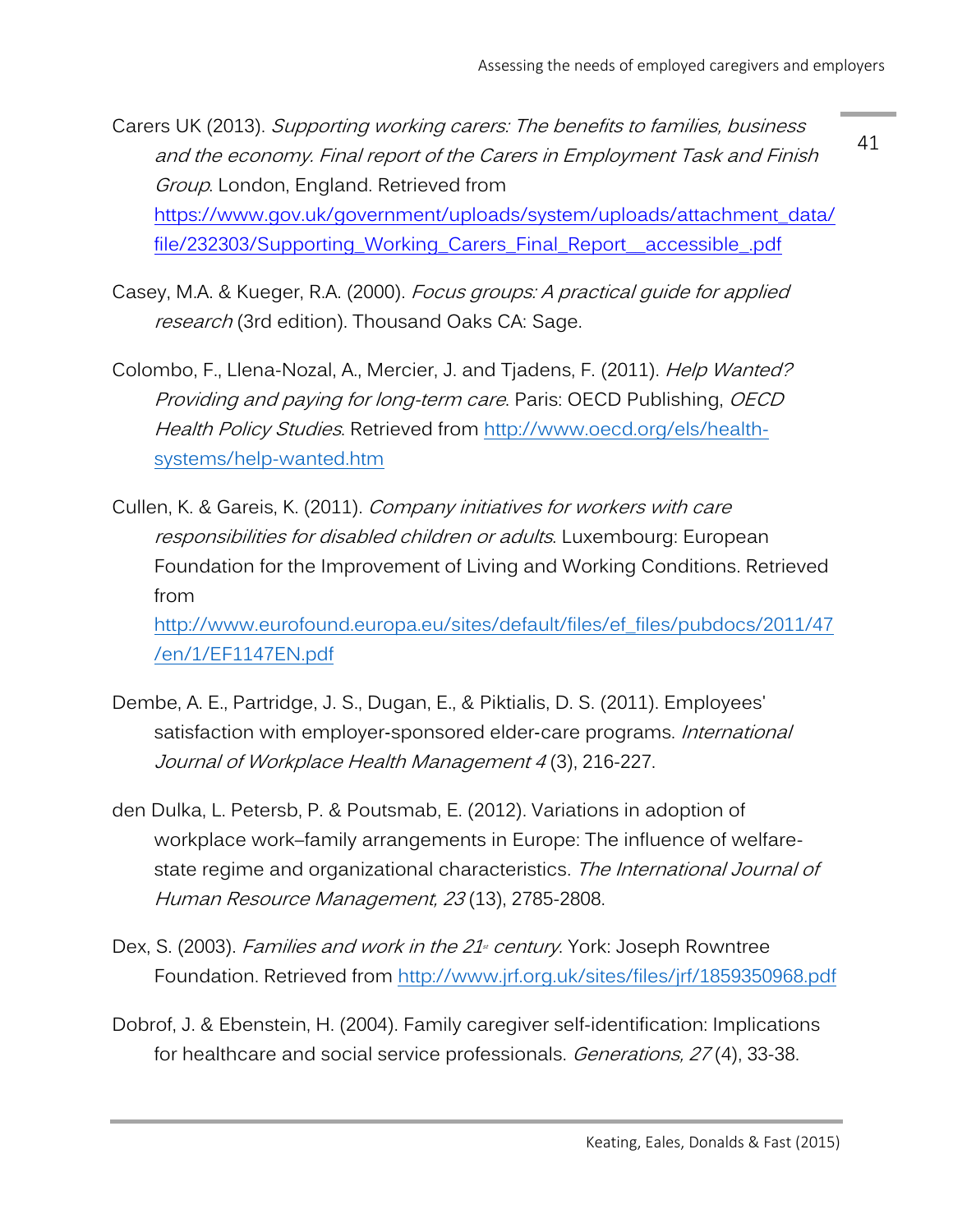Employer Panel for Caregivers (2015). When work and caregiving collide: How employers can support their employees who are caregivers. Ottawa ON: Employment and Social Development Canada. Retrieved from <http://www.esdc.gc.ca/eng/seniors/reports/cec.shtml>

- Fast, J., Dosman, D., Lero, D., & Lucas, S. (2013). The intersection of caregiving and employment. Edmonton, AB: University of Alberta, Research on Aging, Policies and Practice. Retrieved from: [http://www.rapp.ualberta.ca/en/~/media/rapp/Publications/Documents/Inter](http://www.rapp.ualberta.ca/en/~/media/rapp/Publications/Documents/IntersectionCaregivingAndEmployment2013Jan.pdf) [sectionCaregivingAndEmployment2013Jan.pdf](http://www.rapp.ualberta.ca/en/~/media/rapp/Publications/Documents/IntersectionCaregivingAndEmployment2013Jan.pdf)
- Fast, J., Lero, D. S., Keating, N., Eales, J., & Duncan, K. (2014). The economic costs of care to employers: A synthesis of findings. Edmonton, AB: University of Alberta, Research on Aging, Policies and Practice. Retrieved from: [http://www.rapp.ualberta.ca/en/~/media/rapp/Publications/Documents/Synt](http://www.rapp.ualberta.ca/en/~/media/rapp/Publications/Documents/SynthesisEmployersEconomicCostsOfCare_2014May20.pdf) [hesisEmployersEconomicCostsOfCare\\_2014May20.pdf](http://www.rapp.ualberta.ca/en/~/media/rapp/Publications/Documents/SynthesisEmployersEconomicCostsOfCare_2014May20.pdf)
- Fast, J., Lero, D., DeMarco, R., Ferreira, H. & Eales, J. (2014). Combining care work and paid work: Is it sustainable? Edmonton AB: RAPP, University of Alberta. Retrieved from [http://www.rapp.ualberta.ca/Publications/~/media/rapp/Publications/Docum](http://www.rapp.ualberta.ca/Publications/~/media/rapp/Publications/Documents/Combining_care_work_and_paid_work_2014-09-16.pdf) [ents/Combining\\_care\\_work\\_and\\_paid\\_work\\_2014-09-16.pdf](http://www.rapp.ualberta.ca/Publications/~/media/rapp/Publications/Documents/Combining_care_work_and_paid_work_2014-09-16.pdf)
- Glass, J. L. & Finley, A. (2002). Coverage and effectiveness of family-responsive workplace policies. Human Resource Management Review, 12 (3), 313–337.
- Glass J. & Fujimoto, T. (1995). Employer characteristics and the provision of family responsive policies. Work and Occupations, 22(40), 380-411.
- Government of Canada. (2013). Seizing Canada's moment: Prosperity and opportunity in an uncertain world (Speech from the Throne). Retrieved from [http://speech.gc.ca/sites/sft/files/sft-en\\_2013\\_c.pdf](http://speech.gc.ca/sites/sft/files/sft-en_2013_c.pdf)
- Grayson, D. (2013, April). Essay: Carers a business responsibility and social opportunity. *Ethical Corporation*. Retrieved from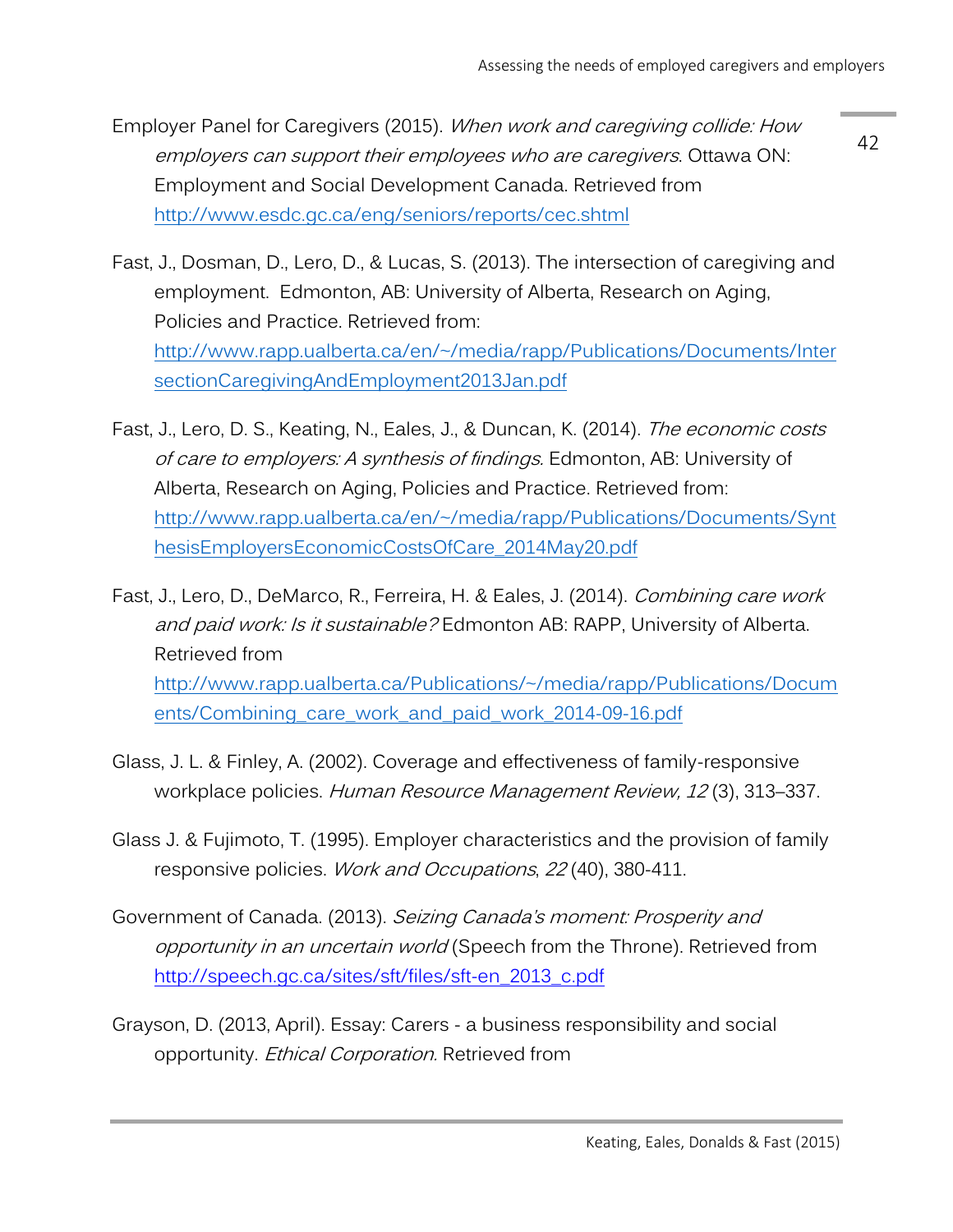[http://www.ethicalcorp.com/stakeholder-engagement/essay-carers-](http://www.ethicalcorp.com/stakeholder-engagement/essay-carers-%E2%80%93-business-responsibility-and-social-opportunity) [%E2%80%93-business-responsibility-and-social-opportunity](http://www.ethicalcorp.com/stakeholder-engagement/essay-carers-%E2%80%93-business-responsibility-and-social-opportunity)

- Hennink, M. M. (2014). Focus group discussions. New York NY: Oxford University Press.
- Hermus, G., Stonebridge, C., Theriault, L. & Bounajm, F. (2012). Home and community care in Canada: An economic footprint. Ottawa ON: The Conference Board of Canada. Retrieved from <http://www.conferenceboard.ca/e-library/abstract.aspx?did=4841>
- Heywood, J. S., & Miller, L. A. (2014). Schedule flexibility, family friendly policies and absence. The Manchester School, 1-24. DOI: 10.1111/manc.12079
- Johns, G. (2010). Presenteeism in the workplace: A review and research agenda. Journal of Organizational Behavior, 31, 519-542.
- Katz, R., Lowenstein, A., Prilutzky, D., & Halperin, D. (2011). Employers' knowledge and attitudes regarding organizational policy toward workers caring for aging family members. Journal of Aging & Social Policy, 23(2), 159-181.
- Keating, N., Fast, J., Lero, D., Lucas, S., & Eales, J. (2014). A taxonomy of the economic costs of family care to adults. The Journal of the Economics of Ageing, 3, 11-20.
- Kim, T. & Bock Mullins, L. (2014). How does supervisor support and diversity management affect employee participation in work/family policies? Research Note. Review of Public Personnel Administration, 1-26. DOI: 10.1177/0734371X14553883
- Lee, B. Y. & DeVoe, S. E. (2012). Flextime and profitability. Industrial Relations: A Journal of Economy and Society, 51, 298-316. doi: 10.1111/j.1468-232X.2012.00678.x
- Lero, D., Spinks, N., Fast, J., Hilbrecht, M. & Tremblay, D-G. (2012). The availability, accessibility and effectiveness of workplace supports for Canadian caregivers. Guelph ON: University of Guelph, Centre for Families, Work and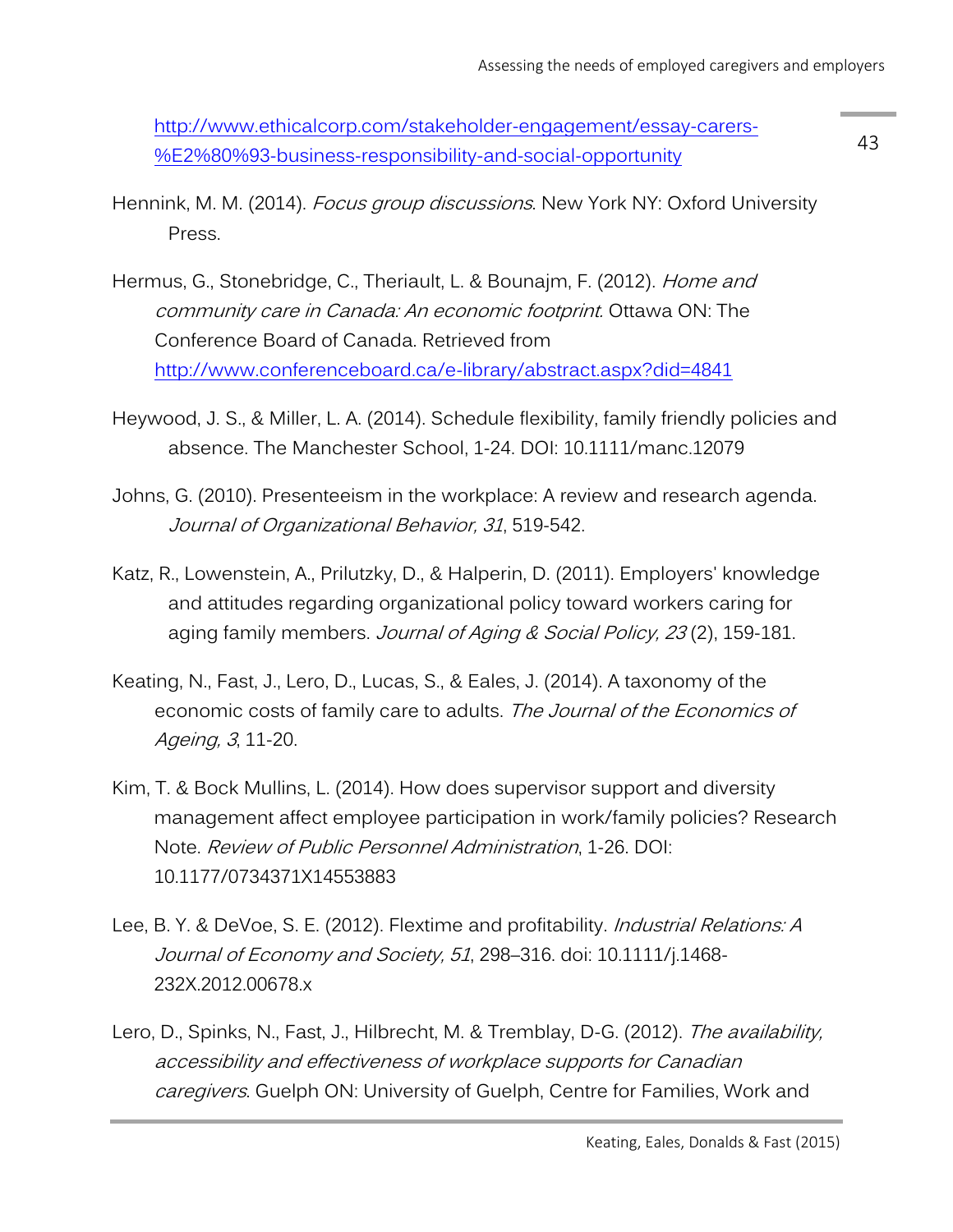Wellbeing and Edmonton AB: University of Alberta, Research on Aging, Policies and Practice. Retrieved from [http://www.worklifecanada.ca/page.php?id=58&r=703](http://www.worklifecanada.ca/page.php?id=58&r=703%20%20) 

44

MetLife Mature Market Institute and National Alliance for Caregiving (2006). The Metlife caregiving cost study: Productivity losses to US business. Westport CT: MetLife Mature Market Institute. Retrieved from <http://www.caregiving.org/data/Caregiver%20Cost%20Study.pdf>

- Molyneaux, V., Butchard, S., Simpson, J. & Murray C. (2011). Reconsidering the term "carer": A critique of the universal adoption of the term "carer." Ageing & Society, 31, 422–437.
- O'Connor, D.L. (2007). Self-identifying as a caregiver: Exploring the positioning process. Journal of Aging Studies, 21, 165–174.
- Penning, M., & Keating, N. (2000). Self, informal and formal care: Partnerships in community-based and residential long-term care settings, Canadian Journal on Aging, 19 (Suppl 1), 75-100.
- Service Canada (2013). Changes to the Old Age Security program. Ottawa ON: Service Canada. Retrieved from [http://www.servicecanada.gc.ca/eng/services/pensions/oas/changes/index.](http://www.servicecanada.gc.ca/eng/services/pensions/oas/changes/index.shtml) [shtml](http://www.servicecanada.gc.ca/eng/services/pensions/oas/changes/index.shtml)
- Schroeder, B., MacDonald, J. & Shamian, J. (2012). Older workers with caregiving responsibilities: A Canadian perspective on corporate caring. Ageing International, 37 (1), 39-56.
- Sinha, M. (2013). Portrait of Caregivers 2012. Ottawa ON: Statistics Canada. Retrieved from [http://www.statcan.gc.ca/pub/89-652-x/89-652-x2013001](http://www.statcan.gc.ca/pub/89-652-x/89-652-x2013001-eng.htm) [eng.htm](http://www.statcan.gc.ca/pub/89-652-x/89-652-x2013001-eng.htm)
- Sprung, J. M., Toumbeva, T. H. & Matthews, R. A. (2015). Family-friendly organizational policies, practices, and benefits through the gender lens. In M. J. Mills (Ed). Gender and the Work-Family Experience: An Intersection of Two Domains (pp 227-249). Cham, Switzerland; Springer International Publishing.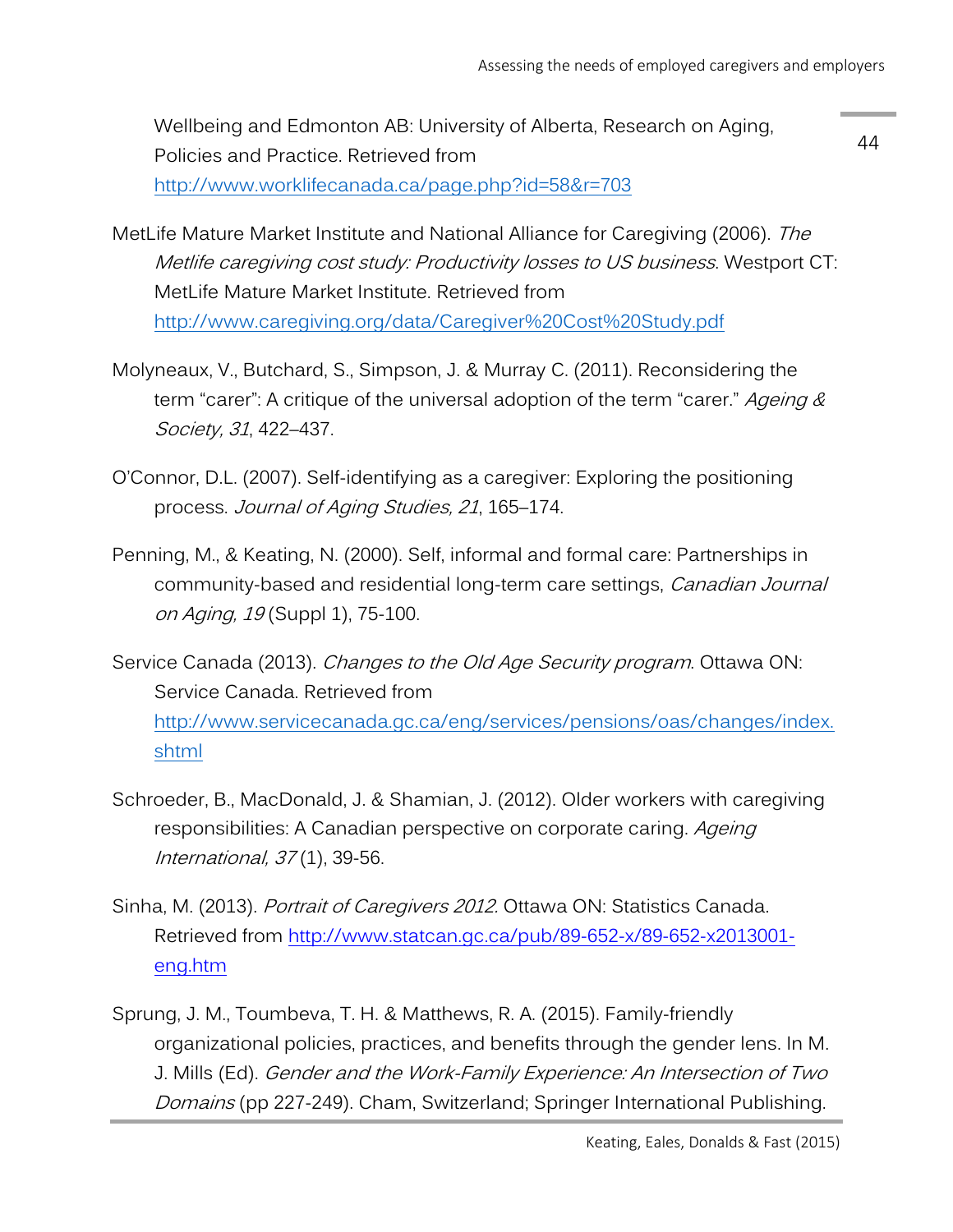- Statistics Canada (2013). Data source and definitions. Retrieved from [http://www.statcan.gc.ca/pub/75-006-x/2013001/article/11858/sources](http://www.statcan.gc.ca/pub/75-006-x/2013001/article/11858/sources-eng.htm)[eng.htm](http://www.statcan.gc.ca/pub/75-006-x/2013001/article/11858/sources-eng.htm)
- Turcotte, M. (2013). Family caregiving: What are the consequences? Ottawa ON: Statistics Canada. Retrieved from [http://www.statcan.gc.ca/pub/75-006](http://www.statcan.gc.ca/pub/75-006-x/2013001/article/11858-eng.pdf) [x/2013001/article/11858-eng.pdf](http://www.statcan.gc.ca/pub/75-006-x/2013001/article/11858-eng.pdf)
- Yeandle, S.M., Bennet, C., Buckner, L.J., Shipton, L., & Suokas, A. (2006). Who cares wins: The social and business benefits of supporting working carers. London: Carers UK. Retrieved from [https://www.employersforcarers.org/resources/research/item/225-who](https://www.employersforcarers.org/resources/research/item/225-who-cares-wins-the-social-and-business-benefits-of-supporting-working-carers)[cares-wins-the-social-and-business-benefits-of-supporting-working-carers](https://www.employersforcarers.org/resources/research/item/225-who-cares-wins-the-social-and-business-benefits-of-supporting-working-carers)
- Yeandle, S., Phillips, J., Scheibl, F., Wigfield, A. & Wise, S. (2003). Line managers and family-friendly employment. Bristol UK: The Policy Press and the Joseph Rowntree Foundation.
- Yeandle, S., Wigfield, A., Crompton, R. & Dennett, J. (2002). *Employed carers and* family-friendly employment policies. Bristol UK: The Policy Press and the Joseph Rowntree Foundation.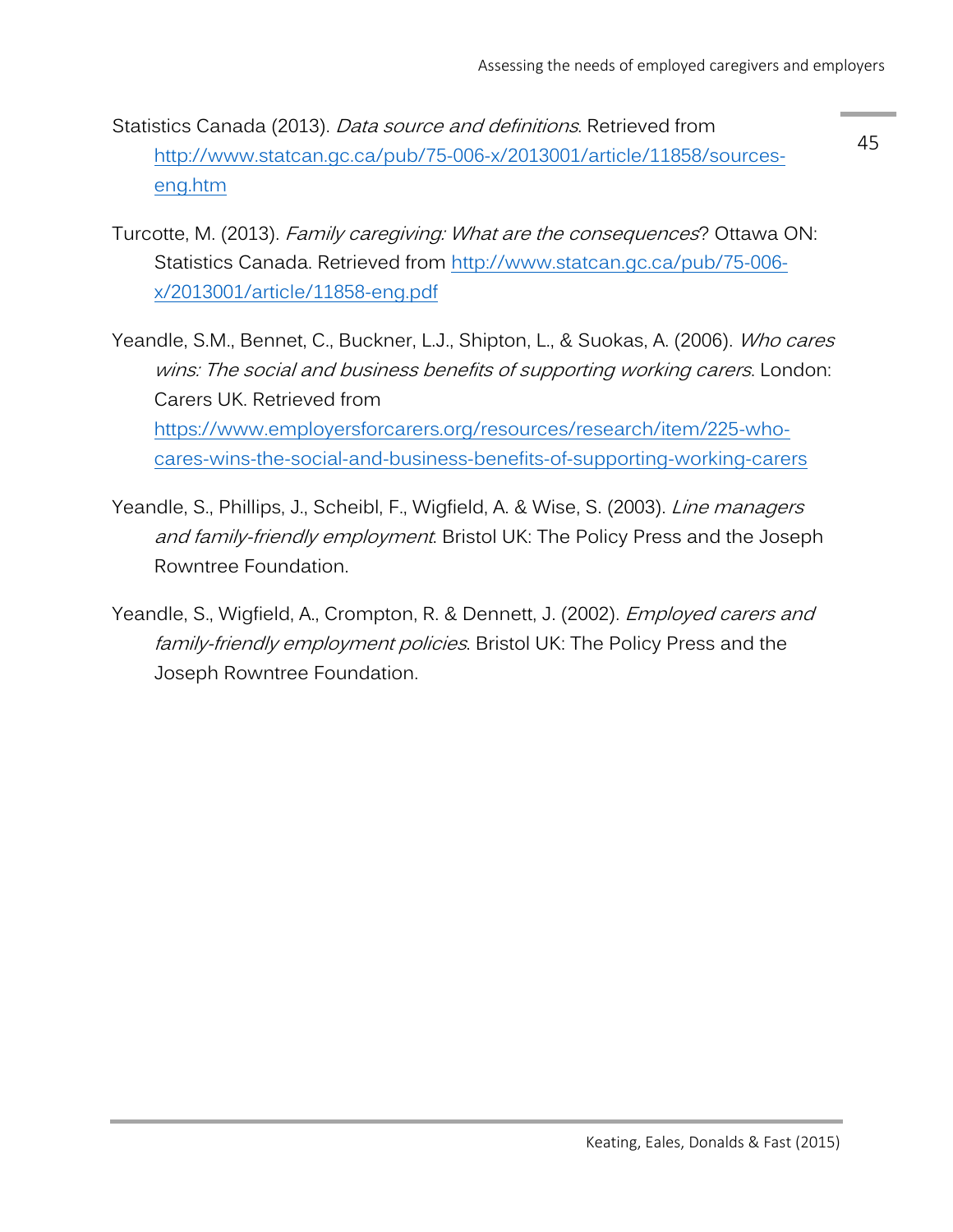# <span id="page-45-0"></span>APPENDIX A. Background information for employed and formerly employed caregivers

Thank you for participating in this study. In this questionnaire we ask for some background information on: the people you provide care to, your employment and use of workplace supports, and you. This information will help us describe focus group participants as a whole in presentations and reports about the project. All information will remain strictly confidential.

#### **The person(s) you provide care to**

Please provide the following information about the person(s) you are providing caring to.

1. During the last three years, how many adults (family members, friends or neighbours) with long-term health conditions, physical or mental disabilities, or problems related to aging have you provided care to?

We'd like to ask you a set of five questions about each person that you are providing care to. Let's start with the person who you have spent the most time helping.

|    |                                                                                                                                                                                                                                                                                                                  | [Person A]                                                                                                                                                                                                                      |
|----|------------------------------------------------------------------------------------------------------------------------------------------------------------------------------------------------------------------------------------------------------------------------------------------------------------------|---------------------------------------------------------------------------------------------------------------------------------------------------------------------------------------------------------------------------------|
|    | 2. Is this person: $\Box$ Male? $\Box$ Female?                                                                                                                                                                                                                                                                   |                                                                                                                                                                                                                                 |
|    | 3. How old is this person?                                                                                                                                                                                                                                                                                       | vears                                                                                                                                                                                                                           |
|    | 4. What is the relationship of this person to you?<br>$\Box$ Spouse/partner<br>$\Box$ Adult child (son or daughter)<br>Mother or father<br>$\Box$<br>Mother-in-law or father-in-law<br>$\sqcup$<br>$\Box$ Grandparent<br>$\Box$ Other family member<br>Friend, neighbour or colleague<br>⊔<br>⊔                  |                                                                                                                                                                                                                                 |
| 5. | What are the health conditions or problems for which this person receives help?<br>$\Box$ Aging-related needs / frailty<br>Alzheimer's disease or other dementia<br>Cancer<br>ப<br>Cardiovascular disease<br>⊔<br>Mental illness<br>⊔<br>Neurological diseases<br>⊔<br>Developmental disability or disorder<br>❏ | $\Box$ Arthritis or osteoporosis<br>$\Box$ Back problems<br>$\Box$ Diabetes<br>$\Box$ Injury resulting from an accident<br>$\Box$ Mobility or physical disability<br>$\Box$ Respiratory problems<br>$\Box$ Other health problem |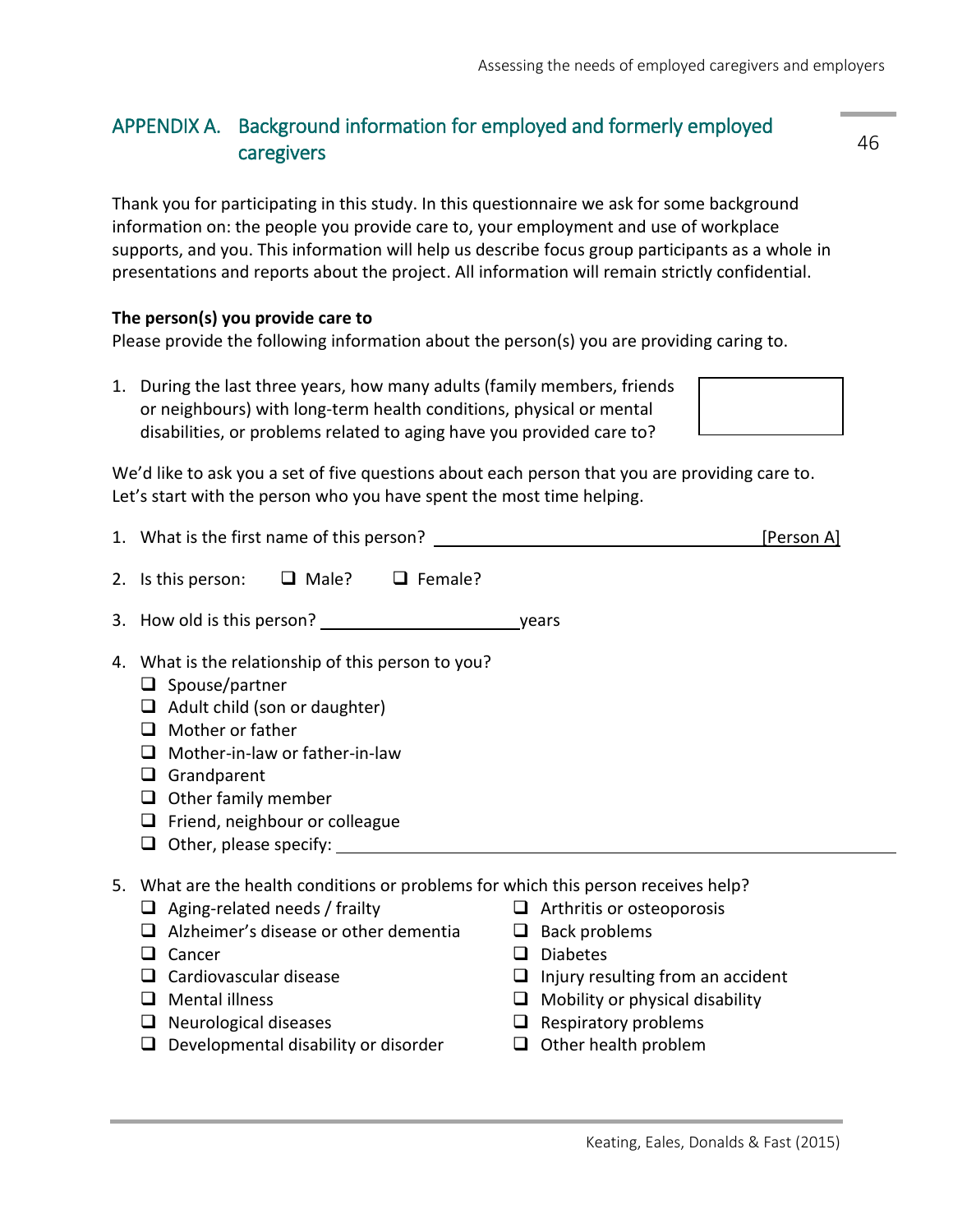| 6. How close does Person A live to you?<br>$\Box$ In the same household<br>$\Box$ In the same building<br>$\Box$ Less than 10 minutes by car<br>$\Box$ 10 minutes to less than 30 minutes by car<br>$\Box$ 30 minutes to less than 1 hour by car<br>$\Box$ 1 hour to less than 3 hours drive by car<br>$\Box$ 3 hours or more by car |                                                                                                                         | 47         |  |
|--------------------------------------------------------------------------------------------------------------------------------------------------------------------------------------------------------------------------------------------------------------------------------------------------------------------------------------|-------------------------------------------------------------------------------------------------------------------------|------------|--|
| Person B                                                                                                                                                                                                                                                                                                                             |                                                                                                                         |            |  |
| 7. What is the first name of the second person you help?                                                                                                                                                                                                                                                                             |                                                                                                                         | [Person B] |  |
| 8. Is this person: <b>Q</b> Male? <b>Q</b> Female?                                                                                                                                                                                                                                                                                   |                                                                                                                         |            |  |
| 9. How old is this person? ___________________                                                                                                                                                                                                                                                                                       | years                                                                                                                   |            |  |
| 10. What is the relationship of Person B to you?<br>$\Box$ Spouse/partner<br>$\Box$ Adult child (son or daughter)<br>$\Box$ Mother or father<br>Mother-in-law or father-in-law<br>ப<br>$\Box$ Grandparent<br>$\Box$ Other family member<br>$\Box$ Friend, neighbour or colleague<br>$\Box$ Other, please specify:                    |                                                                                                                         |            |  |
| 11. What are the health conditions or problems for which Person B receives help?<br>$\Box$ Aging-related needs / frailty<br>$\Box$ Alzheimer's disease or other dementia<br>Cancer<br>⊔<br>$\Box$ Cardiovascular disease                                                                                                             | $\Box$ Arthritis or osteoporosis<br>$\Box$ Back problems<br>$\Box$ Diabetes<br>$\Box$ Injury resulting from an accident |            |  |

- 
- 
- $\Box$  Neurological diseases
- $\Box$  Developmental disability or disorder  $\Box$  Other health problem
- 
- $\Box$  Mental illness<br>  $\Box$  Mobility or physical disability<br>  $\Box$  Neurological diseases<br>  $\Box$  Respiratory problems
	-
	-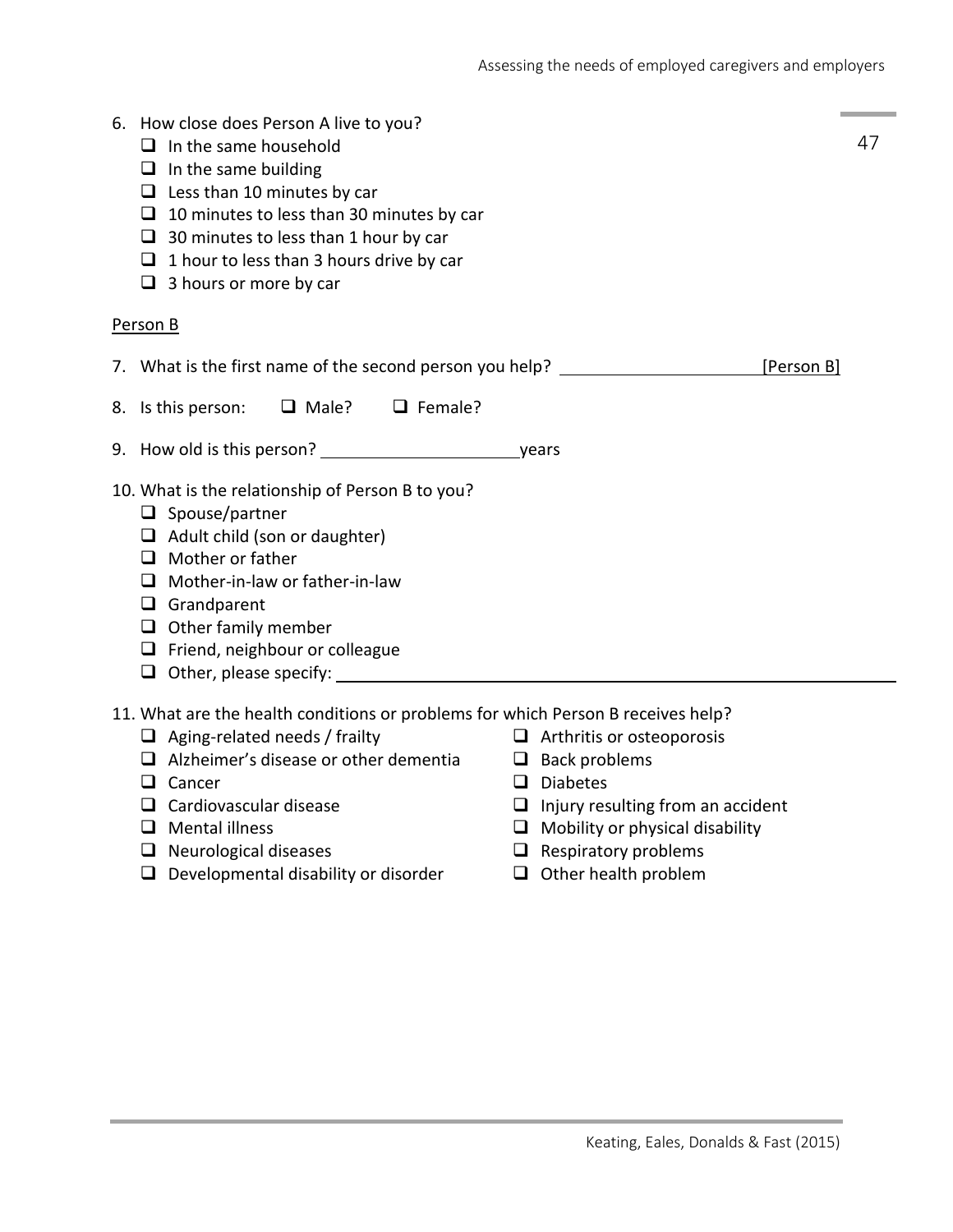| 12. How close does Person B live to you?<br>$\Box$ In the same household<br>$\Box$ In the same building<br>$\Box$ Less than 10 minutes by car<br>$\Box$ 10 minutes to less than 30 minutes by car<br>$\Box$ 30 minutes to less than 1 hour by car<br>$\Box$ 1 hour to less than 3 hours drive by car<br>$\Box$ 3 hours or more by car |                                                                                                                         | 48 |
|---------------------------------------------------------------------------------------------------------------------------------------------------------------------------------------------------------------------------------------------------------------------------------------------------------------------------------------|-------------------------------------------------------------------------------------------------------------------------|----|
| Person C                                                                                                                                                                                                                                                                                                                              |                                                                                                                         |    |
| 13. What is the first name of the third person you help?                                                                                                                                                                                                                                                                              | [Person C]                                                                                                              |    |
| $\Box$ Male? $\Box$ Female?<br>14. Is this person:                                                                                                                                                                                                                                                                                    |                                                                                                                         |    |
|                                                                                                                                                                                                                                                                                                                                       |                                                                                                                         |    |
| 16. What is the relationship of Person C to you?<br>$\Box$ Spouse/partner<br>$\Box$ Adult child (son or daughter)<br>$\Box$ Mother or father<br>$\Box$ Mother-in-law or father-in-law<br>$\Box$ Grandparent<br>$\Box$ Other family member<br>$\Box$ Friend, neighbour or colleague                                                    |                                                                                                                         |    |
| 17. What are the health conditions or problems for which Person C receives help?<br>$\Box$ Aging-related needs / frailty<br>$\Box$ Alzheimer's disease or other dementia<br>Cancer<br>ப<br>$\Box$ Cardiovascular disease                                                                                                              | $\Box$ Arthritis or osteoporosis<br>$\Box$ Back problems<br>$\Box$ Diabetes<br>$\Box$ Injury resulting from an accident |    |

- 
- $\Box$  Neurological diseases
- $\Box$  Developmental disability or disorder  $\Box$  Other health problem
- **O** Mental illness **Mobility or physical disability**<br> **O** Neurological diseases **Mobility O** Respiratory problems
	- -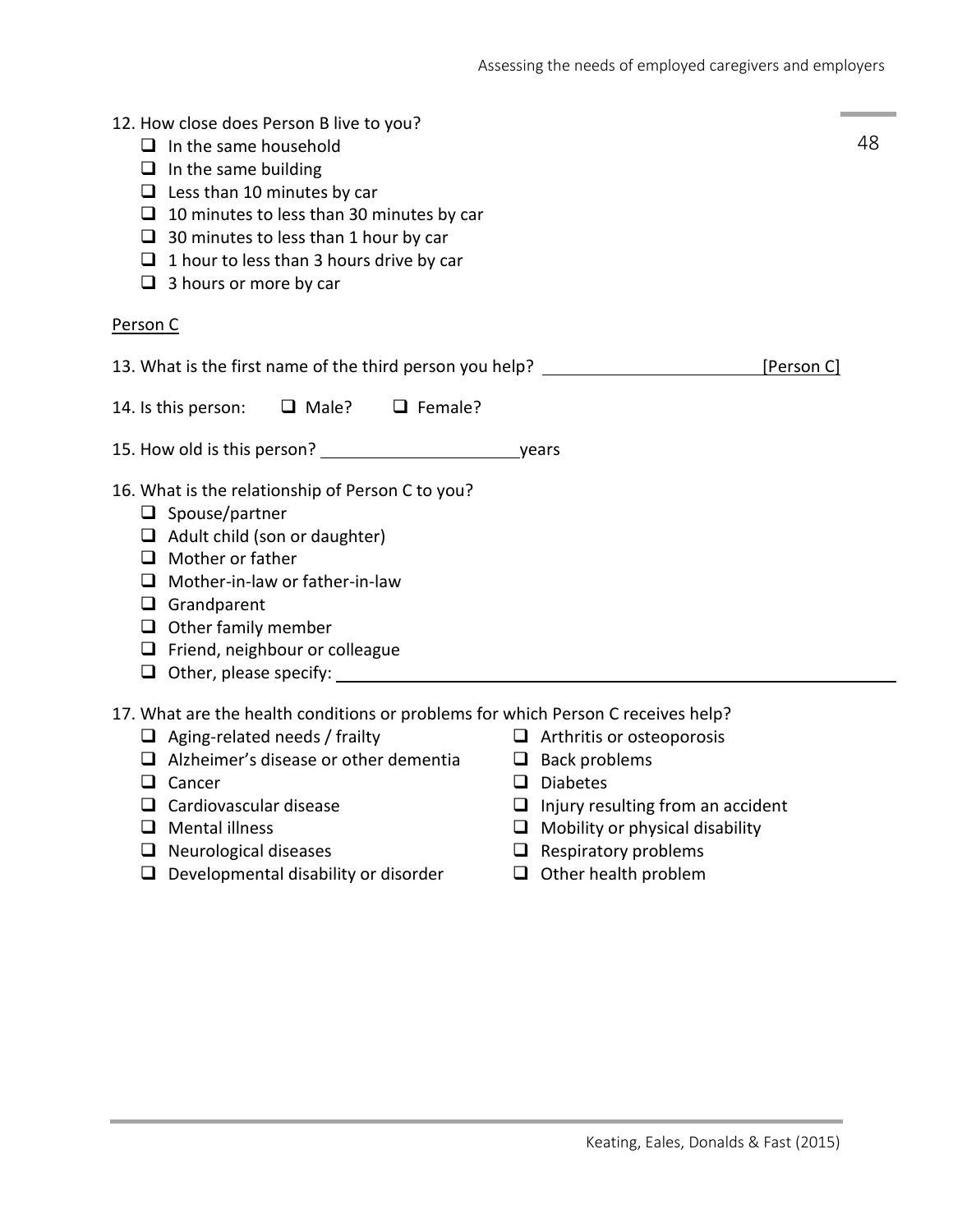- 18. How close does Person C live to you?
	- $\Box$  In the same household
	- $\Box$  In the same building
	- $\Box$  Less than 10 minutes by car
	- $\Box$  10 minutes to less than 30 minutes by car
	- $\Box$  30 minutes to less than 1 hour by car
	- $\Box$  1 hour to less than 3 hours drive by car
	- $\Box$  3 hours or more by car
- 19. In an average week, how many hours of care or help do you provide to ALL of the people mentioned in question 1? Include time spent helping with housework, meal preparation and cleanup, shopping for groceries and other necessities, personal care, transporting the cared for person(s), your time commuting to provide care, and care management. hrs/wk
- 20. How many years in total have you been providing care to ALL of the people mentioned above? years above when the contract of the contract of the contract of the contract of the contract of the contract of the contract of the contract of the contract of the contract of the contract of the contract of the co

#### **Your employment**

Please provide the following information about your current employment situation.

| 21. My job title is (please specify):                                                                                                                                                                                                           |                                                                                                                                                |
|-------------------------------------------------------------------------------------------------------------------------------------------------------------------------------------------------------------------------------------------------|------------------------------------------------------------------------------------------------------------------------------------------------|
| 22. How many hours per week do you work for pay?                                                                                                                                                                                                | hours per week                                                                                                                                 |
| 23. The industry I work in is best described as:<br>$\Box$ Financial (Banking, Insurance, Investing)<br>Professional Services (Legal, Accounting, Consulting)<br>ப<br>$\Box$ Communications<br>Education<br>$\Box$ Healthcare / Social services | Retail / Hospitality<br>Manufacturing<br>u<br><b>Natural Resources</b><br>$\Box$ Technology<br>$\Box$ Transportation<br>Other, please specify: |
| Public administration                                                                                                                                                                                                                           |                                                                                                                                                |

\_\_\_\_\_\_\_\_\_\_\_\_\_\_\_\_\_\_\_\_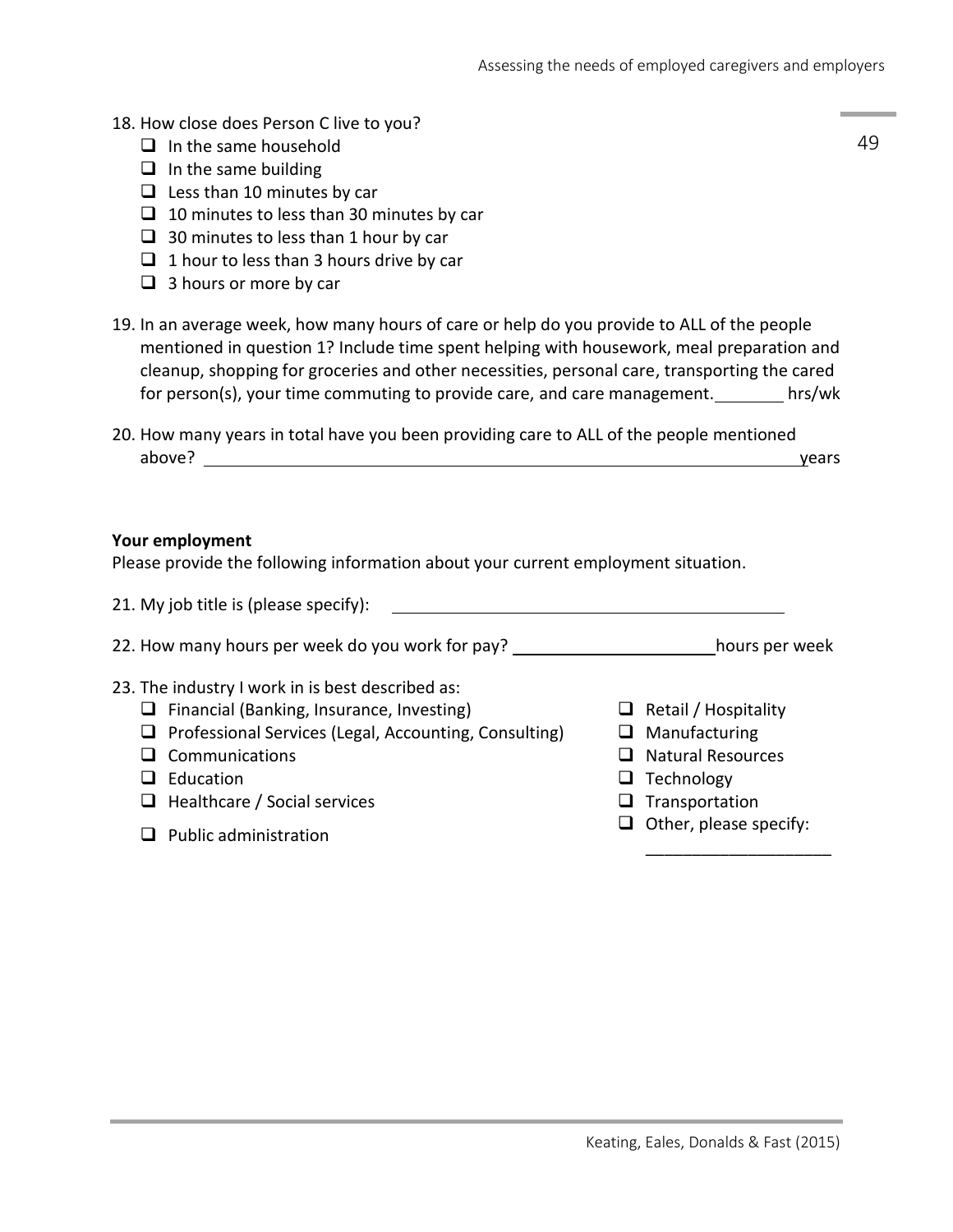#### 24. The organizational sector is (choose only one):

- $\Box$  Private sector (privately held)
- $\Box$  Private sector (publicly traded)
- $\Box$  Family Enterprise/Family Business (privately held)
- Government public sector (federal, provincial, territorial, municipal, local)
- $\Box$  Broader public sector (education, colleges/universities, hospitals/health care)
- $\Box$  Crown corporation
- $\Box$  Federal agency
- $\Box$  Not-for-Profit/Voluntary sector/Charitable sector
- $\Box$  Social Enterprise
- □ Self-employed/Entrepreneur/Owner-Operator
- Other, please specify: \_\_\_\_\_\_\_\_\_\_\_\_\_\_\_\_\_\_\_\_\_\_

#### **Use of workplace supports**

This section asks about provisions for job flexibility or other workplace supports with your employer. As a caregiver, have you used any of the following workplace supports?

| 25. Working some of your regular paid hours at home or off site?                                        | Yes        | No | <b>Not</b><br>available |
|---------------------------------------------------------------------------------------------------------|------------|----|-------------------------|
| 26. Taking time off during the work day to attend to important family<br>needs without losing pay?      | Yes        | No | Not<br>available        |
| 27. Coming to work late or leaving early to accommodate caregiving?                                     | <b>Yes</b> | No | <b>Not</b><br>available |
| 28. Working reduced hours for a period of time (at reduced pay) to<br>accommodate caregiving needs?     | Yes        | No | <b>Not</b><br>available |
| 29. Moving from full-time to part-time work, while remaining in the<br>same position or level?          | Yes        | No | Not<br>available        |
| 30. Compressing your workweek by working longer hours on fewer<br>days for at least part of the year?   | Yes        | No | Not<br>available        |
| 31. Phasing into retirement by working reduced hours over a period of<br>time prior to full retirement? | Yes        | No | <b>Not</b><br>available |
| 32. Taking a leave of absence for caregiving?                                                           | Yes        | No | <b>Not</b><br>available |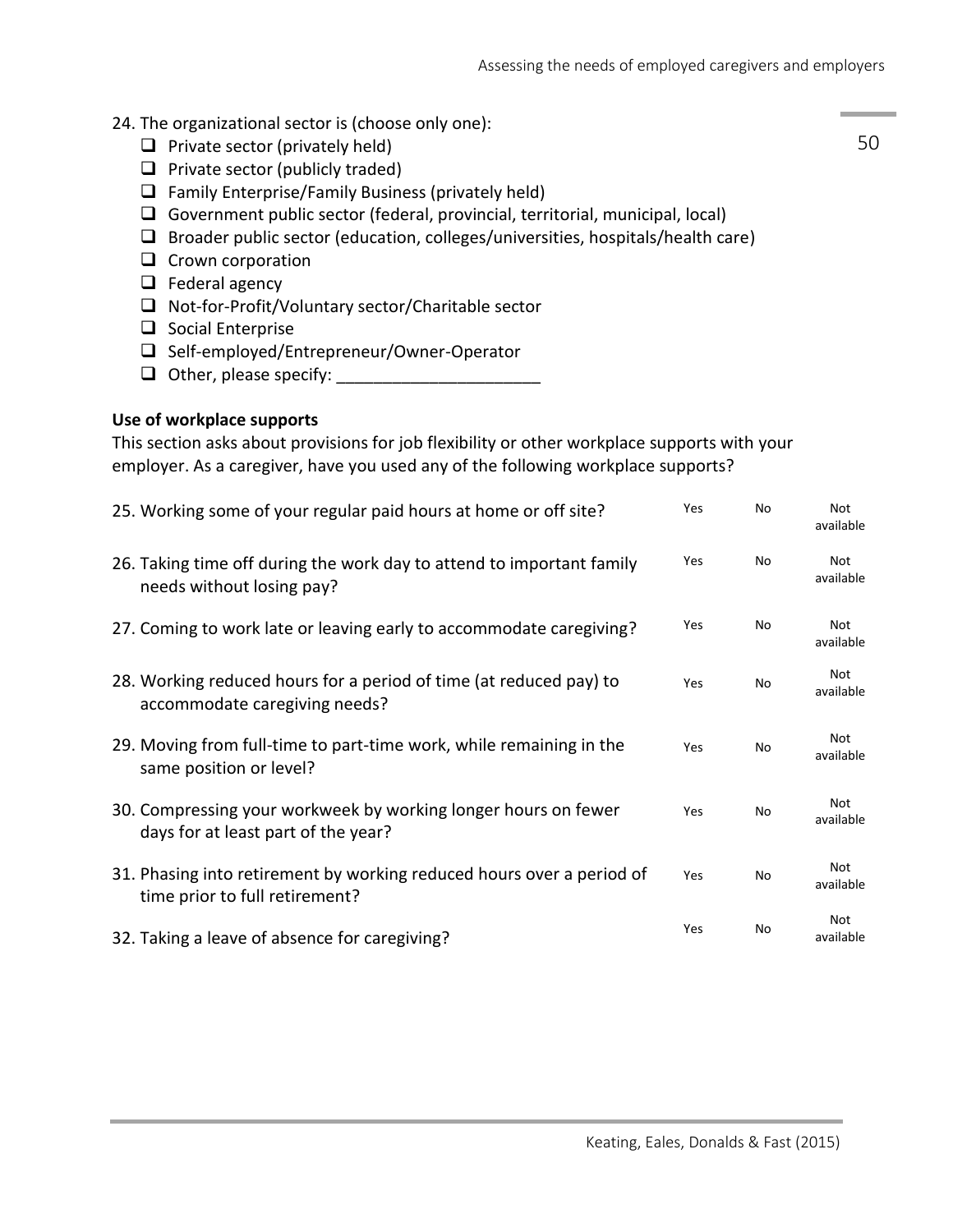| 33. Did your organization offer any information or resources<br>(such as information and referral, on-site services, or other<br>Yes<br>No<br>forms of assistance) to employees with caregiving<br>responsibilities? |  |      | 51<br><b>Not</b><br>available |  |
|----------------------------------------------------------------------------------------------------------------------------------------------------------------------------------------------------------------------|--|------|-------------------------------|--|
| You<br>This section asks some background questions about you.<br>$\Box$ Female?<br>34. Are you:<br>$\Box$ Male?                                                                                                      |  |      |                               |  |
| 35. What is your date of birth?<br>Month                                                                                                                                                                             |  | Year |                               |  |
| Day<br>36. What is your marital status? Are you:<br>Married<br>l 1<br>Living common-law<br>Widowed<br>ப<br>Separated<br>Divorced<br>l 1<br>Single, never married<br>⊔                                                |  |      |                               |  |

37. How many children do you have? Please include all birth, step and adopted children.

38. How many children live with you in your household? \_\_\_\_\_\_\_\_\_\_\_\_\_\_\_\_\_\_\_\_\_\_\_\_\_

Thank you for your participation. **Please bring the completed background information form with you to your focus group.** 

If you have any questions or require more information about this project, please contact the research coordinator, Jacquie Eales at (780) 492-2865 or [jacquie.eales@ualberta.ca](mailto:jacquie.eales@ualberta.ca)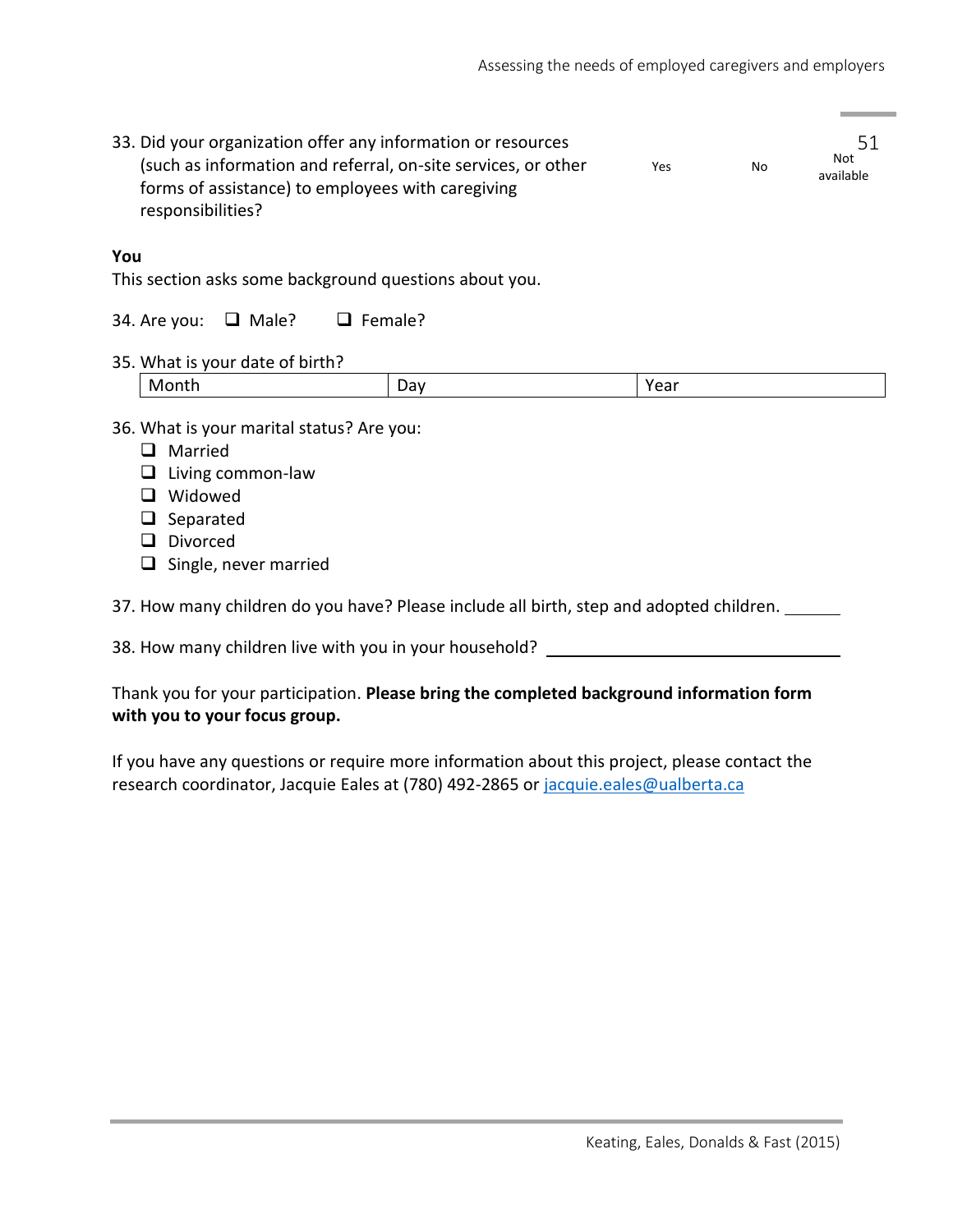# <span id="page-51-0"></span>APPENDIX B. Background information for employers

Thank you for participating in this study. This short questionnaire has three main sections: your workplace, awareness of employed caregivers and availability of workplace supports within your organization. This information will help us describe focus group participants as a whole in presentations and reports about the project. All information will remain strictly confidential.

#### **Your organization**

Please provide the following information about your workplace.

- 39. My current role is (choose only one):
	- □ CEO / President
	- $\Box$  Partner
	- $\Box$  Owner / Operator
	- □ Manager / Director / Supervisor
	- Other, please specify:

40. I have been working for this organization since (insert year you began):

41. How many employees work in your organization? About \_\_\_\_\_\_\_\_\_\_\_\_\_\_\_\_\_\_\_\_\_\_\_\_employees

- 42. The organizational sector is (choose only one):
	- $\Box$  Private sector (privately held)
	- $\Box$  Private sector (publicly traded)
	- $\Box$  Family Enterprise/Family Business (privately held)
	- Government public sector (federal, provincial, territorial, municipal, local)
	- $\Box$  Broader public sector (education, colleges/universities, hospitals/health care)
	- $\Box$  Crown corporation
	- $\Box$  Federal agency
	- $\Box$  Not-for-Profit/Voluntary sector/Charitable sector
	- $\Box$  Social Enterprise
	- □ Self-employed/Entrepreneur/Owner-Operator
	- $\Box$  Other, please specify:
- 43. The industry I work in is best described as:
	- $\Box$  Financial (Banking, Insurance, Investing)  $\Box$  Retail / Hospitality
	- $\Box$  Professional Services (Legal, Accounting, Consulting)  $\Box$  Manufacturing
	-
	-
	- $\Box$  Healthcare / Social services  $\Box$  Transportation
	-
- 
- 
- **Q** Communications **Natural Resources**
- $\square$  Education  $\square$  Technology
	-
- $\Box$  Public administration  $\Box$  Other, please specify: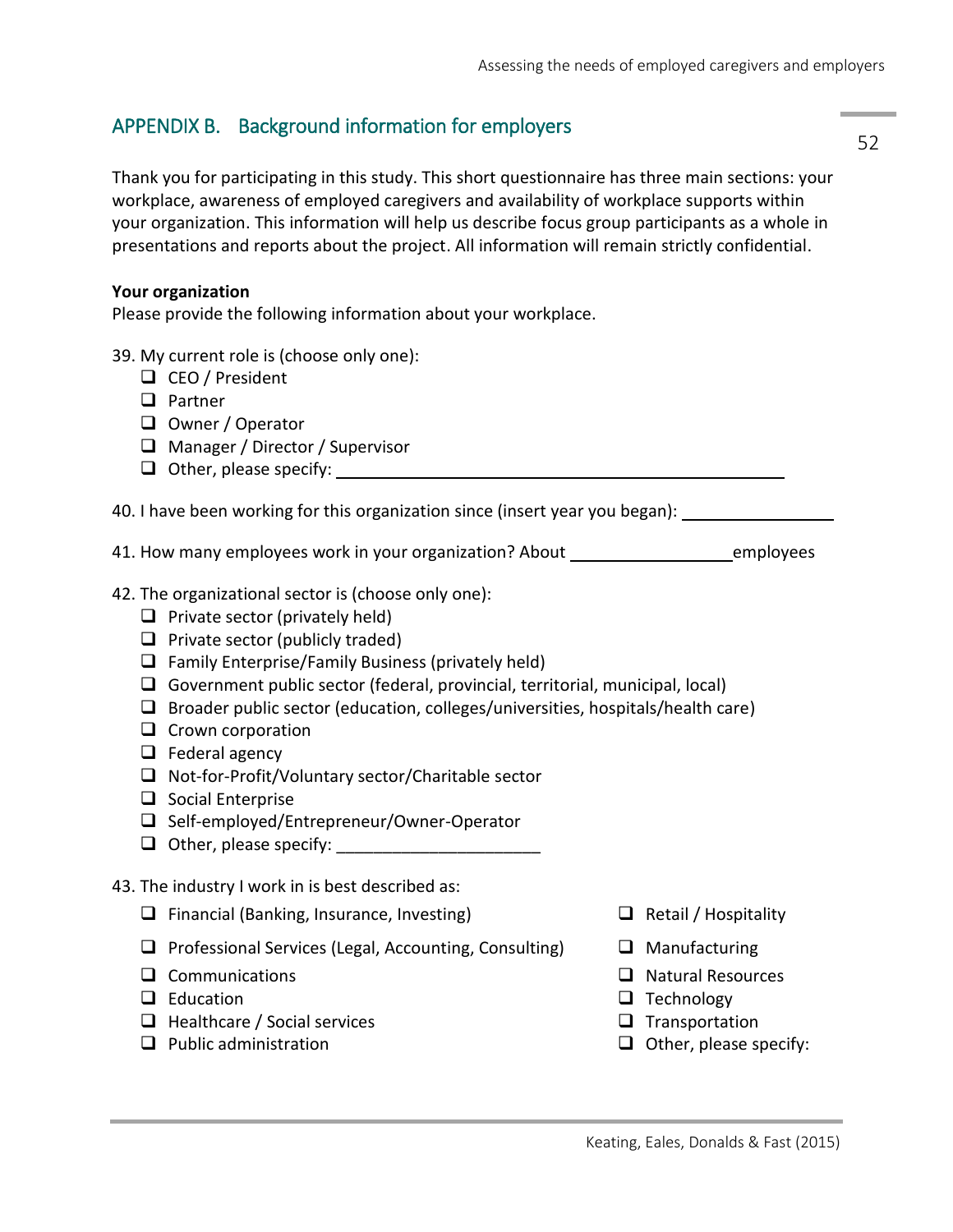#### **Employed caregivers in your organization**

This section asks about your awareness of employed caregivers within your organization.

- 44. During the last three years, approximately how many employees are you aware of have faced challenges combining work and caregiving for an adult or elderly family member?
- 45. Approximately how many of these employees still work for your organization?
- 46. Compared to five years ago, have requests / needs for support by employees with caregiving responsibilities in your organization:
	- $\Box$  Increased
	- Decreased
	- $\Box$  Stayed the same
	- D Don't know
- 47. Over the next five years, do you expect requests / needs for support by employees with caregiving responsibilities in your organization to:
	- $\Box$  Increase
	- D Decrease
	- $\Box$  Stay the same
	- D Don't know

#### **Availability of workplace supports in your organization**

This section asks about provisions for flexibility in your organization. Does your organization allow at least some employees who are caregivers to:

| 48. Be able to work some of their regular paid hours at home or off<br>site?                        | Yes        | No | Don't<br>know |
|-----------------------------------------------------------------------------------------------------|------------|----|---------------|
| 49. Take time off during the work day to attend to important family<br>needs without losing pay?    | Yes        | No | Don't<br>know |
| 50. Come to work late or leave early to accommodate caregiving?                                     | Yes        | No | Don't<br>know |
| 51. Work reduced hours for a period of time (at reduced pay) to<br>accommodate caregiving needs?    | Yes        | No | Don't<br>know |
| 52. Move from full-time to part-time work while remaining in the<br>same position or level?         | Yes        | No | Don't<br>know |
| 53. Compress their workweek by working longer hours on fewer<br>days for at least part of the year? | <b>Yes</b> | No | Don't<br>know |